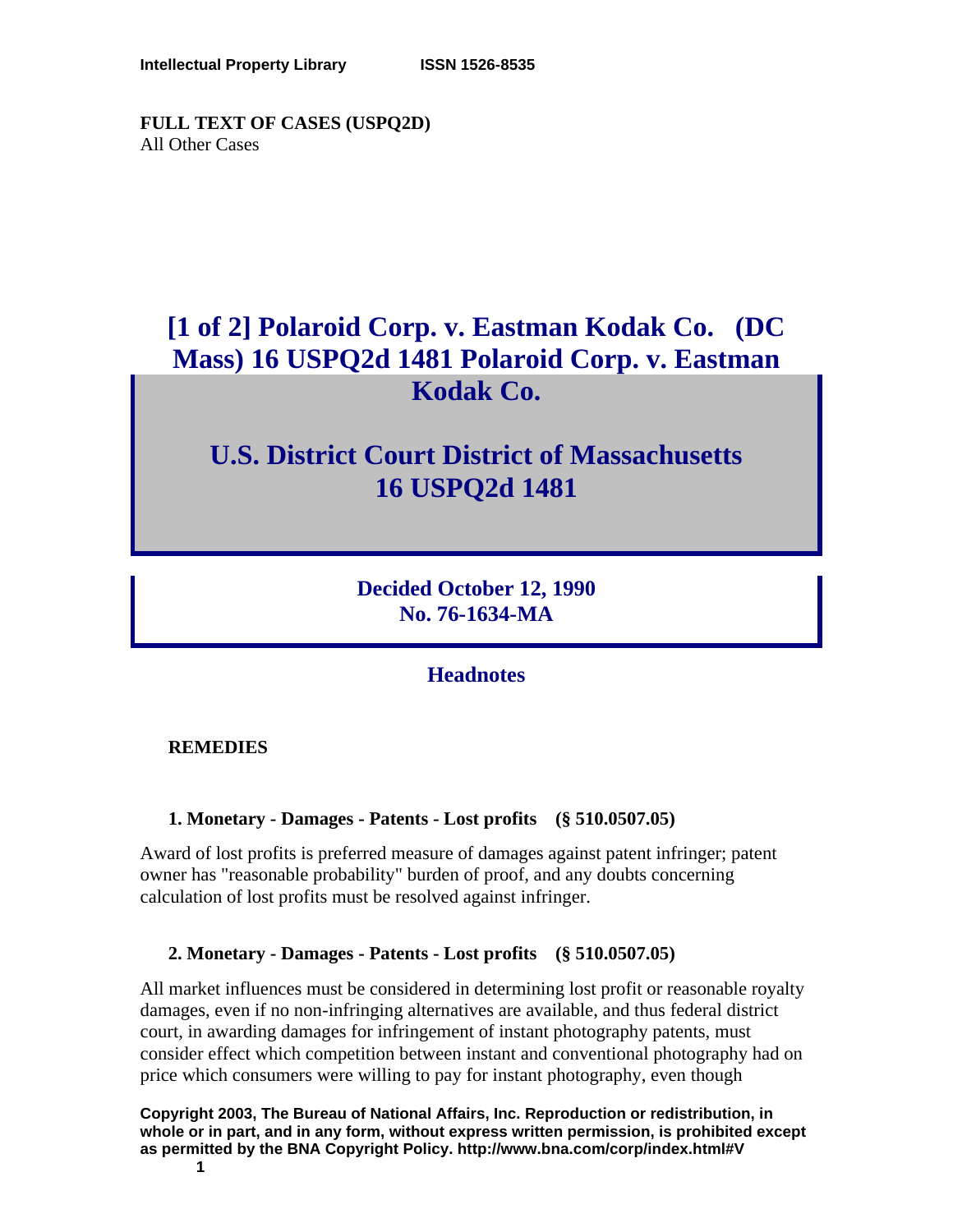conventional photography was not acceptable substitute for instant photography.

### **3. Monetary - Damages - Patents - Lost profits (§ 510.0507.05)**

Patent owner seeking to recover lost profits must, even in two-seller market, show that it had marketing capability to make its sales combined with infringer's sales, through proof of factors such as adequate distribution system and sales personnel.

### **4. Monetary - Damages - Patents - Lost profits (§ 510.0507.05)**

Determination, for purposes of calculating lost profits, of demand in two-seller instant photography market requires careful examination of each party's actual marketing capabilities, since demand for instant cameras is highly susceptible to marketing influences; thus, demand for instant camera products, absent infringer's entry into market, cannot simply be said to be total sales actually made by both parties, since such approach fails to take into account reasons why consumers purchase instant cameras, and thus patent owner cannot recover lost profits on any sales to which infringer brought something unique and critical.

### **5. Monetary - Damages - Patents - Lost profits (§ 510.0507.05)**

Demand for instant photography products is subject to whim of consumers who may be influenced by brand names, and thus award of lost profits to owner of infringed instant photography patents must include consideration of consumer loyalty to infringer's brand name, and must determine whether such loyalty overcomes otherwise reasonable inference that infringer's cameras were purchased because of patented features owned by plaintiff.

### **6. Monetary - Damages - Patents - Lost profits (§ 510.0507.05)**

Award of lost profits to owner of infringed instant photography patents should not be reduced in order to account for effect of combined advertising produced by patent owner and its infringer/competitor, in view of parties' failure to create reasonable analytical tool for considering dual-advertising phenomenon, since in such case burden of uncertainty must fall on infringer.

### **7. Monetary - Damages - Patents - Lost profits (§ 510.0507.05)**

Corporate owner of instant photography patents, which has failed to show that opportunity to make infringer's sales existed at any time other than when those sales actually occurred, must, in order to recover lost profits, demonstrate steps it conceivably could have taken to meet increased demand, including time-consuming capital investment; corporation should show not only its theoretical technical and physical potential but also its forecasting and decisionmaking skills, thereby establishing what it,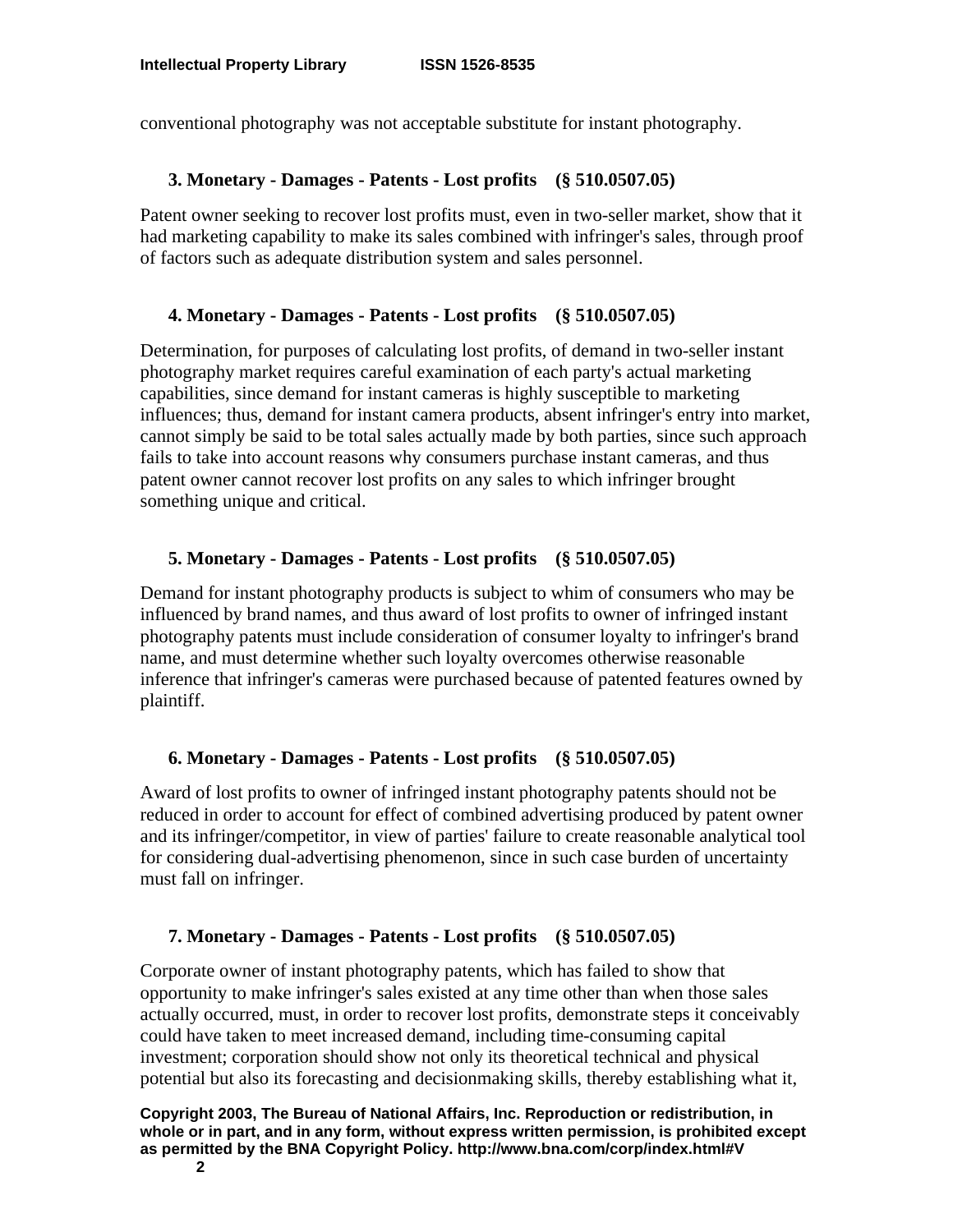with its unique corporate personality, could have achieved in sales without infringer.

### **8. Monetary - Damages - Patents - Reasonable royalty (§ 510.0507.03)**

Ten percent royalty is sufficient under 35 USC 284 to "adequately compensate" owner of infringed instant photography patents; such rate represents slightly more than 60 percent of infringer's anticipated profits through 1986 on those sales of cameras and film for which lost profits were not sufficient or could not be proved.

### **PATENTS**

### **9. Infringement - Willful (§ 120.16)**

Willful infringement must be demonstrated through clear and convincing evidence that infringer deliberately disregarded patent, flagrantly disregarded patent laws, or had no reasonable basis for believing it had right to act as it did.

### **10. Infringement - Willful (§ 120.16)**

Patent infringer which consulted patent counsel early and often as it developed its instant photography system that included products found to infringe, and which engaged in extensive patent clearance process, has not been shown to have willfully infringed.

### **REMEDIES**

### **11. Monetary - Attorney's fees; costs - Patents - Exceptional case (§ 510.0905.03)**

Attorney's fees are not, as general rule, awarded in patent cases, but rather should be awarded only to deter blatant, blind, and willful infringement; thus, award of fees is not warranted against non-willful infringer of instant photography patents, in view of lack of any evidence of its misconduct during litigation.

### **12. Monetary - Damages - Prejudgment interest (§ 510.0511)**

Award of prejudgment interest, to owner of infringed instant photography patents, should be based upon pre-tax profits and should be calculated upon Treasury bill rate for period April 1976-present, compounded annually.

### **Particular patents - Instant photography**

3,245,789, Rogers, photographic products and processes, damages awarded.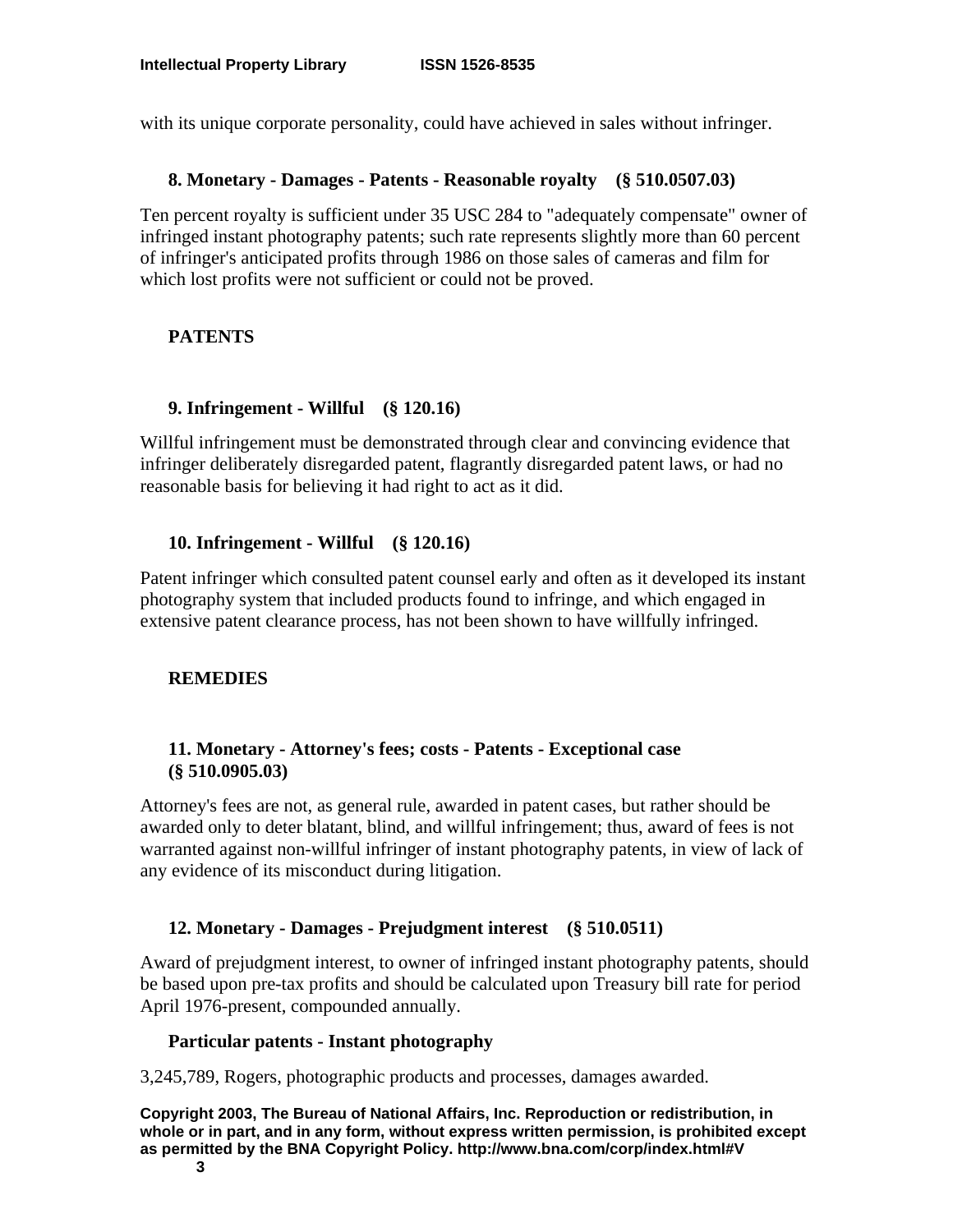3,362,821, Land, diffusion transfer processes, damages awarded.

3,578,540, Land, color photographic product formed by diffusion transfer, damages awarded.

3,594,165, Rogers, novel photographic products and processes, damages awarded.

3,689,262, Rogers, photographic products and processes for color diffusion transfer, damages awarded.

3,753,392, Land, film advancing apparatus, damages awarded.

3,810,211, Wareham and Paglia, self-developing camera system, damages awarded.

### **Case History and Disposition:**

Page 1482

**Action by Polaroid Corp. against Eastman Kodak Co. for patent infringement. Following entry of judgment against defendant, damages are now awarded.** 

**Prior decisions:** 228 USPQ 305 **,** 229 USPQ 561 **,** 5 USPQ2d 1080 **.** 

**Attorneys:**

**Herbert F. Schwartz, Edward F. Mullowney, Patricia A. Martone, Robert J. Goldman, David K. Barr, Mark H. Bloomberg, Jane A. Massaro, Duane-David Hough, Mitchell P. Brook, Edward J. DeFranco, Caroline M. Sun, and David A. Loewenstein, of Fish & Neave, New York, N.Y.; William J. Cheeseman, Joseph D. Halpern, and Nan Seuffert, of Foley, Hoag & Eliot, Boston, Mass., and Nan B. Chequer, of Tyler, Cooper & Alcorn, Stamford, Conn., for plaintiff.** 

**Richard E. Carlton, James E. Akers, Richard H. Klapper, Robert A. Sacks, Karen A. Popp, Karen Patton Bogle, and Timothy E. Shell, of Sullivan & Cromwell, New York, N.Y.; Robert S. Frank, Jr., of Choate, Hall & Stewart, Boston, Mass., for defendant.** 

### **[1 of 2] Opinion Text**

**Opinion By: Mazzone, J.**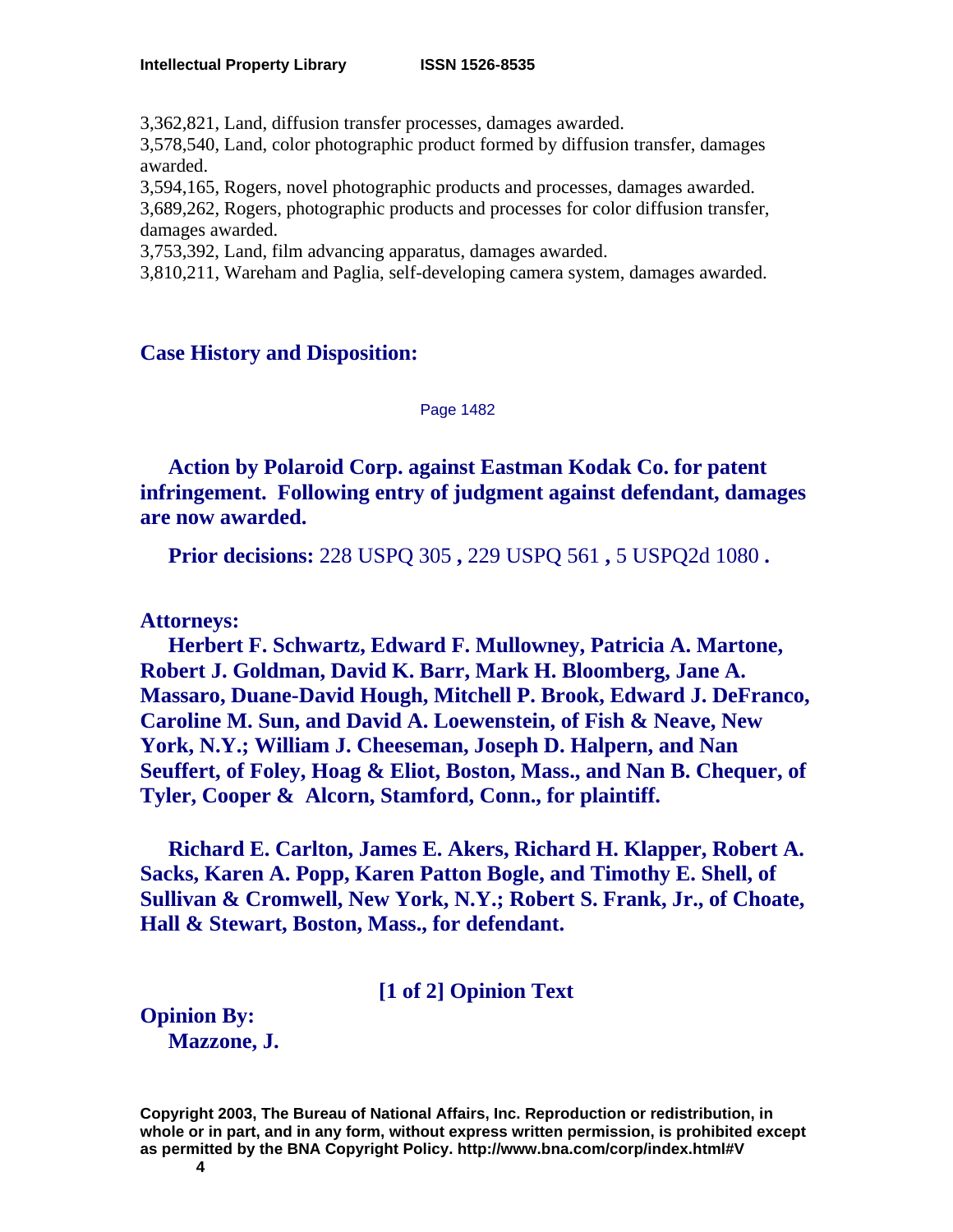## *I. INTRODUCTION*

On April 26, 1976, Polaroid Corporation ("Polaroid") filed its complaint charging that Eastman Kodak Company ("Kodak") had infringed twelve Polaroid patents relating to integral instant cameras and film. Over the next five years, the parties engaged in extensive discovery on the issues of liability and infringement. Those issues were tried before Judge Rya Zobel between October 5, 1981 and February 26, 1982. On September 13, 1985, Judge Zobel, in a comprehensive and carefully detailed Memorandum of Decision, found Kodak had infringed twenty claims of seven valid Polaroid patents. Two patents were found invalid. One was found not infringed. One was found invalid before trial and Polaroid withdrew its claims on another patent before trial. Judge Zobel did not assign to any single patent credit for the success of integral instant cameras and film, but found that integral instant photography, as commercialized by Polaroid and Kodak, relied on the inventions of the seven patents held valid and infringed. Judgment was entered on October 11, 1985, and, on January 8, 1986, Kodak was enjoined from further infringement of the five patents which had not yet expired. The damages issues were reserved to the post-liability phase of the bifurcated trial. *Polaroid Corp. v. Eastman Kodak Co.,* 641 F.Supp. 828 [ 228 USPQ 305 ] (D. Mass. 1985), *stay denied,* 833 F.2d 930 [ 5 USPQ2d 1080 ] (Fed. Cir.), *aff'd,* 789 F.2d 1556 [ 229 USPQ 561 ] (Fed. Cir.), *cert. denied,* 479 U.S. 850 (1986).

### Page 1483

The story of this case to date is told in the foregoing trial and appellate opinions. That story will not be retold here except where necessary for a complete understanding of the particular issue under consideration. Suffice to say that this case involves not only the patents, but the history of a new industry, that of integral instant photography. It involved from the outset the only two competitors in the field, locked in a bitter, unyielding exhausting and expensive litigation for over fourteen years, and the struggle has not yet ended. This is the latest, but probably not the last time the parties confront each other.

The precise issues that were reserved for this phase of the litigation are:

1. Whether Kodak's infringement of any one or more of the patents in suit was willful and deliberate.

2. The amount of damages adequate to compensate Polaroid for Kodak's infringement, together with interest, and whether such damages should be increased up to three times the amount found, all in accordance with 35 U.S.C. §284.

3. Whether costs shall be taxed against either party.

4. Whether Polaroid is entitled to its reasonable attorneys' fees because this is an "exceptional case" within the meaning of 35 U.S.C. §285, and if so, the quantum of those fees.

 *Polaroid Corp., supra,* 641 F.Supp. at 878.

The overriding issue, which therefore commands the greatest portion of this opinion, is determining the amount of damages adequate to compensate Polaroid for Kodak's infringement. In this introduction, I describe the trial as it was conducted. I follow with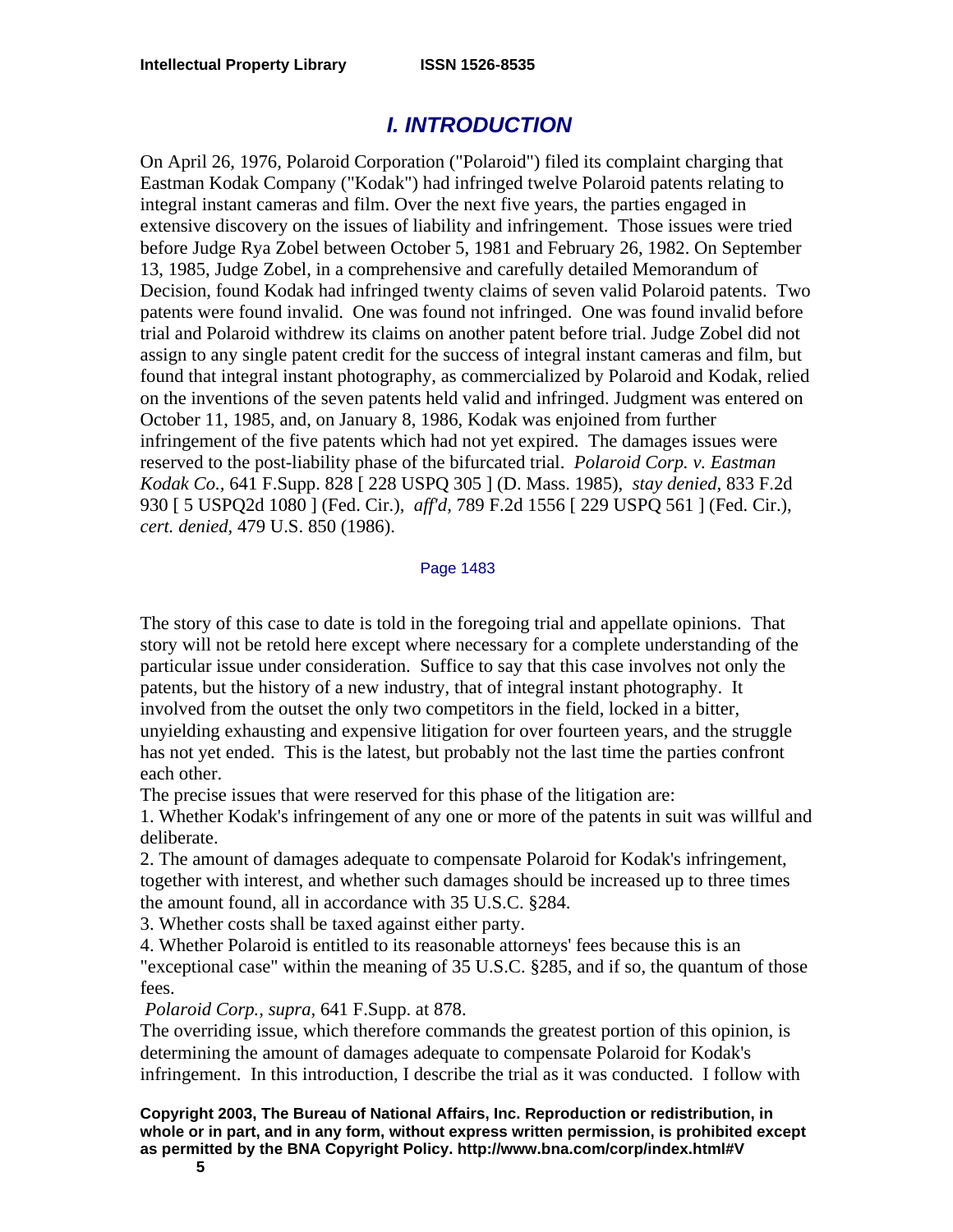the elemental legal principles which I kept constantly in mind as I considered particular issues. I then set out the pivotal questions and my approach to those questions. This case came before me for trial without jury. The trial lasted ninety-six days. Polaroid rested its case after fifty days, calling twelve witnesses, and introducing hundreds of exhibits. It also submitted portions of the depositions of an additional seventy-three witnesses. Kodak rested its case after forty-six days, calling fifteen witnesses, introducing hundreds of exhibits, and submitting portions of the depositions of seventy-one Polaroid witnesses, one Kodak witness, and fourteen non-party witnesses. Experts of national repute were presented by both sides to render their opinions of what *would* have happened in a world that never existed. They testified as to what management strategy, planning, and control would have been in a world without Kodak. They testified about marketing capability, about camera and film manufacturing capabilities, and produced econometric models to fortify their conclusions. They testified about cost accounting methods, reasonable royalty rates, interest rates, and the basis upon which to calculate interest. Their opinions were predictably, and discouragingly, widely disparate on almost every point.

The case presented many difficult and intricate factual questions. There were broad, sweeping questions of corporate vision, motivation, and management decision-making. There were discrete, narrow questions of product forecasting, product quality, manufacturing processes, and costs. The case also presented complex legal questions unique to the instant photography industry and its market. One most difficult problem was avoided. Just as Judge Zobel did not single out any one patent to credit with the success of integral instant photography, the parties here have treated the patents as a group for the purpose of a damage award. Assessing damages for the infringement of each patent individually based on that patent's contribution to the product would have added a hopelessly complex analysis to an already complex trial and was well avoided. Not surprisingly in a case of this magnitude, lead counsel for both sides divided up the issues, assigning counsel exclusively to prepare and present specific segments such as manufacturing capacity, marketing, costs, willfulness, and royalty rates. Experts were not deposed prior to trial, but their reports were submitted and exchanged. Except for one area - willfulness - counsel had years to prepare their assignments and their witnesses. One positive result was an efficient trial with minimum delay and interruption except as necessitated by my schedule and docket demands. One negative result was a highly stylized, very technical presentation. The only surprise was that despite sharing all of the evidence that was ultimately produced at trial among all of the experts, the parties' positions were irreconcilably apart in every area. It was necessary to forge an independent course in technical, complicated areas in an effort to reach a principled result. I believed then, and continue to believe, that this matter could and should have been resolved by the parties at enormous savings to themselves, and to the resources of the court.

Throughout the trial, I kept in mind fundamental guidance. The recovery of damages for patent infringement is governed by 35 U.S.C. §284. Section 284 reads, in relevant part: Upon finding for the claimant the court shall award the claimant damages ade

#### Page 1484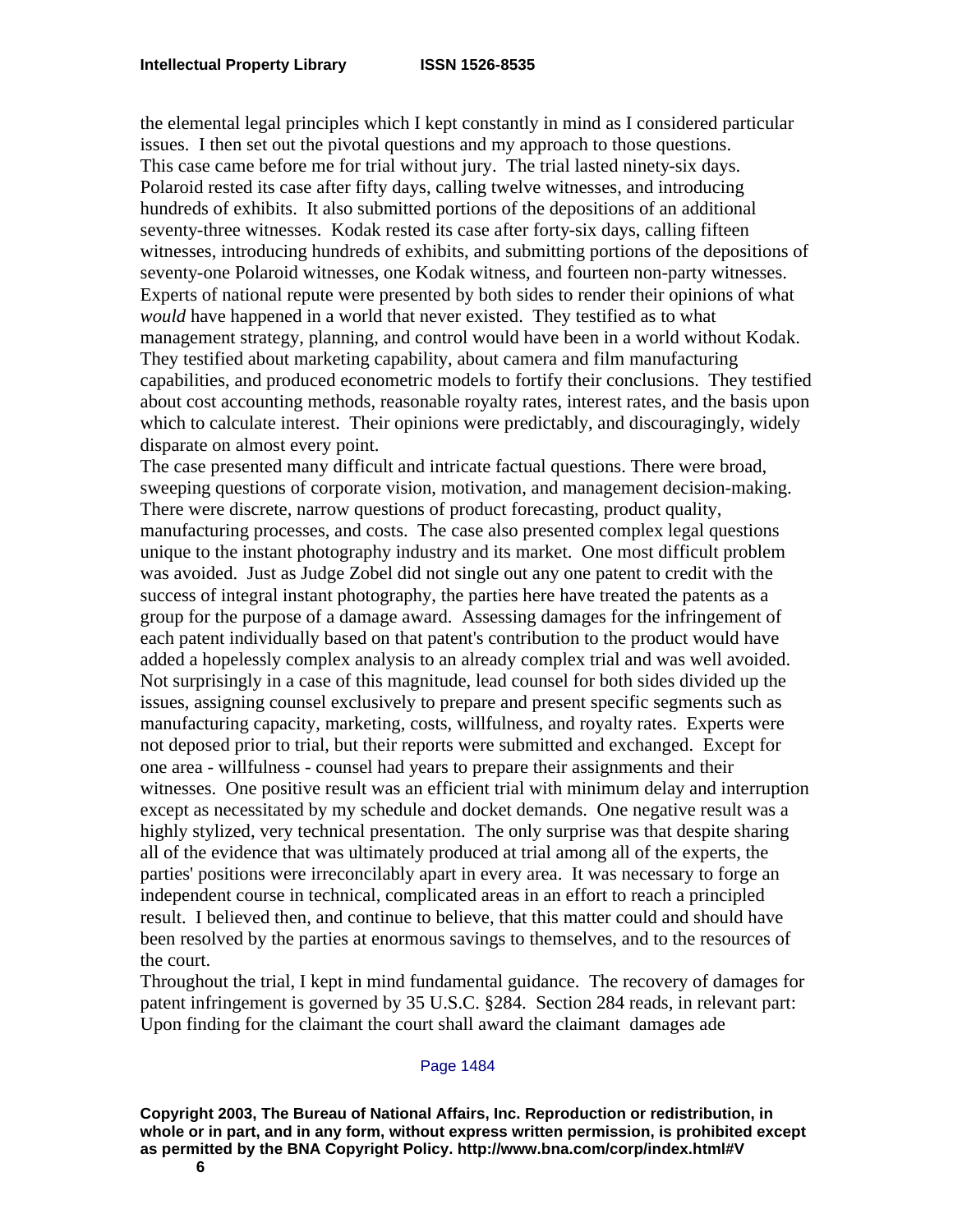quate to compensate for the infringement, but in no event less than a reasonable royalty for the use made of the invention by the infringer, together with interest and costs as fixed by the court.

The U.S. Supreme Court defined damages contemplated by the statute as follows: he present statutory rule is that only "damages" may be recovered. These have been defined by this Court as "compensation for the pecuniary loss he [the patentee] has suffered from the infringement ...." They have been said to constitute "the difference between his pecuniary condition after the infringement, and what his condition would have been if the infringement had not occurred."

 *Aro Mfg. Co. v. Convertible Top Co.,* 377 U.S. 476, 507 [ 141 USPQ 681 ] (1964) (citations omitted).

[1] The law recognizes two possible measures of recovery, lost profits or a reasonable royalty. Under either method, the purpose is the same: to compensate the patentee for actual injuries. 1 The choice between the lost profits method of determining damages and the reasonable royalty method has been explained as follows:

The general rule for determining the actual damages to a patentee that is itself producing the patented item, is to determine the sales and profits lost to the patentee because of the infringement. Although the statute states that the damage award shall not be "less than a reasonable royalty", 35 U.S.C. §284, the purpose of this alternative is not to provide a simple accounting method, but to set a floor below which the courts are not authorized to go.

 *Del Mar Avionics, Inc. v. Quinton Instrument Co.,* 836 F.2d 1320, 1326 [ 5 USPQ2d 1255 ] (Fed. Cir. 1987). Lost profits are the preferred measure of damages. Therefore, I begin my analysis with a determination of lost profits.

Both sides recognize the approach to lost profits set out in *Panduit Corp. v. Stahlin Bros. Fibre Works,* 575 F.2d 1152 [ 197 USPQ 726 ] (6th Cir. 1978). To meet the *Panduit*  test, Polaroid must prove: (1) demand for the patented product in the market; (2) the absence of an acceptable non-infringing substitute; (3) its manufacturing and marketing capability to exploit the demand; and (4) a detailed computation of the amount of profit it would have made. *Id.* at 1156. Polaroid's burden of proof on the lost profits is not absolute, but one of "reasonable probability." *Paper Converting Machine Co. v. Magna-Graphics Corp.,* 745 F.2d 11, 21 [ 223 USPQ 591 ] (Fed. Cir. 1984). Doubts concerning the calculation of lost profits must be resolved against the infringer. *Del Mar Avionics, Inc.,* 836 F.2d at 1327.

**Copyright 2003, The Bureau of National Affairs, Inc. Reproduction or redistribution, in whole or in part, and in any form, without express written permission, is prohibited except**  Beginning with the *Panduit* lost profits method, even if it is later decided that a reasonable royalty is more appropriate for some years, the question of demand must be resolved first. Everything else flows from demand. While issues such as manufacturing capacity are extremely complicated factually, they are not conceptually difficult. The question of demand, however, contains at least two profound conceptual problems. The first problem is the question of market expansion. It has both legal and factual elements. Initially, I will investigate the legal standard to be applied and see what type of factual questions the rule leaves open. I will consider the evidence of market expansion. There is some direct evidence, such as predictions and contemporaneous statements about market expansion. The bulk of the evidence is inferential, however. There is testimony of Polaroid and Kodak executives about what happened in the relevant years and consumer market research examining the question of why people bought instant cameras.

**as permitted by the BNA Copyright Policy. http://www.bna.com/corp/index.html#V**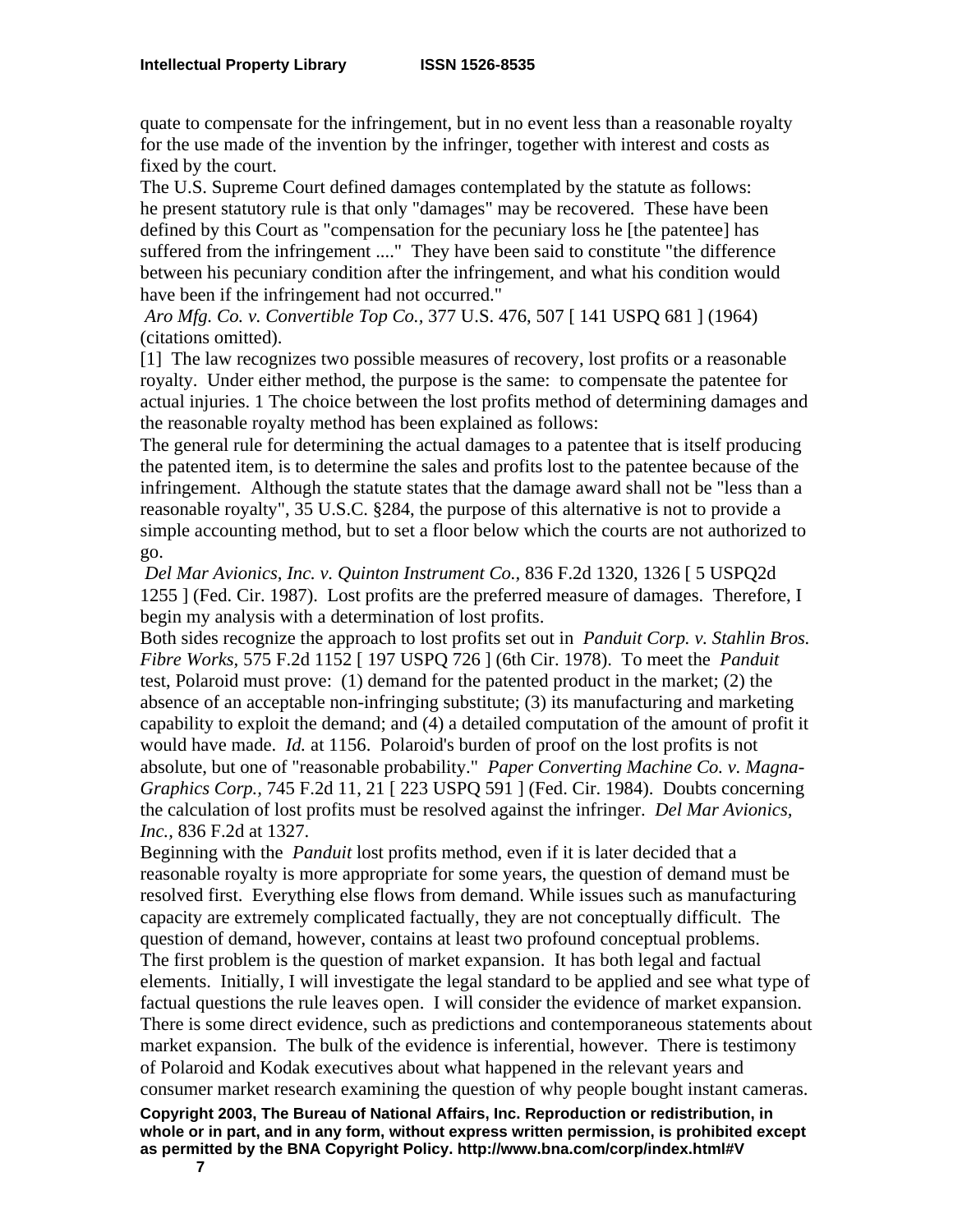There is expert testimony of Professors Dolan and Buzzel, based upon their surveys of market conditions, historical sales, and market research. There is expert testimony of Professors Fisher and Baumol, based on their econometric models.

The second problem is intimately related to the first; it is the question of translating Kodak sales into Polaroid sales in the world without Kodak, the "but for" world, or to put it more directly, what price Polaroid could have charged for the additional camera sales in the world without Kodak. The only undisputed fact is that quantity and price of the cameras and film Kodak did sell in the infringing years.

Once those questions are resolved, I will turn to marketing and manufacturing capability, costs, and other issues in the following order: an overview of the historical background of the case and the parties' positions (Section II); the instant photography market (Section III); Polaroid's manufacturing capacity (Section IV): costs (Section V); the calculation of lost profits (Section VI); the calculation of the reasonable royalty rate (Section VII); willfulness (Section VIII);

#### Page 1485

attorneys' fees (Section IX); and prejudgment and postjudgment interest (Section X). My conclusion and a summary of the award appears in Section XI, followed by the appendices [omitted].

This introduction closes with my acknowledgement that this opinion is lengthy, partly because my findings and conclusions contain specific references to certain witnesses, events, or exhibits. Those references should not be construed as the most critical portions of the record. I considered the entire record, whether produced through trial witnesses, deposition, exhibits, or stipulations. Not only were witnesses in sharp disagreement, but thousands of pages of documents, dredged up from long dormant corporate files by industrious counsel over years of discovery, often contained statements, sometimes by the witness or by associates, which appeared to belie the position taken at trial. When confronted with these inconsistencies or discrepancies, witnesses sought to put their own "spin" on the statements. For example, conflicting views in marketing studies were sometimes ignored, or dismissed out of hand, or disparaged as "half ideas" or "half truths," or a "rare sensible comment." Of course, I assessed a witness's credibility, and weight to be given the testimony, on the usual criteria of fairness, motivation, candor and demeanor of the witness. In accepting or rejecting positions, I make specific references to the record when I find the testimony or exhibit particularly compelling or illustrative.

### *II. AN OVERVIEW*

Edwin H. Land, the founder of Polaroid, began work on instant photography in 1944. In December 1948, Polaroid introduced the first instant cameras and film. Instant photography created a sensation, even though it required special handling. In order to develop the film after taking the picture, the user had to time and pull the print out of the camera, peel off and dispose of a protective chemical-laden paper backing and apply a special coating to the final picture. The cameras were heavy and bulky. Over time, Polaroid refined the early system, developing more sophisticated technology, better design and appearance, better quality photographs and, finally, color prints. 2 Still, even as late as 1971, the user still had to peel away the protective layer from the finished print.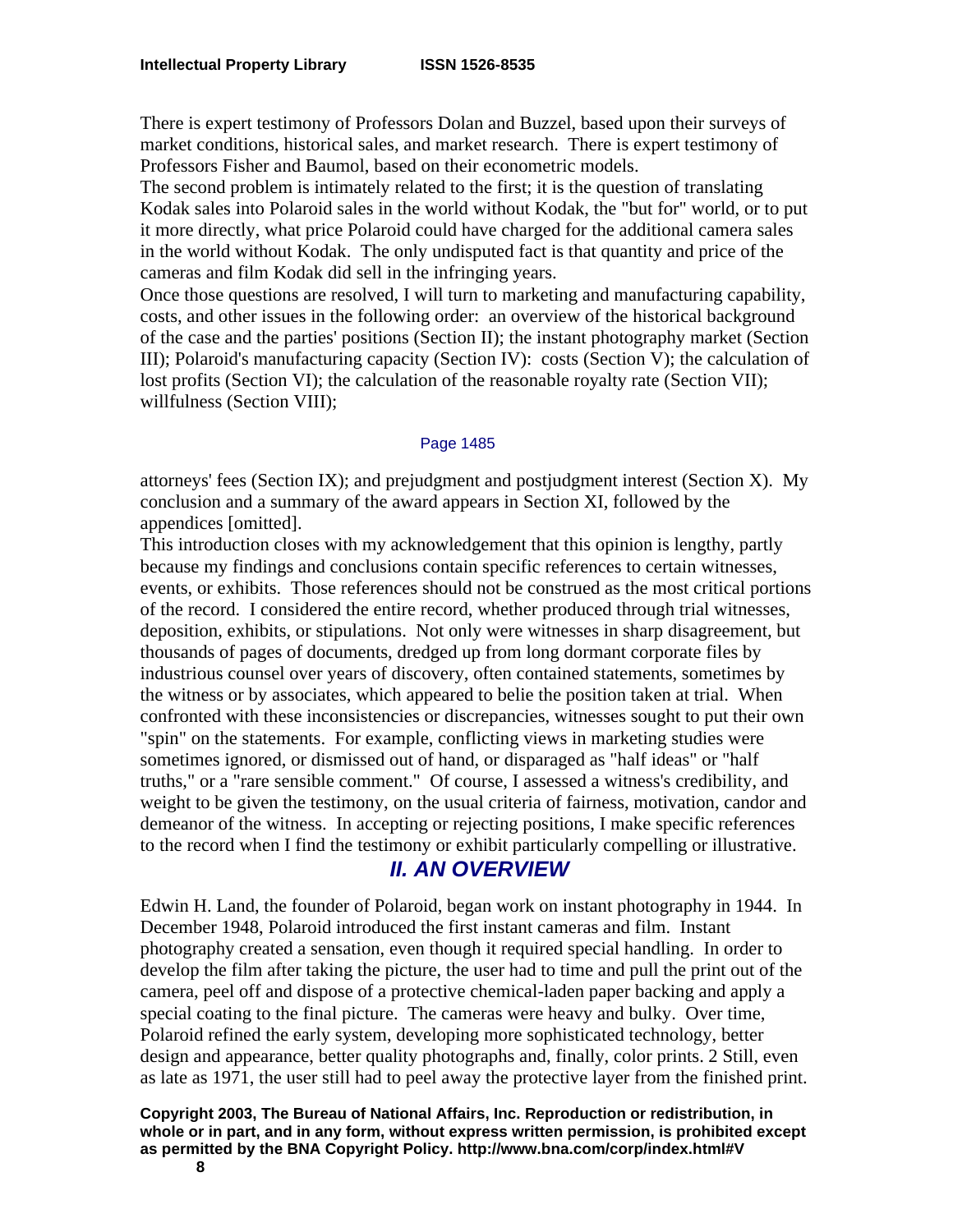The peel-apart business was a profitable one for Polaroid. In the early years of pack camera sales, 1963-1969, Polaroid grew three and a half times with after-tax profits averaging above thirteen percent of sales. After the initial learning curve was mastered, gross margins for peel-apart film were in the range of fifty to sixty percent and gross margins for cameras were in the range of forty to fifty percent. Despite these margins, however, the technology problems of the system kept it from being attractive to the average consumer and, as later marketing research showed, made a lasting negative impression on the public. Even as late as 1979, seven years after the peel-apart system was replaced, many people still associated Polaroid photography with the messy peelapart product.

In 1972, Polaroid introduced a sleek folding camera, the Model SX-70. The film used with this camera developed without any special handling by the user and, because the film was exposed and viewed from the same side, the peel-off, protective paper was eliminated. Perhaps the most amazing feature of the SX-70 system was that the picture developed before the eyes of the consumer. The SX-70 was so revolutionary that both *Time* and *Life* magazines reported its introduction as a cover story in 1972. Although almost a million SX-70 cameras were sold in 1974, a record for cameras priced over \$100, Polaroid did not earn a satisfactory profit on this model. First, Polaroid predicted greater demand in 1973 and 1974 than actually materialized. Therefore, when sales failed to measure up, Polaroid was forced to cancel the planned construction of additional manufacturing facilities and lay off workers. Second, the first three years of SX-70 production were plagued with manufacturing problems. For the first time in its history, Polaroid manufactured many of the components for its cameras instead of contracting with outside vendors for their production. Modules were always in short supply. The precision plastics and the film batteries also created a great deal of trouble. Not until 1975 did Mr. William McCune, then Chief Executive Officer of Polaroid, believe that all the SX-70 problems had been worked out.

These problems chipped away at both Polaroid's profit margins and its public image. The company had been aiming for a profit margin of forty to fifty percent on cameras and between fifty and sixty percent on film,

### Page 1486

but they never came close to achieving these goals. In 1974, Polaroid sold SX-70 film at a loss. A battery problem required costly repair and the company had to give away a great deal of replacement film. Manufacturing difficulties kept Polaroid from meeting the demand for cameras in 1973. These problems also hurt Polaroid's image with consumers; SX-70's problems were well publicized and market research as late as 1978 revealed lasting negative impressions of the SX-70 system.

The "top of the line" SX-70 was originally priced at \$120 and remained at that price until 1976. Polaroid did not raise prices for fear demand would be adversely affected. (TR 910, DF 20,2404). 3 In 1974, Polaroid introduced the SX-70 Model 2, a slightly less sophisticated camera which sold for \$102. In 1975, Polaroid went one step further and introduced the Model 3, priced at \$83, \$13 below Polaroid's cost to manufacture the camera. Sales of Model 3 were particularly disappointing. In 1975, total SX-70 sales fell to 741,000 units. By 1976, Polaroid had invested about \$600 million on the SX-70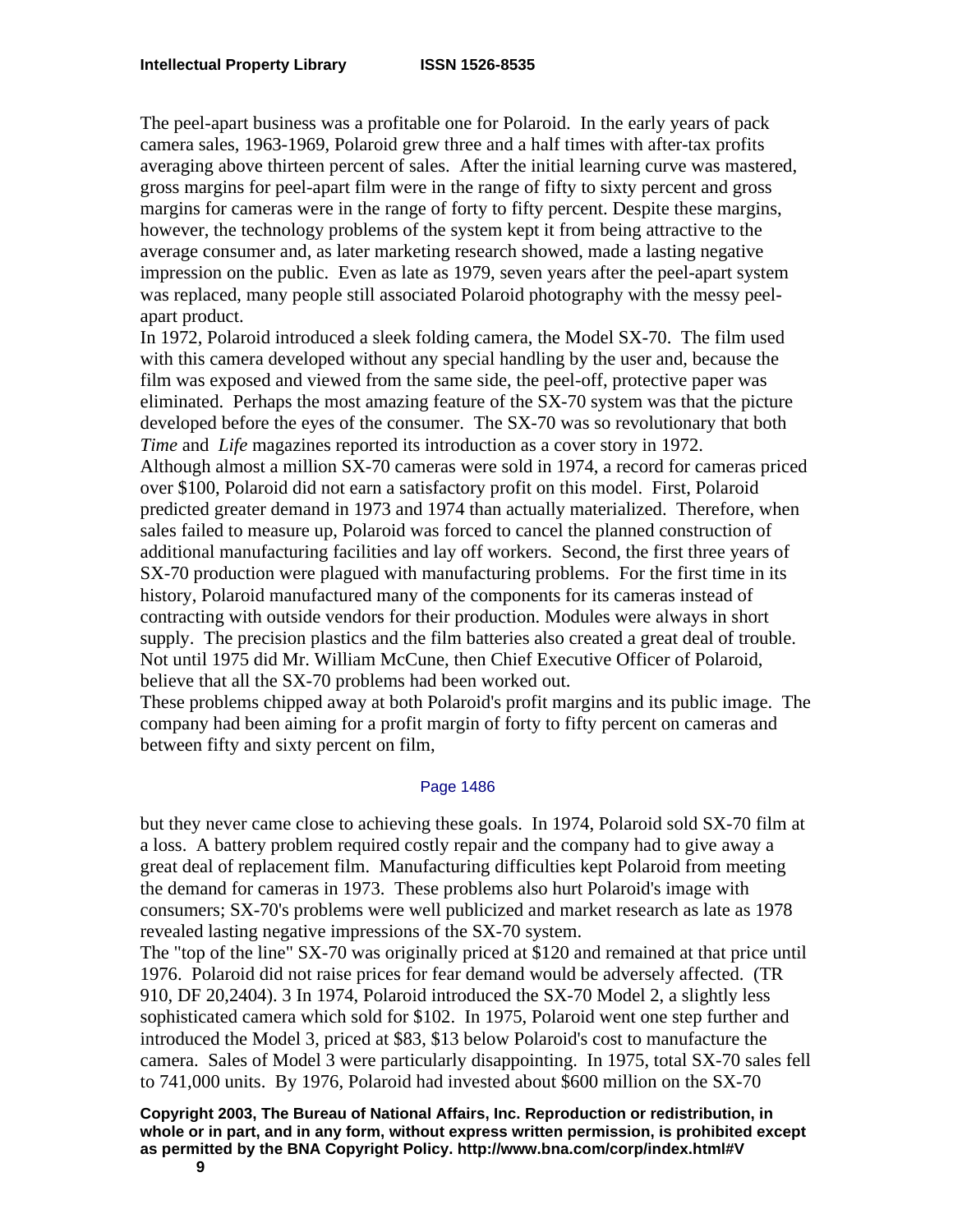### project.

In March of 1976, Polaroid introduced the Pronto!, a non-folding integral camera, which retailed for approximately \$60. Polaroid had begun work on the Pronto! as early as 1973, aiming to incorporate the new integral technology, but making the camera simpler to produce, thereby increasing gross profit margins to a goal of forty percent. The Pronto! body was one piece of precision plastic molding which required only a single screw. It did not have the SX-70 through-the-lens viewing, but it used SX-70 film. As early as 1970, Polaroid had received strong signals that Kodak was going to enter the instant market, but Mr. McCune testified that the design, price and timing of the introduction of the Pronto! would not have been any different without Kodak's entry in the market. In 1976, Polaroid sold 1,788,000 Pronto! cameras worldwide.

In April 1976, Kodak introduced its infringing EK-4 and EK-6 cameras in Canada. In response to the Pronto! price, Kodak changed the introductory U.S. retail prices for these hard-body models to bracket the Pronto!. The non-motorized EK-4 was priced slightly below and the motorized EK-6 slightly above the Pronto!. However, net dealer prices positioned the EK-6 at about the same price as the Pronto! and the EK-4 about \$10 below. Kodak cameras were boxier and heavier than the Pronto! and the EK-4 required the user manually to eject the picture by turning a hand-operated crank. The cameras were moderately successful; Kodak sold 501,500 EK-4s and 610,000 EK-6s in 1976 despite some negative reports in the press about picture quality. Still, with only one month's headstart, Pronto! far outsold EK-4 and EK-6 in 1976.

Kodak initially priced its instant film, PR-10, only three cents lower than SX-70 film despite the fact that PR-10 did not contain a battery and, thus, compared to Polaroid film, was overpriced. PR-10 produced a rectangular picture with rounded corners compared to the square SX-70 prints. In addition, Kodak prints had matte finish as opposed to the glossy finish of the Polaroid prints. As with the SX-70 film, Kodak experienced initial quality problems, particularly fading.

In 1977, the instant photography business continued to grow rapidly and the competition between Polaroid and Kodak intensified. In March, Kodak announced the upcoming May introduction of the EK-2 model, which came to be commonly known as the "Handle." 4 The Handle was a fixed focus camera that required no special optical mirrors to direct the light path. This design reduced cost, weight, and the chance of consumer error. Like the EK-4, the Handle featured a manual crank to eject the picture. Kodak priced the Handle at \$26.98 dealer low net expecting product-feature parity with Polaroid models. However, the Handle announcement had the effect of a "bombshell" at Polaroid. (TR 218).

Work on a low-priced camera had begun before the Handle announcement and Polaroid was able to respond by bringing the OneStep, a fixed-focus version of the Pronto!, to the U.S. market in June. It was dealer priced at \$28. The OneStep, which Polaroid produced in about three months time at a capital cost of only \$250,000, was its best selling camera ever. Contrary to Polaroid's claims that the simple OneStep hurt the quality image of instant photography, a 1978 study of OneStep owners concluded that "OneStep owners expressed the highest satisfaction level of any owners ever surveyed." (DF 20,687).

### Page 1487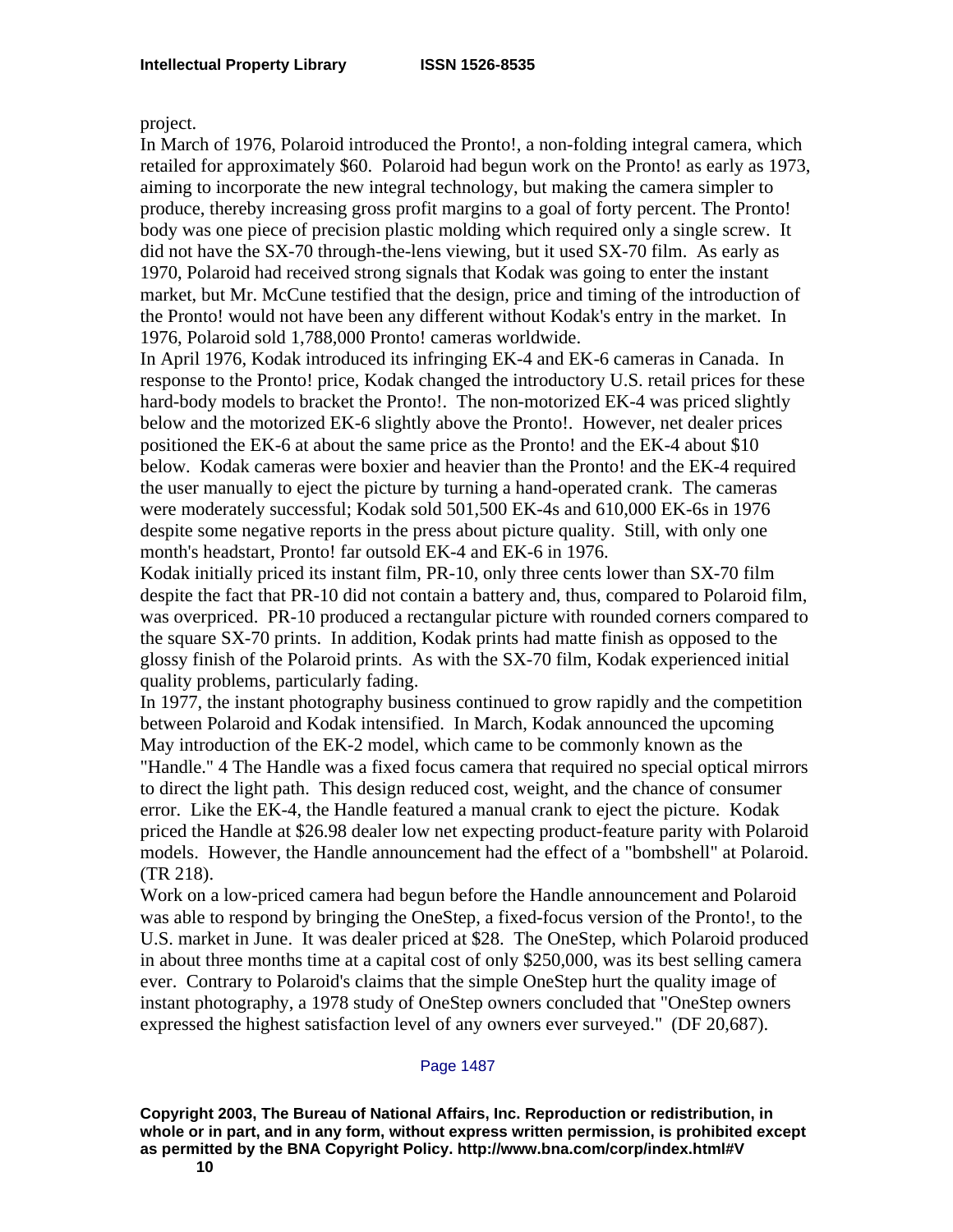The instant camera market exploded in 1978. Polaroid's worldwide amateur camera sales increased approximately thirty-two percent over 1977 levels. Both companies accumulated significant backorders for cameras; Mr. McCune reported to the Polaroid Board of Directors several times during that year that demand was exceeding supply for both cameras and film. Despite all of this selling activity, however, the new integral era was not as profitable as the pack camera era had been. Mr. McCune reported that although sales had increased sixty-eight percent over 1968 pack-era levels, profit was only seventy-one percent of what it had been. (PT 2082). Polaroid executives blamed this loss of profit on Kodak's competitive presence which they claimed prevented them from increasing prices.

From May 1977 to July 1978, Kodak gradually lowered its price to dealers on the Handle by offering dealer rebates and bonus discounts such as introductory specials. In July 1978, Kodak was selling Handles to dealers at cost, about \$18.95. Although the Kodak camera was non-motorized, Polaroid executives testified that they felt compelled to bring prices down on both their motorized and folding cameras. 5 Polaroid lowered the price of the SX-70 by \$25.50 and offered the Pronto Rangefinder, the fanciest camera in the Pronto line, at \$15.50 less by removing the tripod mount and the timer. Sales began to slow in 1979. I. McAllister Booth, Polaroid's Vice President in charge of manufacturing, testified that retail prices were off, the earlier projections were not holding true, and Polaroid dramatically changed its expansion plans to avoid building inventories that would not be sold. Although first quarter sales increased about ten percent, by October, Mr. McCune reported that sales for the year were essentially flat. Although sales were still at a high level - the second highest in Polaroid history - Polaroid had planned for the continued, explosive growth rate of 1978. As a result, the company had to make costly reductions in its production schedule. Approximately 800 workers were laid off and the construction of additional production facilities was halted. Kodak was faring much worse. Even by 1979, Kodak had not turned a profit on its instant business. Although Kodak had anticipated a negative cash flow in the beginning years, it did not expect the turnaround to be so slow. In 1980, when Kodak executives examined the diminished demand and market studies which indicated that no relief was in sight, they considered abandoning the instant business. However, while in the throes of this fast-paced competition, Kodak introduced three new models in 1979, only one of which represented a significant price cut. The non-motorized Handle 2 was packaged with a case at a net dealer price of \$19.95 and shelf price of \$22.95. In late 1979, that price was lowered to \$17.95. The other two models were priced at or above the OneStep. The CB50, a motorized camera, was dealer priced at \$26.95. The CB250 was more in the mid-range; it had a built-in strobe and a shelf price of \$54.95.

In early 1980, Polaroid introduced a significant innovation: Time Zero film, which reduced the ex-camera development time by half. Dr. Land had always dreamed of truly instant pictures. Indeed, his goal was a photograph that emerged from the camera completely developed. Mr. Booth testified, however, that the urgency propelling Time Zero to market in early 1980 was Dr. Land's insistence on Polaroid's need to compete better with Kodak, "to beat Kodak." (TR 2198). Time Zero caused a drain on the company's resources and forced other projects to the back-burner. But Mr. Booth testified that he believed that without Kodak in the market, Time Zero film would never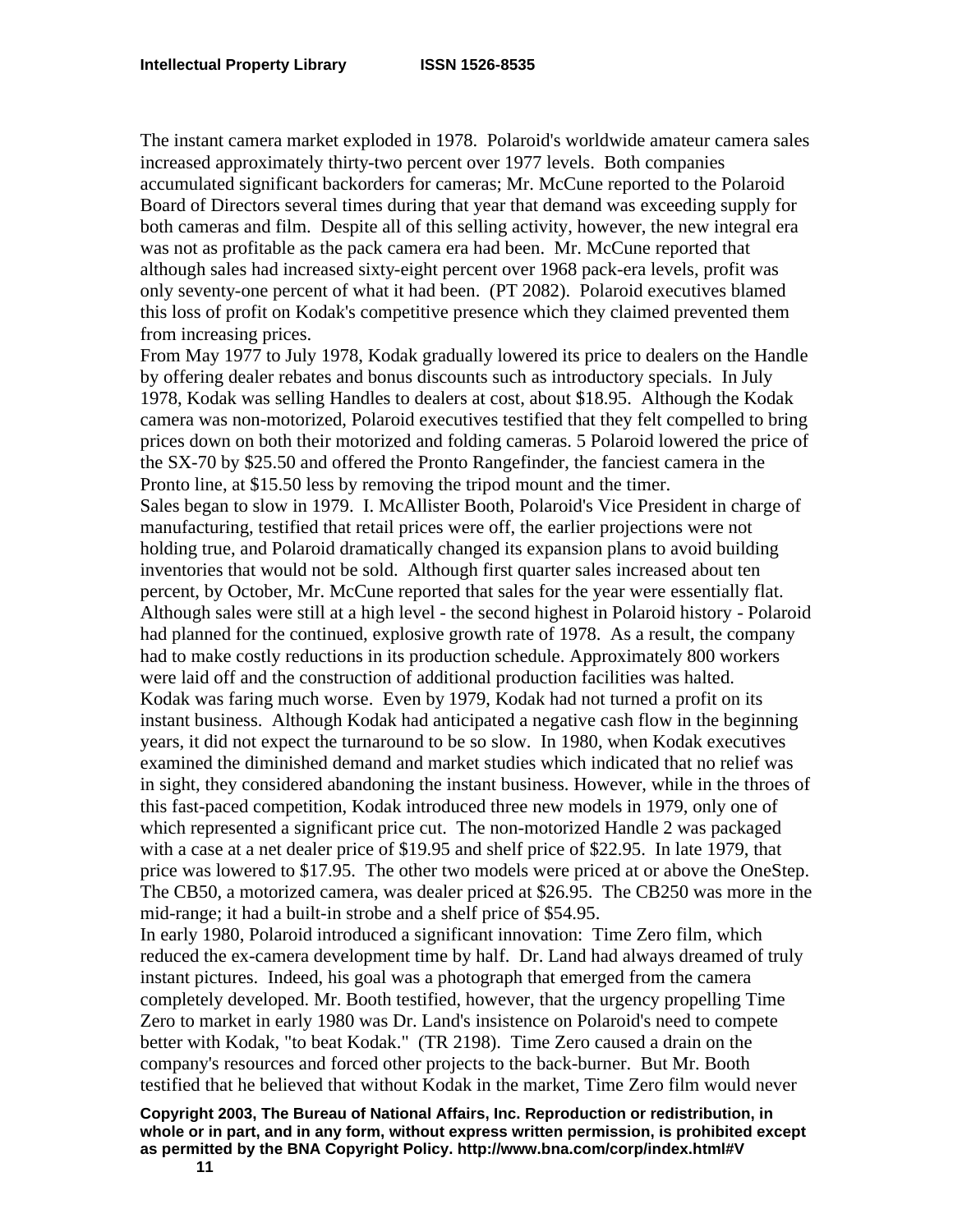have been developed. Instead, Polaroid would have focused its efforts on the Sun camera series and brought them to market earlier.

Polaroid sold the most film in its history in 1980. Camera sales, in contrast, continued to decline as did their profitability. Polaroid introduced "The Button" camera in August 1980, but it was nothing more than the OneStep with a new finish, priced about \$10 less. Between 1977 and 1980 the margin on the OneStep decreased fifty percent. The margin on film remained the same but during this time period, the price of SX-70 film, in constant dollars, actually declined from \$4.64 to \$4.06.

Both Kodak and Polaroid recognized that the key to increasing profit in this period was to raise prices but were apprehensive about how price increases, especially on film, would affect demand. While mindful of the keen competition within the instant camera market, both companies were increasingly concerned with the growing threat of conventional 35mm photography and advances in photofinishing quality and speed. Polaroid began studying the 35mm photofinishing business in 1979. By the early 1980's 35mm photography had dropped in price so as to compete directly with instant photography.

#### Page 1488

In 1981, Mr. McCune asserted that, "I think we could all agree that our major competition comes from conventional photography - not Kodak instant. It is 35mm sales that have grown at the expense of instant." (DF 61,742). In 1981, Mr. Booth reported to Polaroid's Board of Directors that the relative price of instant and conventional prints was a major concern. He reported that anything more than a five percent increase in film price would widen the "already high" two-to-one ratio between the price of an instant and conventional print.

The introduction of Time Zero film gave Polaroid the chance to raise film prices by six percent in March 1980, double the usual annual increase of three percent. This increase followed a Kodak increase in January 1980. In January 1981, Kodak again increased its film prices, this time by almost ten percent. Polaroid followed Kodak's lead in February. During this time period, Kodak also began to concentrate its efforts on the premium channel of distribution, selling cameras to companies for use as promotional incentives or prizes. These cameras were sold at a considerable loss to Kodak and generated few film sales.

Polaroid introduced its Sun series of cameras and film in June 1981. The cameras were Polaroid's first models with built-in flash. In combination with the high-speed film, the Sun cameras allowed shorter exposure times, extended indoor flash ranges, and had a smaller aperture opening, which improved the photograph's depth of field. The Sun 660, with state-of-the-art automatic focusing, was dealer priced at \$62.50. The 640 model, without automatic focusing, had a dealer price of \$46.50. Unfortunately, in 1981 and 1982, Polaroid sold only half the number of Sun cameras predicted. 1981 was the first year that Polaroid had an overall negative gross margin on camera sales.

Kodak introduced a new series of its own in 1982. The Kodamatic series included Kodak's lowest-priced camera to date, the Kodamatic Champ, which had a dealer price, after rebates, of \$19.95. Three other cameras Kodak introduced at this time were priced in the mid-range. The top of the line was the auto-focusing Kodamatic 980L which, after rebates, sold to dealers at \$74.45. The Kodamatic 960 low net price was \$49.95 and the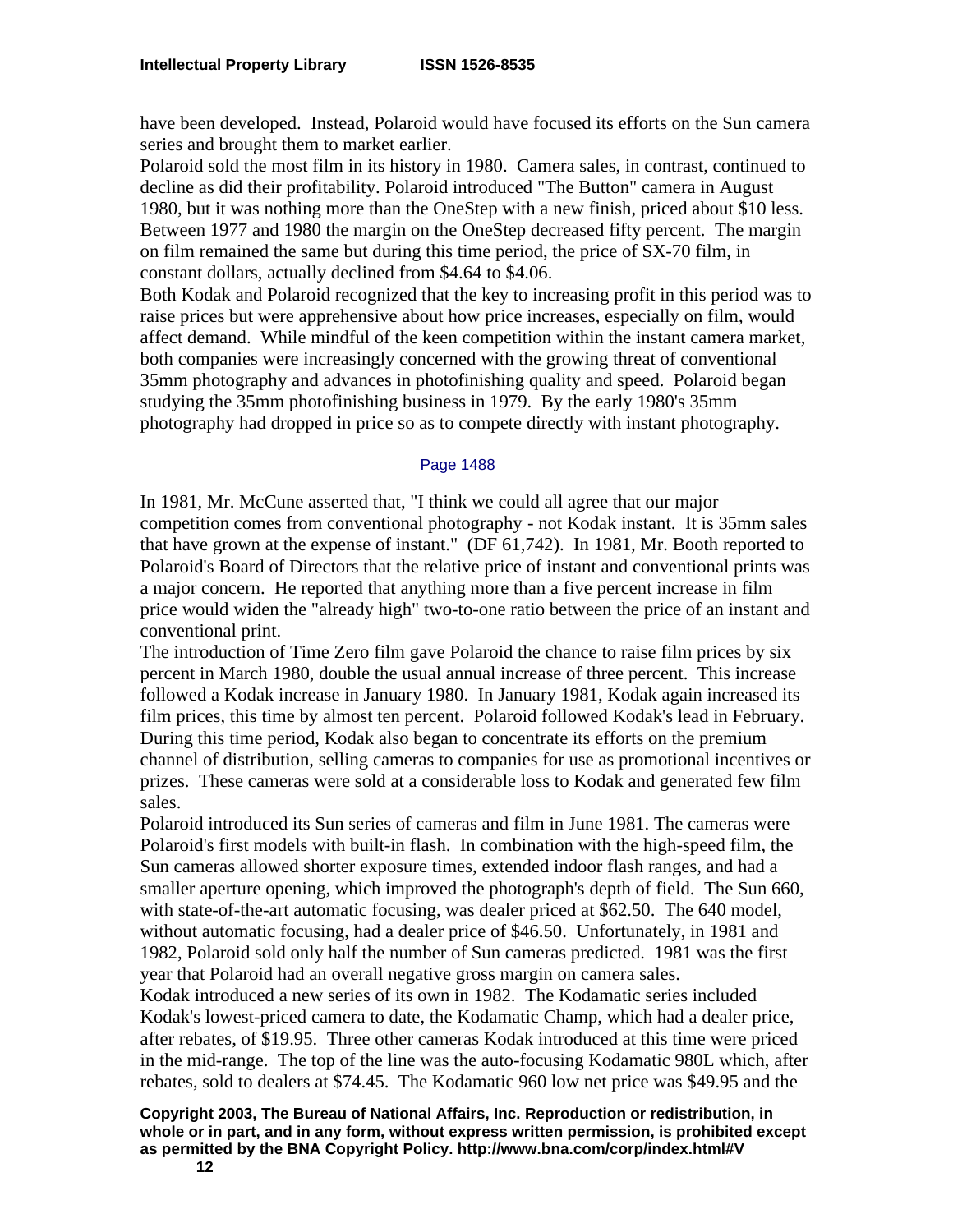970L was \$59.95. Kodak continued to offer special discount programs to its dealers which lowered these prices somewhat.

In March 1982, Polaroid introduced the lower end of the Sun series line with the Amigo/620, dealer priced at \$37.75. Due to disappointing sales and allegedly to meet the competition from the Kodak Champ, Polaroid decided it had to lower prices further. Later that year, Polaroid simply changed the name of the 640 camera to the Sun 600 LMS, the 660 camera to the OneStep 600, and lowered the price by twenty dollars. Not surprisingly, negative margins increased and losses continued. Sales did not increase. Kodak introduced the last in the Kodamatic series in March 1983; the 940 had a dealer low net of \$31.50.

Although the demand for film was significantly less than either Polaroid or Kodak had expected, film margins remained satisfactory and even increased slightly during this period. The price of Polaroid and Kodak film was very close throughout the entire infringement period. Professor Dolan, Polaroid's marketing expert, testified that both companies pursued a policy of "parity pricing." (TR 4112). Mr. Booth testified that Polaroid was concerned that Kodak would not follow any price hike initiated by Polaroid. There was conflicting testimony about whether this concern was reasonable given some increases which Kodak premiered. Overall, although the shelf price of film rose significantly during the infringement period, it increased only fifty-nine percent of the rate of inflation as reflected in the Consumer Price Index.

Around 1982, Kodak was taking a hard look at its strategy in the steadily declining amateur business. At first, the company believed that raising prices and offering better quality photographs was the key to success. When the new Kodamatic line failed to produce large sales, and higher film prices reduced demand, Kodak changed its plans, focusing its sales efforts on large volume users such as insurance companies. Kodak also pulled out of the premium channel, which generated few film sales, and stopped media advertising. From 1983 onward, distribution in consumer channels was reduced significantly. Eventually, in 1984, Kodak decided to pull out of the amateur market completely. By the time it was ordered to leave the market in 1985, Kodak had lost \$600 million on the instant photography business, not including the cost of exiting the market. Polaroid feared that Kodak would dominate the instant photography field but, in fact, during the entire infringement period, Polaroid maintained the dominant market share for camera and film worldwide. Its lowest worldwide market share for cameras was about fifty-five percent in 1977, but after 1983, it never dipped below sixty-five percent. Its lowest market share for film

### Page 1489

came in 1980 at about sixty-four percent, but its share topped seventy percent for half of the infringement years.

With a consistently larger market share and more efficient production, Polaroid fared better than Kodak overall. According to Professor Anthony, a Kodak accounting expert, Polaroid lost \$82.1 million pre-tax dollars on its instant business from 1976 to 1985. In the years following Kodak's departure, Polaroid has raised its film prices to within about eight percent of the Consumer Price Index. In 1987, the average unit price for film went up twelve percent and in 1988 it went up another thirty percent. Not surprisingly, sales of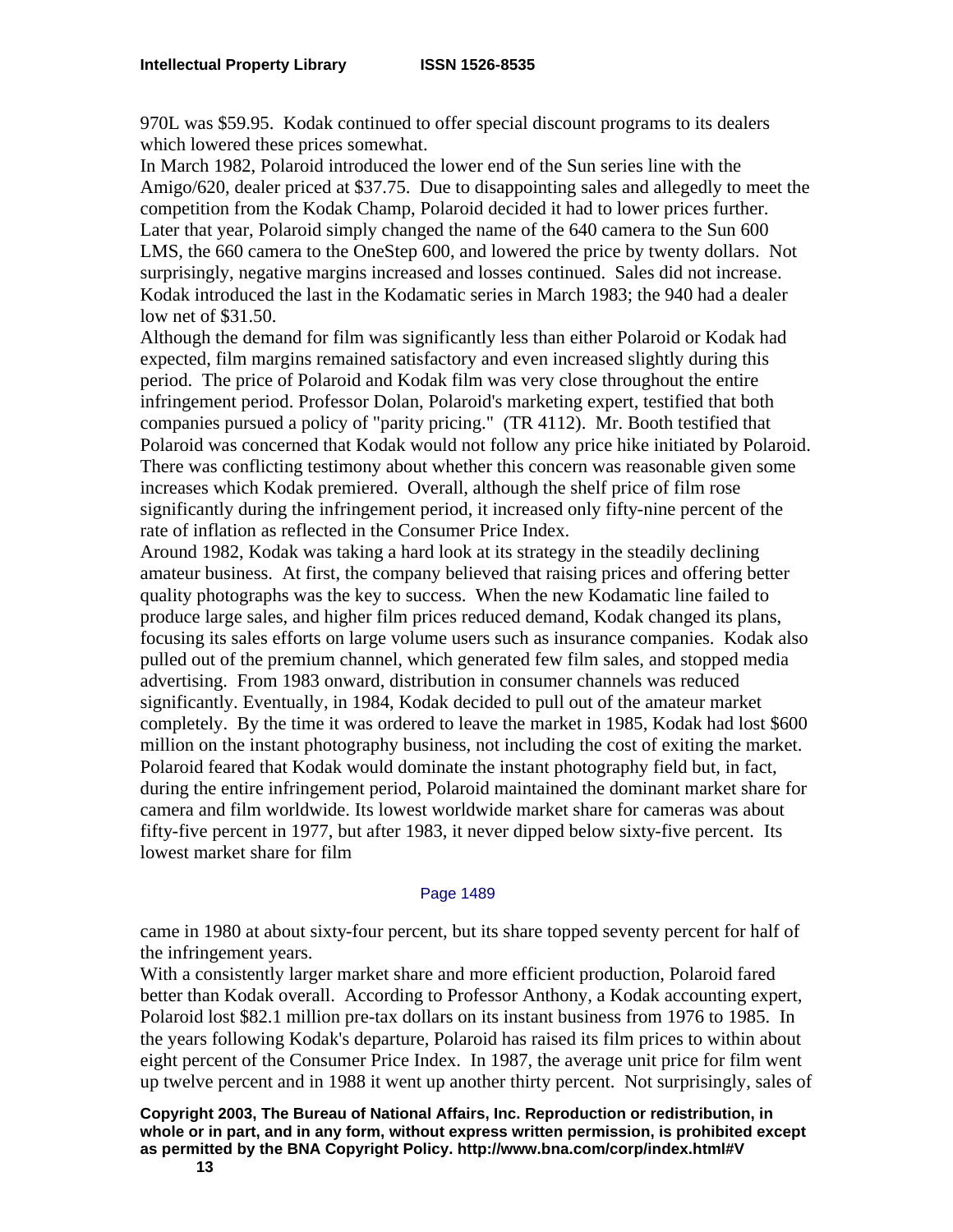film and cameras decreased in both years. (DF 61,034).

The foregoing overview provides the factual setting for the parties' claims. Polaroid's position is beguilingly simple. It claims that its historical business practices, and the sensible business direction it would have taken, was altered and diverted because it had to respond to Kodak's entry into the instant photography market.

Without Kodak, Polaroid claims it would have continued the growth and profitability it enjoyed in its early pack camera years because of its unique management organization, its innovative style and, above all, the inventive brilliance of its founder and leader, Dr. Edwin Land. Instead, in order to respond to Kodak's entry into the field, it was compelled to alter its usual marketing strategies of introducing lower priced cameras in a systematic and orderly fashion which exploited manufacturing and marketing efficiencies. Aware of Kodak's price-cutting policies and practices, and Kodak's enormous power in the entire photography field, Polaroid claims it was not free to price its products at levels which would have brought it into line with its historical margins. Polaroid claims that Kodak forced it into a fierce price war which was inimical to its traditional style, and, as importantly, to its image as the innovative, inventive leader in instant photography.

Polaroid also claims it was damaged by what it describes as Kodak's "trashing" or trivialization of instant photography. Because Kodak entered the market with only a lower priced camera, not competing at the higher SX-70 camera level, its advertising, marketing, and pricing practices encouraged consumers to look at the instant camera as a toy or a gimmick, designed mainly for parties or festive occasions, rather than the camera of the future, - a camera which, according to Dr. Land and other Polaroid marketing executives, would eventually replace the conventional camera because it could produce photographs of equal quality with no waiting period. "Why wait?" was Polaroid's marketing theme.

Polaroid seeks to recover lost profits it would have earned in the world without Kodak, the "but for Kodak" world, during the period it would have enjoyed a lawful monopoly, 1975 through early 1991, when the final Polaroid patent would have expired. 6 Under its *Panduit* analysis, Polaroid claims that it would have made each of Kodak's camera sales and each of Kodak's film sales at an incremental profit, albeit at different prices and in a different time frame. In addition, citing its traditional reluctance to grant a license to a competitor, the presumptive validity of the infringed patents, and the bright future for its product as the basis for its negotiation posture, Polaroid seeks, in the alternative, a reasonable royalty rate which approximates its lost profits.

**Copyright 2003, The Bureau of National Affairs, Inc. Reproduction or redistribution, in whole or in part, and in any form, without express written permission, is prohibited except**  Not surprisingly, Kodak presents an entirely different perspective on compensable damages and a reasonable royalty rate. On lost profits, while not conceding that *Panduit*  is the established formula for determining damages, Kodak's position is that even when the *Panduit* formula is used, the result is a much lower award than Polaroid claims. Kodak takes the position that *Panduit* does not create a legal presumption that the demand and market for instant products would have been identical in a world without Kodak, but that Polaroid must prove actual demand for instant photography and not simply add up the total sales by both companies. Kodak also argues that its contribution to the creation or expansion of the market must be considered. Even in a two-supplier market, Kodak asserts, Polaroid must prove that it could have made the infringing sales. Kodak questions whether a separate market for instant photography exists and argues that

**as permitted by the BNA Copyright Policy. http://www.bna.com/corp/index.html#V**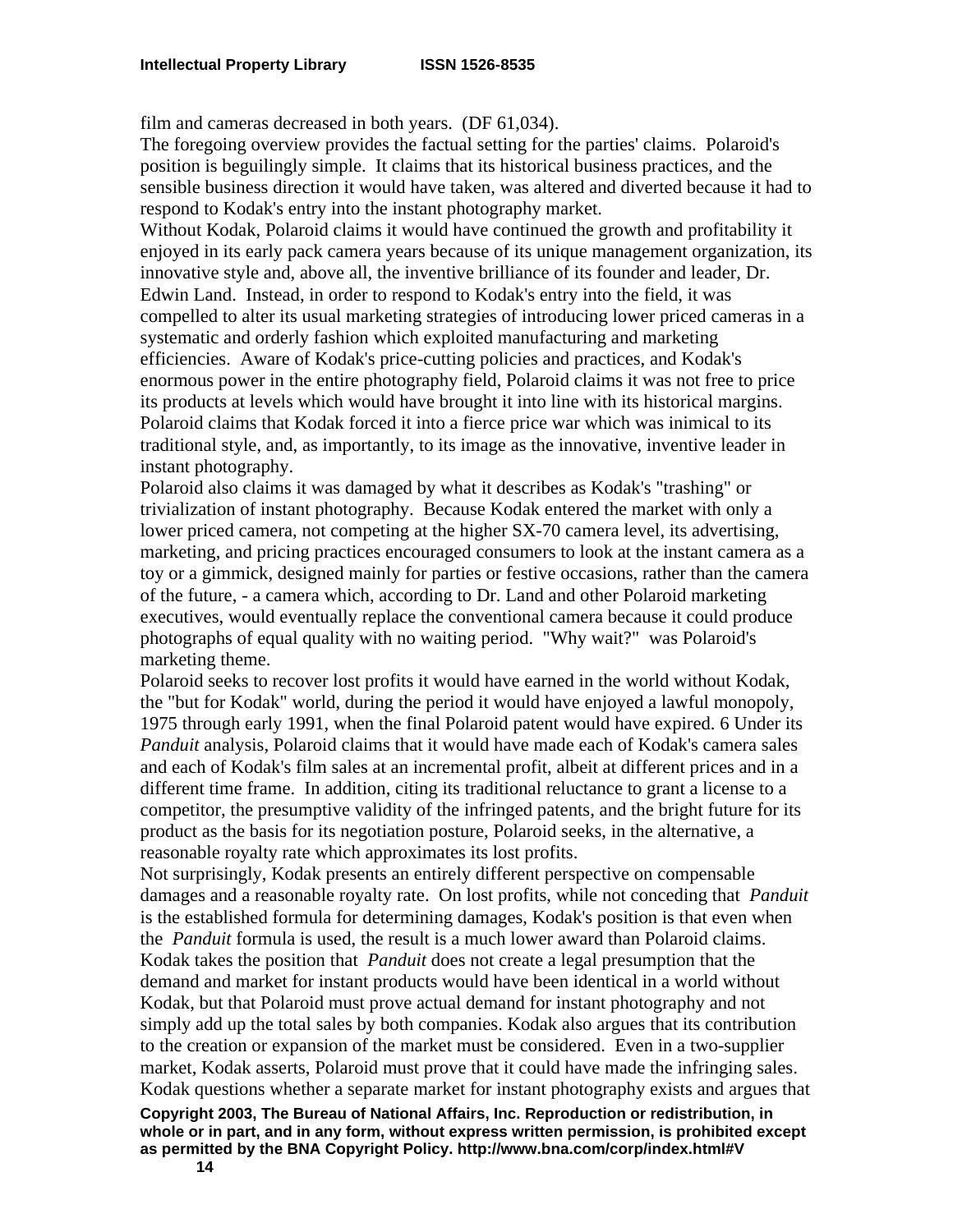any analysis of the market must include the impact of conventional photography. Kodak claims that Polaroid's track record of corporate planning and management ability, together with the financial resources available to it, shows that Polaroid *would not* 

#### Page 1490

have made the decisions necessary to expand its manufacturing and marketing capacities. And even if Polaroid increased manufacturing substantially, it would have done so at greater costs than it now presents and at a much lower profit than it now posits. Kodak also argues that any profits that are awarded for the infringement period are taxable at the tax rates applicable at the time they would have been made.

Kodak presents several analytical methods of determining a reasonable royalty, and, needless to say, its analysis results in startlingly different figures than those proposed by Polaroid. Kodak traces the history of licenses in the photographic field and examines the history of licenses between Kodak and Polaroid to arrive at its submission of a reasonable royalty rate in this case. Finally, Kodak disputes strenuously Polaroid's request for treble damages and attorneys' fees.

As stated earlier, the objective of this phase of the litigation is to fairly compensate Polaroid for the injury caused by Kodak's infringement. Of all the approaches suggested, *Panduit* initially presents the clearest roadmap to lost profits. It is a step-by-step, quantifiable method for arriving at a rational, comprehensive, and fair result and is the preferred approach in this case if it results in a fair award. A reasonable royalty rate alternative is unnecessary if Polaroid can prove lost profits. I begin my analysis by setting out my evaluation of the facts and figures in the case to arrive at lost profits. If the result is not satisfactory in light of the objective to fairly compensate Polaroid, I will turn to a reasonable royalty rate as the alternative.

## *III. THE INSTANT PHOTOGRAPHY MARKET*

## **A.** *Absence of a Non-Infringing Substitute*

Legal Principles and Factual Findings and Conclusions

## **B.** *Relationship Between Marketing and Demand in the Market of Instant Photography*

Legal Principles and Factual Findings and Conclusions 1. *Incredible Shrinking Market Without Kodak, According to Kodak*  a. Kodak Sales Attributable to Kodak Name and Kodak Features  *Name Features Quality*  b. Kodak Sales Attributable to Kodak Distribution, Sales Force and Dealer Support  *U.S. Distribution Sales Force and Dealer Relations International Distribution Premium Sales*  c. Kodak Sales Due to the Effect of Two Competitors Advertising and Promoting Instant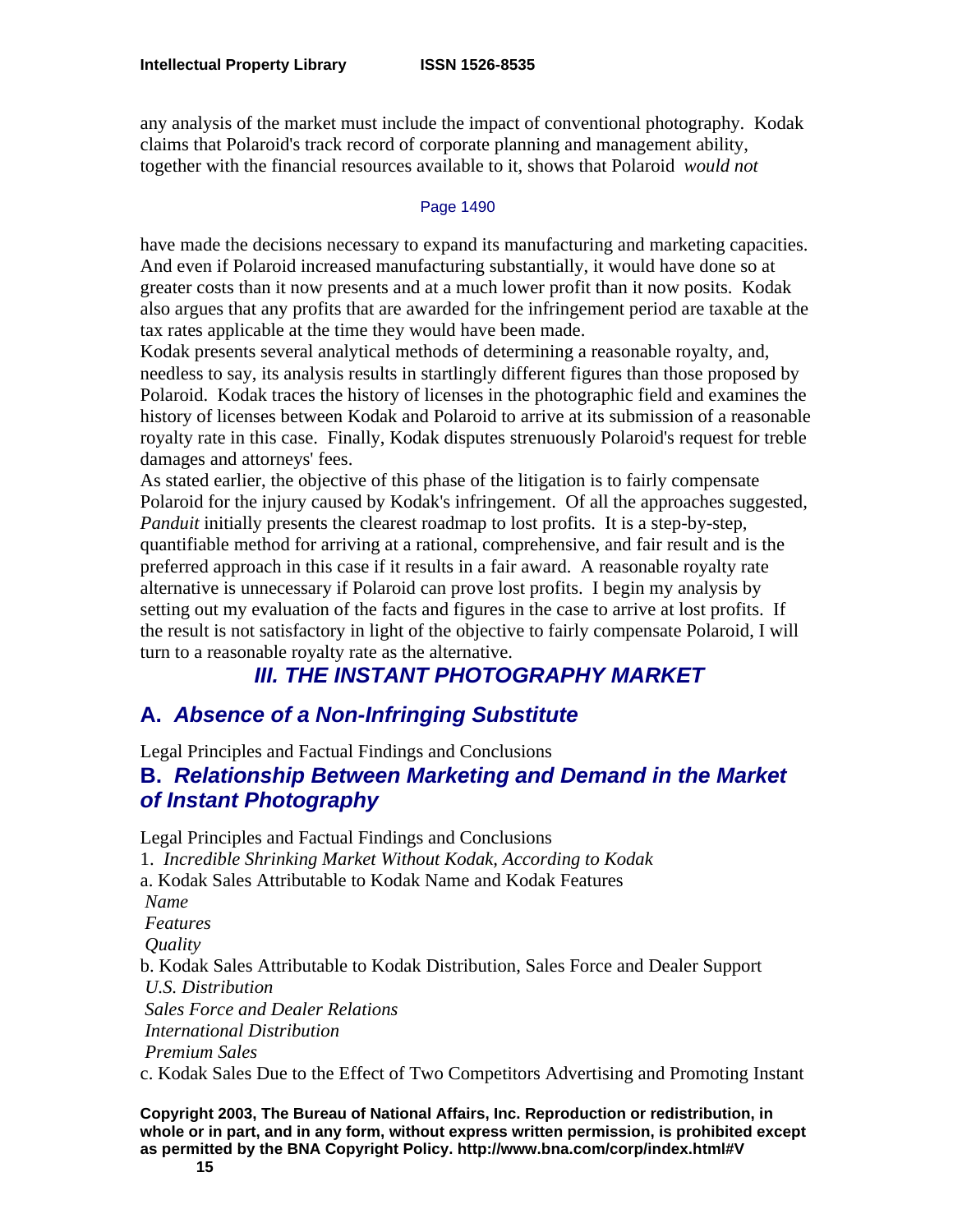**Products** 

- d. Evidence of Market Expansion
- 2. *The Market of the Future, According to Polaroid*
- a. Polaroid's Historical Pricing Behavior
- b. Effect of Higher Prices in Instant Photography Market

This section examines the nature of the instant photography market in order to assess what the demand for instant products would have been in the absence of Kodak's infringement. It includes an examination of whether any non-infringing substitutes for instant photography existed during the infringement period and also considers the effect of competition from conventional photography. It considers whether Kodak's entry expanded the demand for instant products and whether Polaroid had the marketing capability to create and exploit existing demand. Finally, this section concludes with a discussion of the probability and the potential impact on the market of the actions Polaroid claims it would have taken in a Kodak-free world, namely, if it had delayed introducing certain products and charged substantially higher prices.

## **A.** *The Absence of a Non-Infringing Substitute.*

## *Legal Principles*

In order to recover lost profits the patent owner must show a reasonable probability that but for the infringement it would have made the sales that were made by the infringer. *Del Mar Avionics, Inc. v. Quinton Instrument Co.,* 836 F.2d. 1320, 1326 [ 5 USPQ2d 1255 ] (Fed. Cir. 1987). An integral step in determining whether the patent owner could have made the infringer's sales is to discover whether, during the infringement period, any non-infringing substitutes for the patented product were available which possessed "all the beneficial charac

### Page 1491

teristics of the patented device." *TWM Mfg. Co. v. Dura Corp.,* 789 F.2d 895, 901 [ 229 USPQ 525 ] (Fed. Cir.), *cert. denied,* 479 U.S. 852 (1986). The inquiry is quite narrow; acceptable substitutes are those products which offer the key advantages of the patented device but do not infringe. *Central Soya Co. v. Geo. A. Hormel & Co.,* 723 F.2d 1573, 1579 [ 220 USPQ 490 ] (Fed. Cir. 1983). Mere existence of a competing device does not make that device an acceptable substitute. *Id.; TWM Mfg.,* 789 F.2d at 901. In markets where non-infringing alternatives are available, the court must determine what portion of the purchasers of the infringing product would have purchased the substitute instead of the patented product. *See, e.g., Amstar Corp. v. Envirotech Corp.,* 823 F.2d 1538, 1543 [ 3 USPQ2d 1412 ] (Fed. Cir. 1987).

## *Findings and Conclusions*

**Copyright 2003, The Bureau of National Affairs, Inc. Reproduction or redistribution, in whole or in part, and in any form, without express written permission, is prohibited except as permitted by the BNA Copyright Policy. http://www.bna.com/corp/index.html#V** There is no genuine dispute between the parties on this issue. Both agree that the instant feature is the "beneficial characteristic" of instant photography and that no other suppliers of instant photography existed in the market. 7 ( *See* Polaroid's Post-Trial Submission at Facts-I, at 19; Kodak's Post-Trial Submission at Facts (Topic I), at 8, n.10). However, there is substantial dispute between the parties concerning the extent to which conventional photography influenced the demand for instant photography and the extent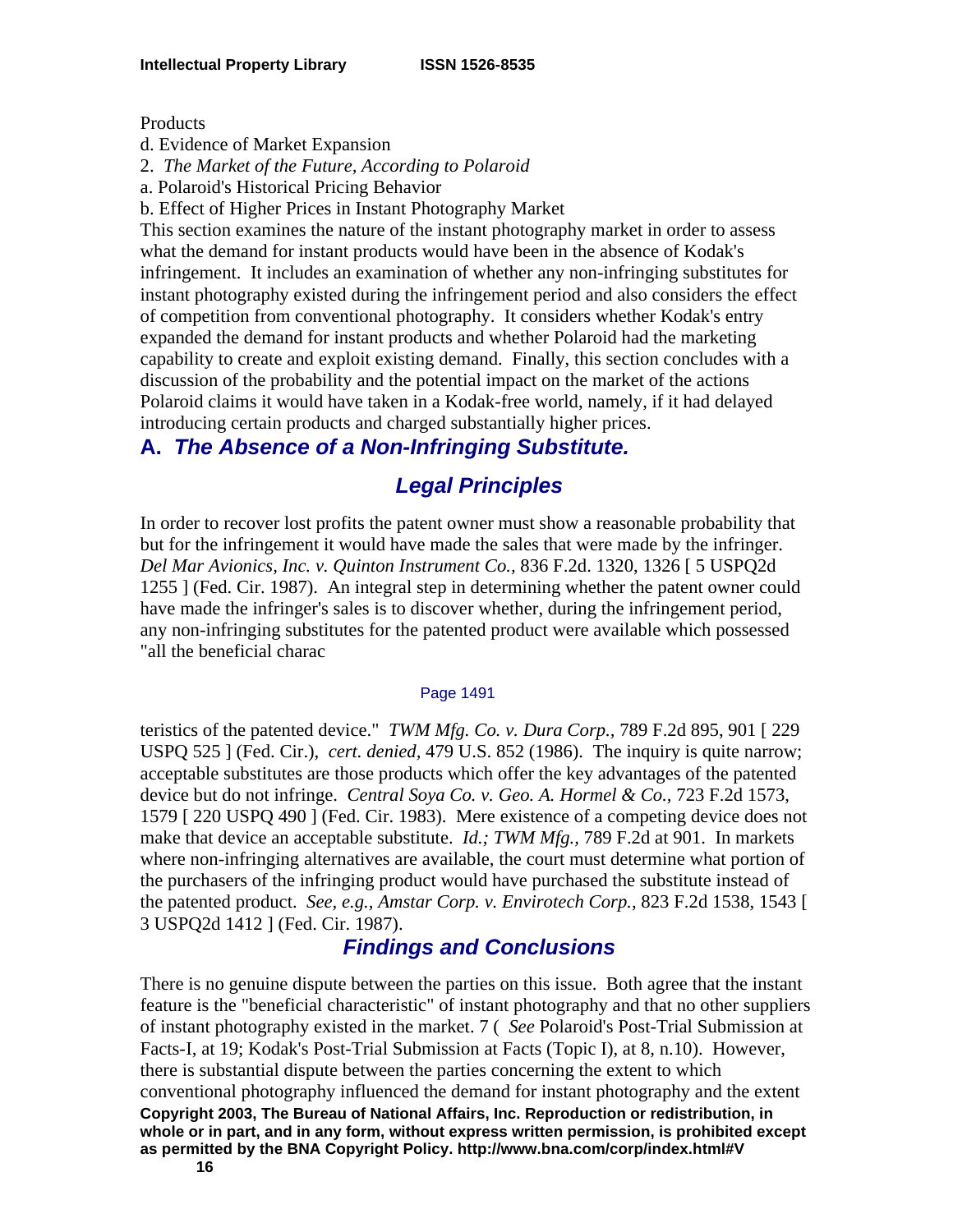to which that influence may be considered in light of the finding that conventional photography was not an acceptable non-infringing substitute during the infringement period.

At various times during the trial Polaroid seemed to argue that all evidence about conventional photography should be excluded because conventional photography was not an acceptable substitute for instant photography. ( *See, e.g.,* TR 6699-702; 11134-35). Kodak argued that conventional photography was an "economic substitute" for instant. (Kodak's Post-Trial Submission Facts (Topic I), at 8, n.10 and Law (Topic I), at 7, n.5). Kodak did not attempt to quantify the number of Kodak instant purchasers who would have turned to conventional products in Kodak's absence; Kodak simply urged that the relative price of instant and conventional photography was a significant variable in the demand formula for instant products and therefore must be considered in any assessment of the market. (TR 11134-35; 11312-15).

Instant photography occupied a unique niche in the overall photography market during the infringement period. Consumers sought the emotional "instant experience" of having a picture develop immediately, usually in the presence of the subject. ( *See e.g.,* PT 2409, PT 2454, and discussion in Section B, Part 1(a)). Although instant photography was unique, it did not exist in a vacuum; it also competed with conventional photography for the consumer's photographic dollar. (See discussion in Section B, Part 2(a) and (b)). Those who purchased infringing Kodak instant products at Kodak prices would not have considered conventional products as an acceptable substitute at the time of purchase, but the relationship between the relative advantages of conventional and instant photography was an integral part of each consumer's decision. If Polaroid were simply claiming that it could have made Kodak's sales at the same time at similar prices, there would be no question in my mind that consumers would have made the same choice vis-a-vis conventional photography. However, Polaroid's claim is not so simple. Polaroid's experts spun a scenario in which the prices Polaroid would have charged were substantially higher and in which, through a complicated massaging of the demand curve, the great bulk of sales would have occurred later than they did historically. In this "but for" scenario, the effect of conventional photography on the instant photography market must be considered. The evidence of competition between instant and conventional products is overwhelming. Even Polaroid's econometric expert attempted to include the effect of competition from conventional photography in his computation. The relative values of instant and conventional changed throughout the period of infringement. On the facts before me, I must consider that relationship when deciding whether Polaroid's scenario, which differs so substantially from the historical world, is feasible. [2] Contrary to Polaroid's urging, the law does not require this Court to ignore the effect of competitive forces on the market for patented goods just because there are no noninfringing alternatives. Indeed, the law requires a careful assessment of all market influences when determining lost profit or reasonable royalty damages. *State Indus., Inc. v. Mor-Flo Indus., Inc.,* 883 F.2d 1573, 1581 [ 12 USPQ2d 1026 ] (Fed. Cir.), *reh'g denied,* 1989 U.S. App. LEXIS 14711 (Fed.

### Page 1492

Cir.), *reh'g denied en banc,* 1989 U.S.App.LEXIS 16954 (Fed. Cir. 1989), *cert. denied,*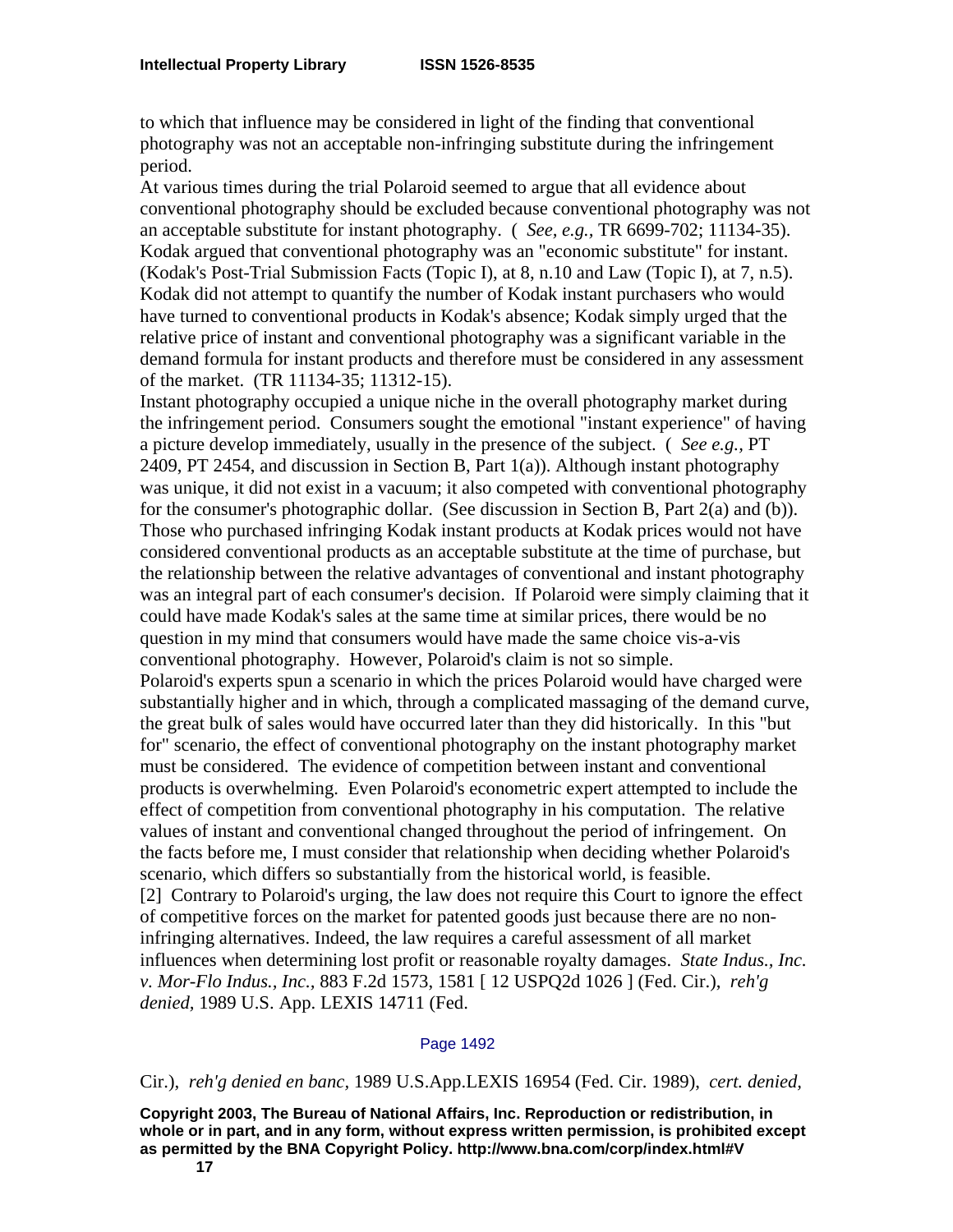— U.S. —, 110 S.Ct. 725 (1990) (although fiberglass was not a noninfringing alternative to the patented foam insulation, the two were in direct competition and therefore, it was in the district court's province to consider that fact in assessing the appropriate reasonable royalty rate); *Water Technologies Corp. v. Calco, Ltd.,* 850 F.2d 660, 673 [ 7 USPQ2d 1097 ] (Fed. Cir.), *cert. denied,* — U.S. —, 109 S.Ct. 498 (1988) (as a basis for reversing the district court's award of lost profits, the court held that a finding of but/for causation was negated by the finding that the patentee's price significantly exceeded that of the infringer); *Paper Converting Mach. Co. v. Magna-Graphics Corp.,* 745 F.2d 11, 21 [ 223 USPQ 591 ] (Fed. Cir. 1984) (in considering the magnitude of demand in a twoseller market, the court upheld the district court's consideration and rejection, on factual grounds, of the infringer's claims that consumers of the patented product would have foregone the purchase except for their lower price); *Pfizer, Inc. v. International Rectifier Corp.,* 218 U.S.P.Q. 586 (C.D. Cal. 1983) (in deciding what demand would have been for certain prescription drugs in the absence of infringement, the court considered price and demand elasticities and competition from other non-infringing drugs). I find that conventional photography was not an acceptable substitute for instant photography during the period of infringement. Competition between conventional and instant photograph (which changed throughout the ten years of infringement) did, however, affect the price that consumers were willing to pay for instant photography.

Therefore, in Section B, Part 2, I have assessed what effect the competition would have had on Polaroid's ability to charge more for its instant products and on the profitability of delaying the introduction of certain lower-priced products.

## **B.** *The Relationship Between Marketing and Demand in the Market for Instant Photography.*

## *Legal Principles*

On its face, the inference that in a two-seller market, but for the infringement, demand for the patented product equals the combined sales of the patent owner and the infringer seems reasonable. *Lam, Inc. v. Johns-Manville Corp.,* 718 F.2d 1056 [ 219 USPQ 670 ] (Fed. Cir. 1983). The rationale supporting this inference is the idea that when the infringement was occurring, the combined sales represent the number of consumers who desired the patented product. *See Livesay Window Co. v. Livesay Indus. Inc.,* 251 F.2d 469, 473 [ 116 USPQ 167 ] (5th Cir. 1958).

[3] The law looks behind the facial appeal, however, and requires more of the patentee. The patent holder must show that it had the marketing capability to make the sales. *State Indus.,* 883 F.2d at 1577; *Datascope Corp. v. SMEC, Inc.,* 879 F.2d 820, 826-27 [ 11 USPQ2d 1321 ] (Fed. Cir.), *reh'g denied en banc,* 1989 U.S. App. LEXIS 13416 (Fed. Cir. 1989), *cert. denied* , — U.S. —, 110 S.Ct. 729 (1990). Typically this requires proof of factors such as an adequate distribution system and sales personnel. *See, e.g., Datascope Corp.,* 879 F.2d at 827 (upholding the district court's determination that the patentee was not entitled to lost profits on infringer's foreign sales of heart catheters because patentee had no sales representative's assigned to foreign customers and never made "inroads in the area"); *Yarway Corp. v. Eur-Control USA, Inc.,* 775 F.2d 268, 276 [ 227 USPQ 352 ] (Fed. Cir. 1985) (upholding the district court's decision to award the patentee profits on only eighty-five percent of the infringer's sales of desuperheaters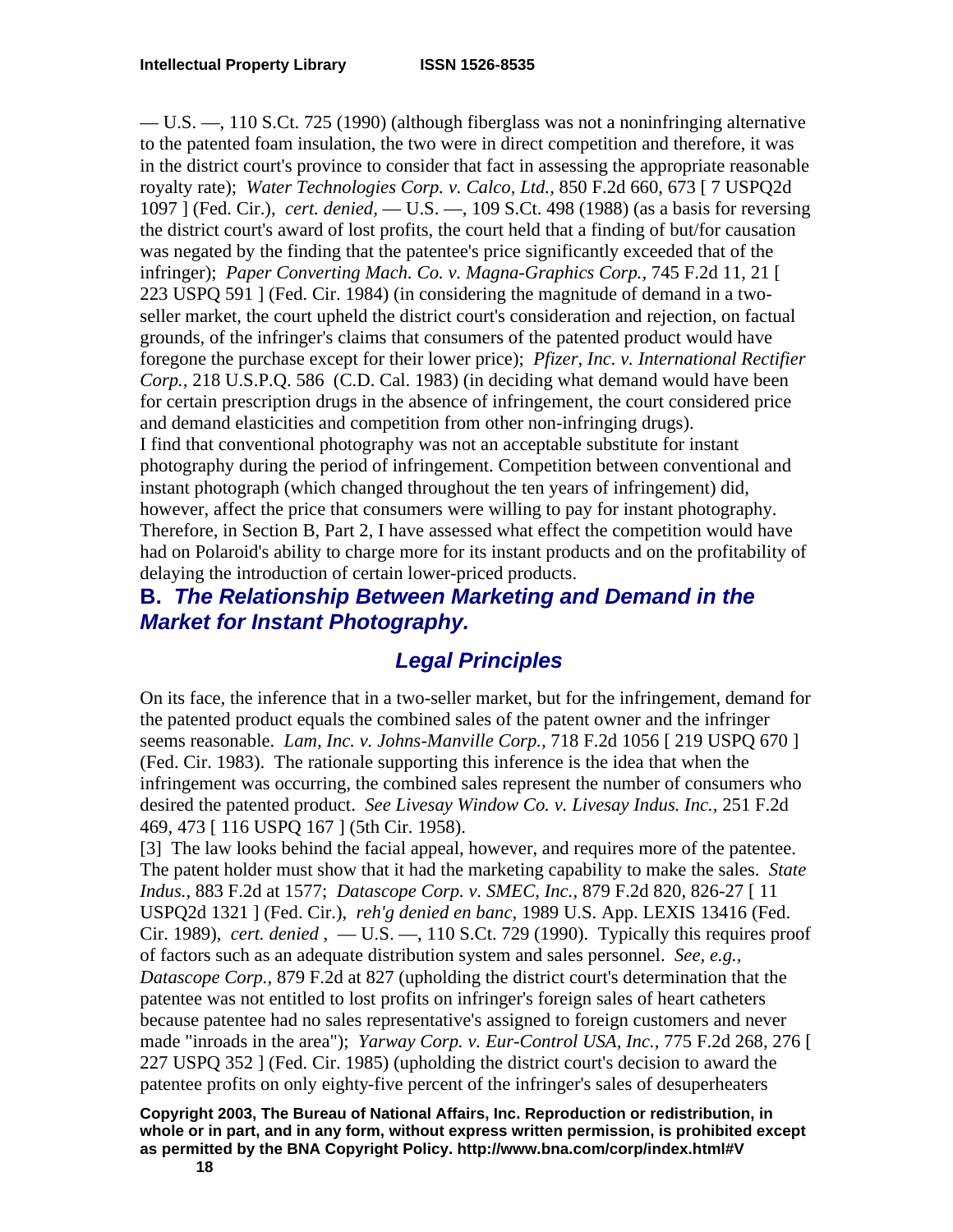because of court's finding that some buyers might not be aware of the patentee and thus not purchase from it). This factual inquiry is consistent with the role of marketing in markets where demand is relatively inelastic or dependent on variables outside the seller's control, such as a rate of new construction or population growth. *See Ryco, Inc. v. Ag-Bag Corp.,* 857 F.2d 1418, 1427 [ 8 USPQ2d 1323 ] (Fed. Cir. 1988). In those situations marketing has a dual purpose: to make the availability of the product known and then a sort of "clean up" operation to get the product to those who need it.

[4] Kodak claims that demand and marketing in the instant photography market are not as neatly severable as in the recorded cases. It claims instead that determining demand in the absence of infringement requires a careful examination of the parties' actual marketing capabilities. I agree.

In this respect, the instant photograph market may be unique. Instant cameras are discretionary luxury items usually purchased as gifts. (TR 8043-46). Therefore, sales are highly susceptible to the influences of marketing: advertising, name and reputation, product design strategies, in-store promotion and demonstration. (TR 8039-42; 8046-47). Consumers are motivated both by the inven

#### Page 1493

tion itself and its marketing. Answering the question of how many of Kodak's sales Polaroid would have made depends, in part, on determining what unique marketing influences, if any, Kodak brought to bear on the marketplace. Potential influences include the Kodak brand name, advertising, any unique product or service offerings, as well as such garden variety marketing topics as distribution channels and the level of sales support. To simply assume, as Polaroid urges, that the demand for instant products absent Kodak's illegal entry would be the total sales actually made by both companies is analytically flawed, for it fails to consider *why* consumers purchased instant cameras and ignores the unique facts of this case.

The Federal Circuit has recognized that limited marketing capability may curb an award for lost profits, but has not discussed it in terms of stimulating demand. *Datascope Corp.,* 879 F.2d at 827; *Yarway Corp.,* 775 F.2d at 276. Even the parties basically agree on the critical topics; they just do not agree whether the focus should be on Polaroid's marketing capability or Kodak's expansion of demand. (See exchange at TR 4319-20). Polaroid believes the appropriate marketing capability topics are products, pricing, advertising and promotion, and distribution. (Polaroid's Post-Trial Submission Facts-II, at 5-14). Kodak believes that the means by which it expanded demand were name and reputation, marketing efforts, product variety and features, advertising and promotion, sales force, dealer support, and distribution. (Kodak's Post-Trial Submission Facts (Topic II), at 1). For the topics common to both parties, it is only a question of semantics: do these factors stimulate or facilitate purchasers? In either case, if Kodak offers something unique and critical to those purchases, Polaroid cannot prove lost profits on those sales.

I would like to emphasize that it is not a question of whether Kodak's marketing acumen was better than Polaroid's or whether consumers preferred Kodak to Polaroid. It is a question of whether any unique Kodak marketing influence was essential to significant consumer interest in instant photography. Only in that case can it be said that demand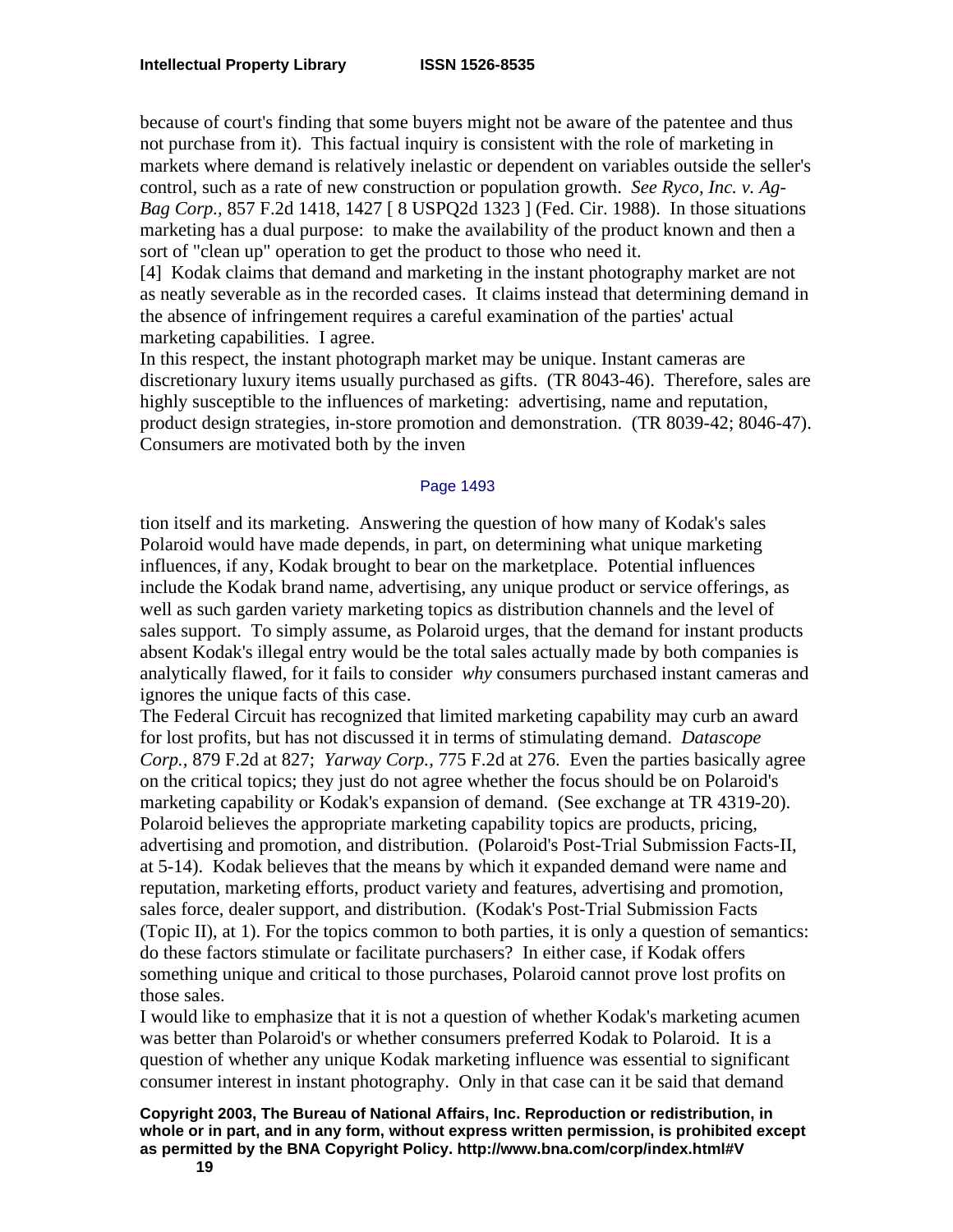would be diminished in Kodak's absence.

The main dispute between the parties on this issue is over the extent to which the effect of Kodak's name and reputation on the market may be considered in determining what sales Polaroid could have made absent the infringement. Polaroid argues that customer brand preference is irrelevant to the question of demand. *Datascope Corp.,* 879 F.2d at 825. I disagree with this reading of *Datascope. Datascope* involved the sale of a heart catheter, which, through the operation of a percutaneous balloon, allowed doctors to clear blocked arteries. *Datascope Corp. v. SMEC, Inc.,* 594 F.Supp. 1306 [ 224 USPQ 694 ] (D.N.J. 1984), *aff'd in part and rev'd in part,* 776 F.2d 320 [ 227 USPQ 838 ] (Fed. Cir. 1985) (infringement). Before this invention, doctors were required to insert catheters through surgery which required more time, more anesthesia, and caused the patient more pain than with the percutaneous method. *Datascope Corp. v. SMEC, Inc.,* 678 F.Supp. 457, 459-60 [ 5 USPQ2d 1963 ] (D.N.J. 1988), *aff'd in part and rev'd in part,* 879 F.2d 820 [ 11 USPQ2d 1321 ] (Fed. Cir. 1989) (damages). The district court held that early in the infringement period, many of the infringer's sales were made because of doctors' confidence in the president of the company and that many of the infringer's customers would not have switched from using surgical balloons to percutaneous balloons but for that faith in the infringer's president. *Datascope Corp.,* 678 F.Supp. at 459-60. The court held that the patentee was not entitled to lost profits and instead awarded a reasonable royalty. *Id.* at 462-64.

The Federal Circuit reversed this finding not because it found customer preference to be irrelevant to the question of demand, but rather because it found it irrelevant to the question of marketing capability. *Datascope Corp.,* 879 F.2d at 825. The circuit court explained that if customer preference were relevant, it would be relevant to the question of demand:

The question at this point in the appeal, rightly stated, is whether [the infringer's] showing that the loyalty of some of its customers overcame the reasonable inference (when the patentee and the infringer are the only suppliers of the patented product) that the patent owner would have made the sales made by the infringers. It did not. The district court found, and [the infringer] does not challenge the finding, that those sales would have been made by [the patentee] (albeit later): "[R]egardless of the doctors' high regard for [the infringer's president and the infringer], these doctors would have adopted the percutaneous method because of [its] advantages [over prior art methods]." *Id.* at 826 (citations omitted). In other words, the court is saying that preference may be relevant to demand but because of the advantages of patented invention over prior art the court had already determined that demand equalled the combined sales of

#### Page 1494

the patentee and infringer. In medical science, an undisputed improvement is inevitably adopted. The nature of this special market made customer loyalty, which may have existed when the invention was new, inconsequential.

[5] In our case, demand is much more complex. Instant photography is unique but it cannot be compared to an inevitable next step in medical science. Demand for instant products did not depend on an independent variable, such as the number of blocked arteries. Like the demand for other mass market consumer goods, the demand for instant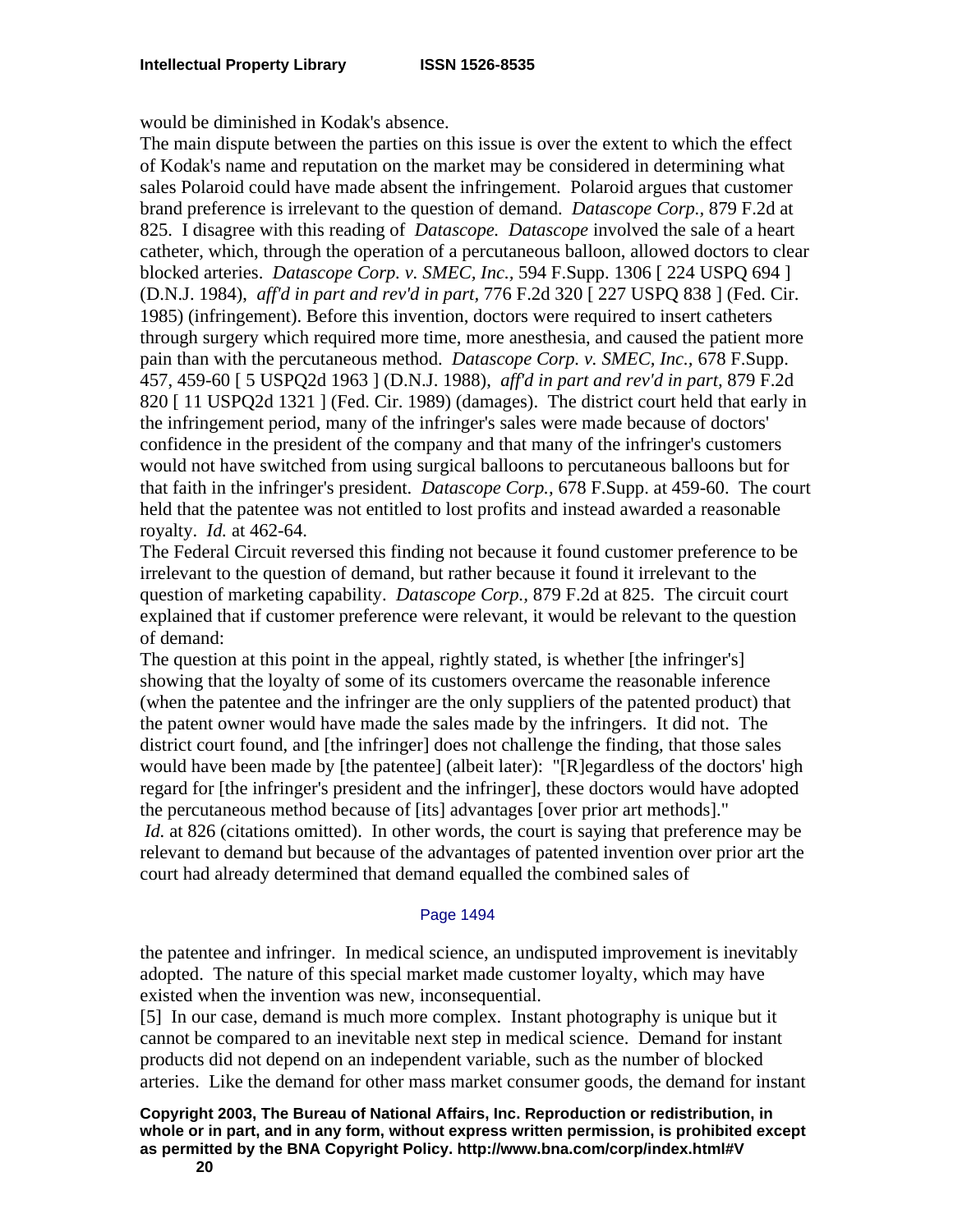photography was subject to the whim of consumers who, in deciding where to spend their discretionary income, may have been influenced by brand name. I believe *Datascope*  compels this Court to examine whether loyalty to the Kodak brand name can overcome the otherwise reasonable inference that consumers bought instant cameras because of the patented features owned by Polaroid.

Polaroid argues that if this Court is allowed to open the inquiry to include the effect of Kodak's marketing efforts on demand, and if the infringer enjoyed established marketing clout, few, if any, patentees would be entitled to lost profits. I do not believe this is so. First, the patent owner is only required to prove the reasonable probability that it would have made the sales. The patent owner need not prove causation as a certainty, nor must it negate every possible purchase of another product. *See, e.g., Water Technologies Corp.,* 850 F.2d at 671; *Gyromat Corp. v. Champion Spark Plug Co.,* 735 F.2d 549, 553 [ 222 USPQ 4 ] (Fed. Cir. 1984); *Lam, Inc.,* 718 F.2d at 1065. Moreover, when the amount of damages cannot be ascertained with precision (in the present case because it is impossible to sort out the various effects on the marketplace), any doubts regarding the amount must be resolved against the infringer. *Story Parchment Co. v. Paterson Parchment Paper Co.,* 282 U.S. 555, 563 (1931). The infringer's marketing clout must be significant and critical in order to overcome this protection.

Second, demand is not a function of marketing in every case. Where the two are intimately related, however, I believe the parties' relative capabilities must be assessed in order to determine what the patent owner has lost as a result of the infringement. The Federal Circuit has considered a price differential between the patented goods and the infringing goods as relevant to demand even when there were only two suppliers of the patented good. *Water Technologies Corp.,* 850 F.2d at 673; *Paper Converting Mach. Co.,* 745 F.2d at 21. The same reasoning applies in this case to any differences in marketing capabilities.

Of course, if a patentee's product is infringed by a company with unique marketing capabilities, in a market where demand depends, to some extent, on those abilities, the patentee is still entitled to damages. Although the award of lost profits is the preferred measure of damages, where lost profits cannot be proven, the patentee is not left out in the cold but is entitled to a reasonable royalty, sufficient to compensate for the infringement. *Fromson v. Western Litho Plate & Supply Co.,* 853 F.2d 1568, 1574 [ 7 USPQ2d 1606 ] (Fed. Cir. 1988); *Stickle v. Heublein, Inc.,* 716 F.2d 1550 [ 219 USPQ 377 ] (Fed. Cir. 1983).

It is impossible to prove what purchasers of Kodak instant cameras would have done in a world without Kodak; it is not Polaroid's burden to do so. Polaroid must show, however, that a reasonable probability exists that those consumers would have purchased Polaroid cameras. To determine whether Polaroid could make those sales, I must examine *why*  they purchased Kodak. That inquiry necessarily entails an exploration of the effect of Kodak's marketing efforts. While Kodak's entry may have been critical to a few sales here and there, I find that it was not critical to most.

## *Factual Findings and Conclusions*

## *Introduction: The Parties' Factual Claims About Demand and Marketing Capability*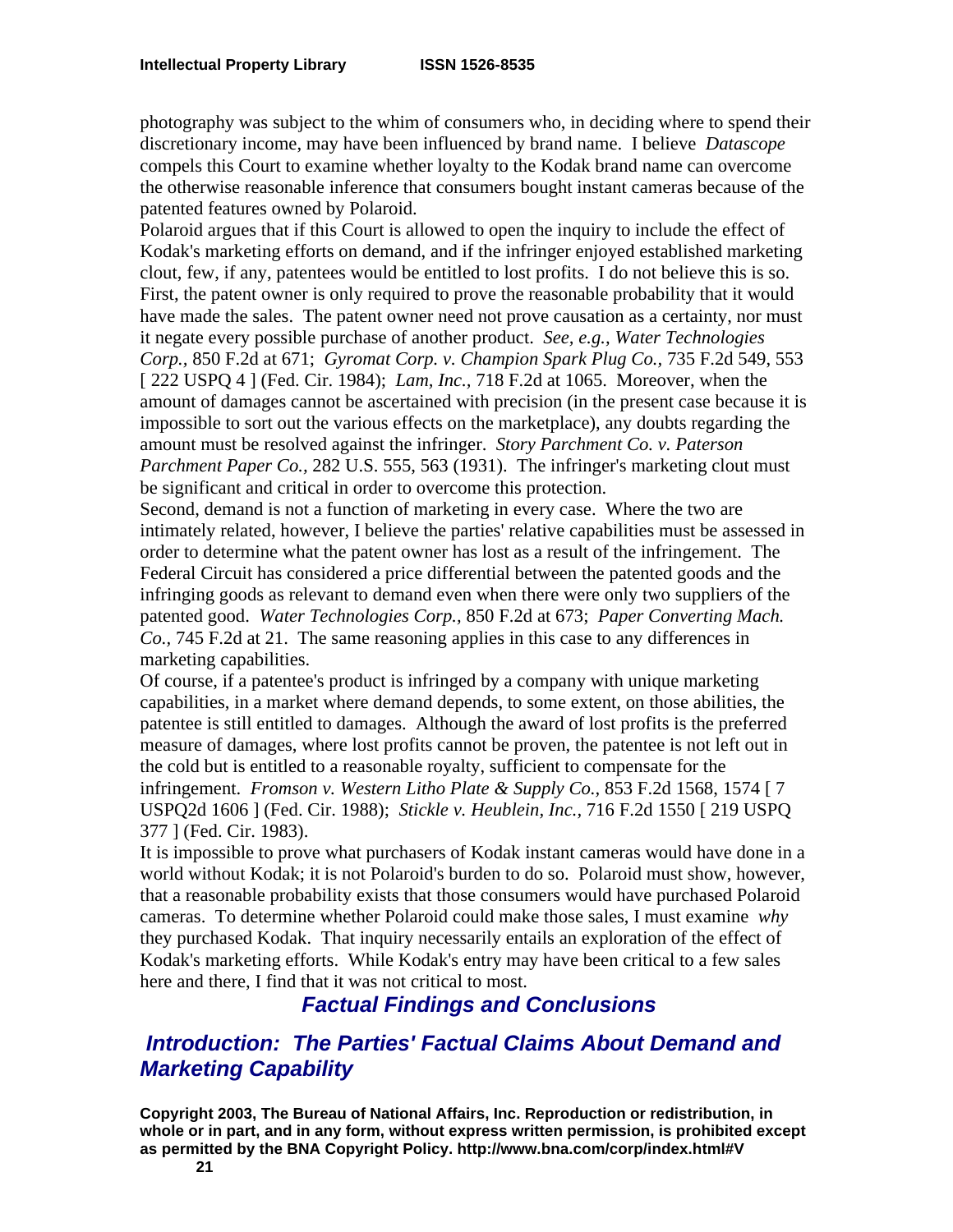Kodak claims that its market entry triggered the boom in instant photography and that competition from conventional photography touched off its decline. Kodak bases this claim, in large part, on Professor Baumol's econometric model, which attempts to explain and quantify the various forces at work in the market. Kodak concluded that its presence expanded the market by about seventy-five percent. Kodak's reputation, product offerings, advertising, sales efforts, and distribution were the reasons for this market expansion, Kodak concluded.

I will analyze these claims in reverse order. In Part 1, I will first determine whether there is any evidence that some offering unique to Kodak brought a significant number of consumers into the market. The parties' relative marketing capabilities are a

### Page 1495

part of this analysis although, depending on the topic, the nomenclature of economics is not always appropriate. Having examined any mechanisms by which Kodak may have expanded the market, I will review Professor Baumol's model and other evidence of market expansion offered by Kodak.

Although Polaroid claims that it could have made all of Kodak's sales during the infringement period, it believes the demand would have looked entirely different without Kodak. Demand would not have peaked in 1978 but would have grown more slowly and, by 1990, Polaroid would not only have sold every camera Kodak sold from 1976 to 1985, but would have sold both these additional cameras and every Polaroid camera historically sold at significantly higher prices. This conclusion is based largely on Professor Fisher's econometric model which sought to measure the effects of certain market variables. Professor Fisher used this model not only to explain but to predict what sales would have been without Kodak, given various sets of prices and camera model introduction dates. His conclusion was that but for the infringement, Polaroid could have made a profit, with interest, of over \$3.9 billion dollars.

In Part 2, I will examine Professor Fisher's model for its soundness and reliability and I will consider whether Polaroid's pricing and introduction decisions would have happened as he and other Polaroid witnesses testified. I will also assess the effect of such decisions on the market and on Polaroid's potential profits.

## **1.** *The Incredible Shrinking Market Without Kodak, According to Kodak*

I believe that the law requires this Court to address the question of whether Kodak contributed something unique to the market such that without Kodak, consumers would not have purchased instant photography. As demand for instant photography is heavily influenced by marketing, one way in which this question can be narrowed is to ask: Can any factor be identified that was both unique to Kodak marketing and critical to consumers' desire to purchase an instant camera? From this flows a discussion of the Kodak name and reputation and Kodak product features in Section (a).

The same question in a different form is whether Kodak's distribution in the United States and abroad was critical to the sales made through those channels. Could Polaroid have made those sales? Were Kodak's salespeople and their relationship to dealers critical or merely incidental to sales? This is the more typical marketing capability analysis and is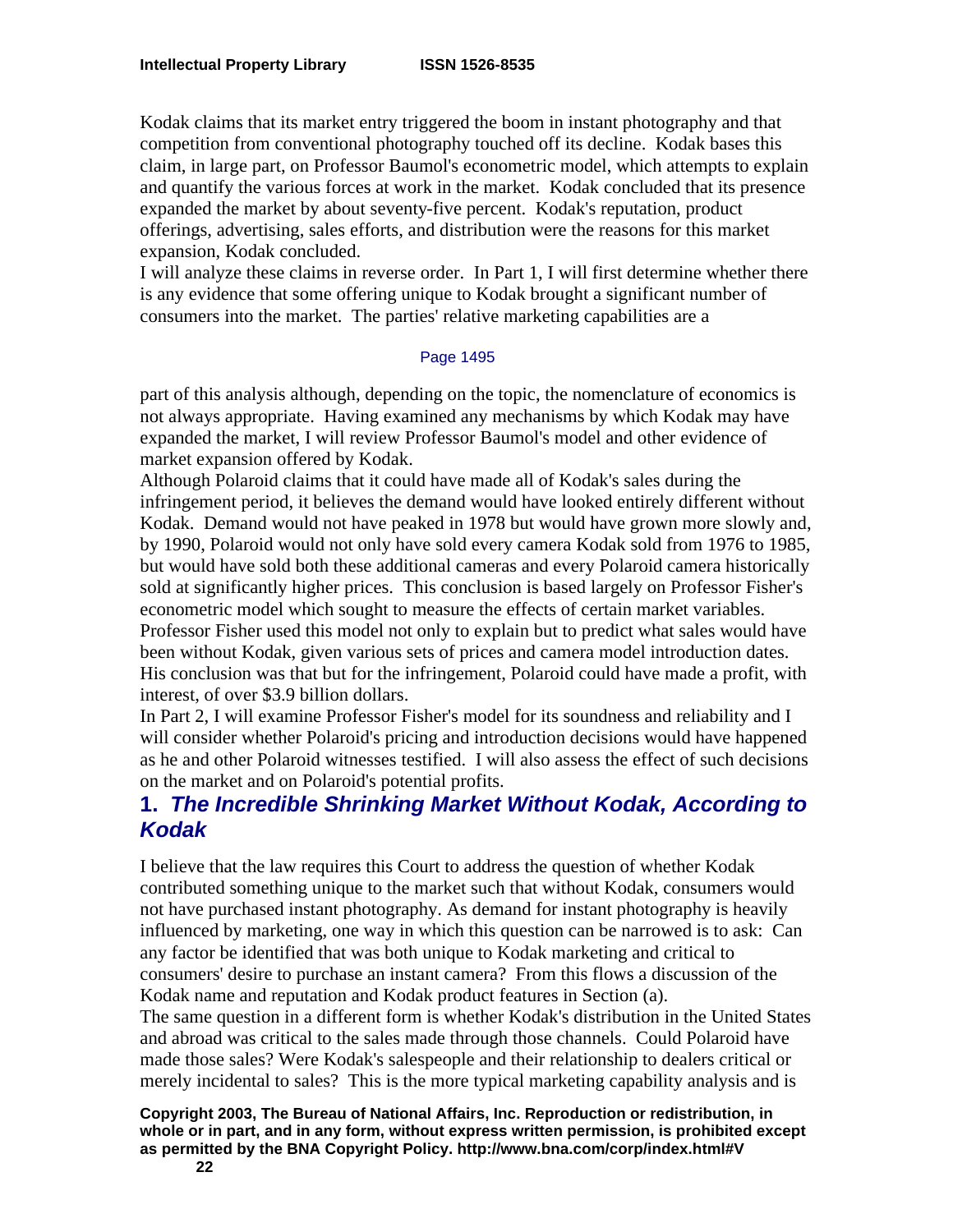### covered in Section (b).

In Section (c) I will consider the effect of Kodak's advertising and promotion. This inquiry differs slightly from the first two because instead of claiming that its advertising was unique, or that its in-store promotions were geared differently, Kodak simply claims that two competitors can stimulate demand better than one, even if the total amount and type of advertising is the same. Kodak claims that the "hype" created by its market entry expanded consumer desire for instant photography and could not have been duplicated by Polaroid.

Lastly, in Section (d), I examine the evidence offered by Kodak to show that its presence expanded the market. I consider both Professor Baumol's models and the other empirical evidence that Kodak offered to show market expansion.

## **(a)** *Kodak Sales Attributable to the Kodak Name and Kodak Features*

Kodak claims that many customers were drawn to instant photography because of the unique features it offered, namely, Kodak camera and film attributes, Kodak quality, and the Kodak name. While it may be true that some consumers preferred Kodak, this Court must determine whether these product features were critical and necessary to significant consumer interest in instant photography. Such a finding requires examination of the statements and actions of instant photography purchasers in the mid-1970s and early-1980s in order to see what motivated their purchases.

The overwhelming reason consumers purchased instant cameras during the infringement period was because of the instant feature. Study after study confirmed this. For example, a 1977 survey of 357 instant camera owners found that the top three reasons for getting an instant camera were the same whether one purchased Kodak or Polaroid: seventyseven percent of Kodak purchasers said they chose the convenience of having pictures immediately; sixty-nine percent of Polaroid purchasers agreed. The other top two reasons - knowing almost immediately whether the picture turned out and the convenience of no processing - also stem from the instant feature. (PT 2454). The reasons for purchasing instant cameras did not vary depending on which brand consumers ultimately chose. One 1981 Kodak study of about 1000 instant picture-takers was summarized by Kodak:

Picture-takers see instant as instant, not "Kodak-instant" and "Polaroid-instant."

### Page 1496

Thus, the fundamental attractions and barriers for acquiring and using a Kodak instant are no different from those for a Polaroid instant camera. Likewise, picture-takers' basic attitudes toward, perceptions of, and positioning of instant apply to the category as a whole and exhibit no meaningful brand-related differentiation.

(PT 2409). These studies, and other evidence consistent with their conclusions, have convinced me that, overall, Kodak did not offer the consumer something unique and critical to their decision to purchase instant.

 *The Kodak Name.* Professor Buzzell, Kodak's marketing expert, testified that Kodak's name and reputation drew many new customers to instant photography - customers who would not have purchased an instant camera without a Kodak label. He testified that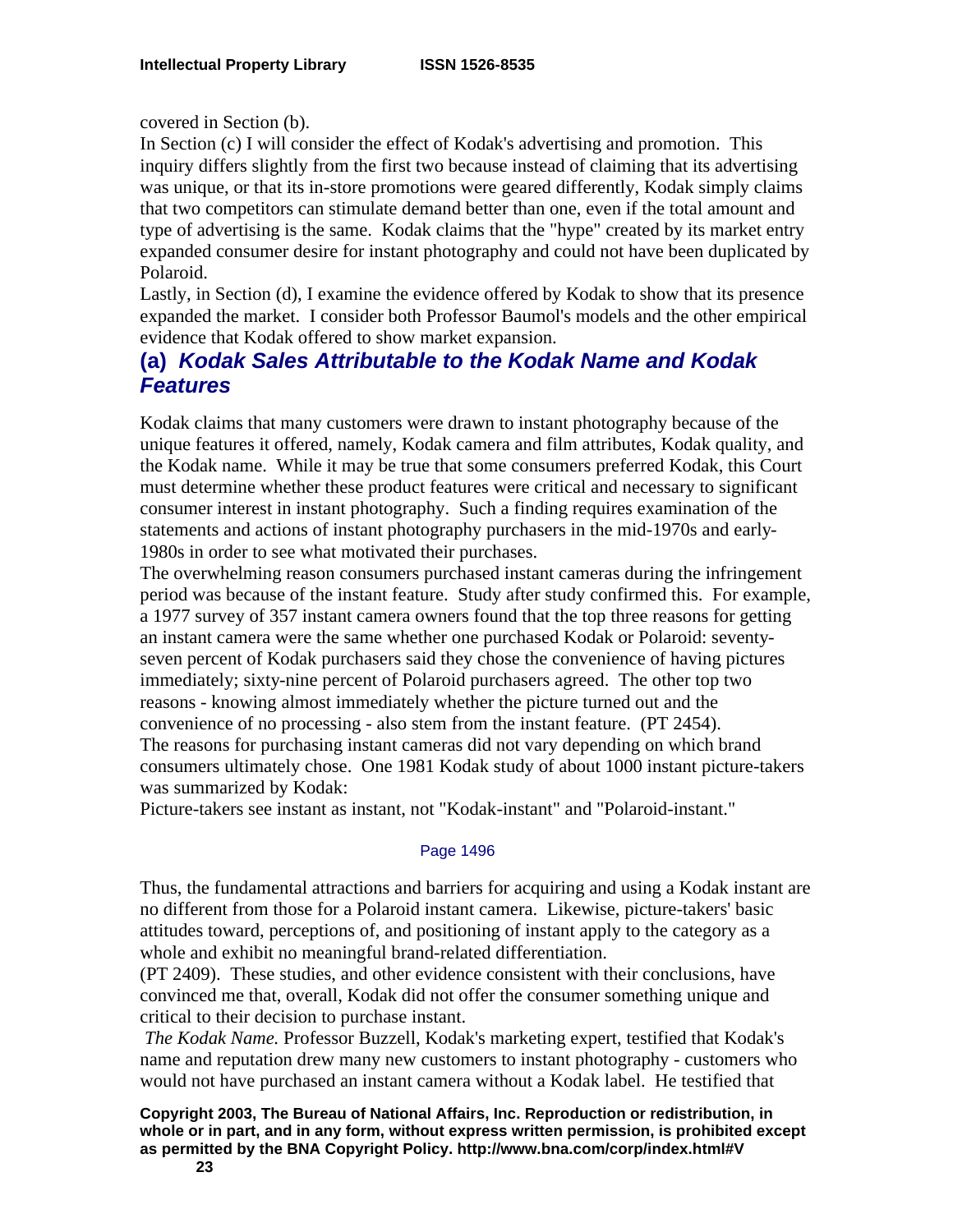many amateur photographers were loyal to Kodak, many Kodak purchasers were anti-Polaroid and, most importantly, a large group viewed the Kodak name as a "reassurance or risk-reducing mechanism" which legitimized, and therefore made attractive, the instant photography field. (TR 8161). Professor Buzzell based this conclusion partly upon contemporaneous market research which tried to identify why consumers bought instant cameras.

There is no doubt that Kodak is a well-known brand and that the Eastman Kodak Company has a fine reputation. There is also no dispute that Polaroid is known the world over as a photographic company of first quality. Were the Kodak name and reputation somehow critical to consumers' decisions to purchase instant photography? To answer this question, Professor Buzzell cited several small, unstructured studies of Kodak and Polaroid instant purchasers which contained some statements that Polaroid and Kodak were perceived differently and that corporate image influenced the decision to buy instant. However, the record is devoid of any convincing evidence that the Kodak brand name was critical to a meaningful number of consumers who chose instant. In one such study, Stage One, a marketing consulting group hired by Polaroid, conducted one-on-one in-depth interviews with two small samples of camera owners: thirty-two OneStep/Pronto! owners and twenty-two Kodak Instamatic owners in 1978, and twentynine Kodak Handle purchasers in 1979. At most, this study showed that some instant purchasers perceived Kodak and Polaroid differently. Some Kodak buyers thought that Kodak was more for the "man on the street" and Polaroid did not make cameras "for me." However, this type of random statement conflicted with other findings in the study; for example, both Kodak and Polaroid purchasers gave the same reasons for the appeal of instant photography. (DF 20,776).

Other studies mentioned by Professor Buzzell contained similar conflicts and no conclusive evidence. An October 1976 demonstration tested alternative versions of the Pronto!, EK4, and EK6, and concluded that when ranking the importance of various features in selecting a camera, reliability was rated number one, followed by value for money, simplicity of operation, and ease of use. Brand was considered the least important reason for choosing a particular camera, followed by appearance, weight, and size.

Professor Dolan, Polaroid's marketing expert, and Professor Buzzell's colleague at the Harvard Business School, also considered the question of whether Kodak's name and reputation were a major structural factor which influenced demand during the infringement period. While he admitted that for some loyal Kodak customers, Kodak's entry was the impetus for purchasing an instant camera, there were not meaningful numbers of these people. Like Professor Buzzell, Professor Dolan based his conclusions on market research. These conclusions, however, were buttressed with his analysis that the instant camera market did not need legitimizing by a well-known company because Polaroid was also well-known and trusted, especially in the field of instant photography. Moreover, Professor Dolan opined that legitimization is more likely when consumers themselves are unable to judge the quality of the product. This is not the case in the field of instant photography. I agree and adopt Professor Dolan's analysis as confirmation of the fact that the Kodak brand name did not expand demand for instant photography. Even with its small sample and unstructured methodology, one finding which stands out from the Stage One study is that ninety-three percent of Kodak purchasers had negative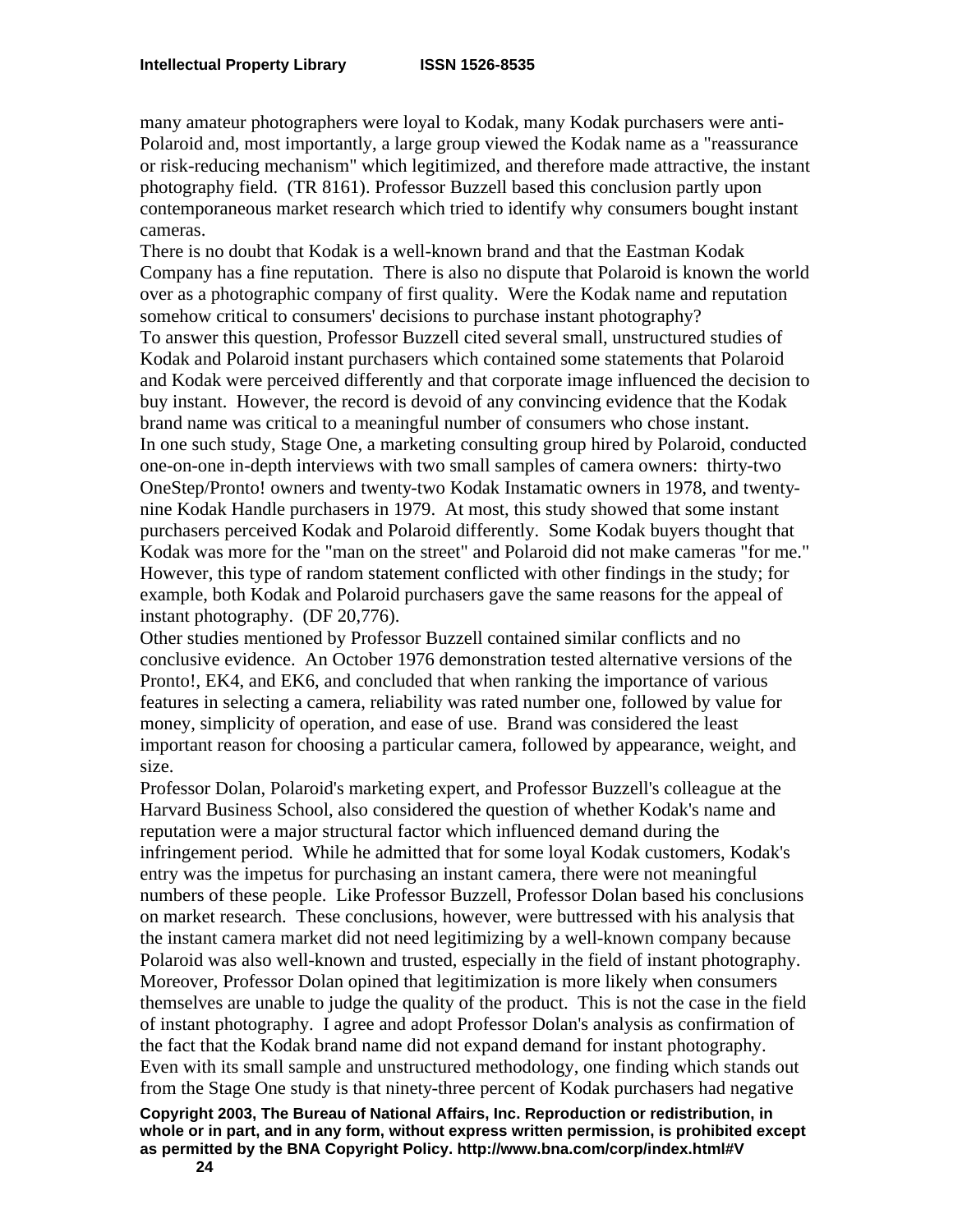impressions of Polaroid. These impressions were mostly based on antiquated notions about Polaroid photography from the pack era; some were derived from direct experience with a Polaroid camera and some from word-of-mouth and news reports. This finding deserves attention because it is consistent with other market research during the infringement period.

I believe the record supports a finding that some anti-Polaroid animus existed in the marketplace due to largely outdated notions about instant photography. This was not an

#### Page 1497

impenetrable barrier for some consumers, and sixty-seven percent of the Polaroid owners in the Stage One study had negative impressions of Polaroid. For the consumers who were permanently turned off, however, Kodak's entry was critical and represented market expansion. Nevertheless, it is impossible to quantify this effect. Professor Buzzell admitted that the results of the Stage One study could not be applied to the general camera-purchasing public. (TR 8147-49). Keeping in mind that Polaroid is not required to prove that it could have made every sale and that any doubts in this matter must be resolved against Kodak, *Lam, Inc.,* 718 F.2d at 1065, I cannot conclude that any anti-Polaroid animus that existed would have diminished demand in the absence of Kodak's infringement. The same reasoning applies to those sales made to the small number of loyal Kodak-only customers, such as certain Kodak employees. I am sure these customers existed but I do not believe their numbers are significant, and, in any event, no reliable evidence was offered to prove those numbers.

 *Kodak Product Features.* Kodak alleges that certain features of its instant photography system expanded the demand for instant products as a category. Polaroid has claimed that the law assumes that demand is due only to the patented invention, but I have previously found that many other factors may influence demand in this market. Here, Kodak claims that physical attributes of its products, along with the patented technology, expanded demand. Kodak also claims product variety in and of itself, expanded consumer interest in the whole product line. As usual, the answer lies in the facts and not in assumptions. I find that one Kodak attribute so transformed the product for certain purchasers that it did expand demand in one market segment. I also find, as I did above when considering the Kodak brand name, that the weight of the evidence shows that it was the instant feature, not Kodak extras, that caused the greatest demand for instant products.

The features that Kodak believes most influenced demand were the shape and finish of Kodak prints, Kodak quality color, and the built-in flash. Kodak also presented evidence on the handle feature and finishes on certain camera models, but the effect of those features on sales was negligible.

In April 1980, Polaroid commissioned a study of picture alternatives which asked 600 interviewees to choose between two prints and give the reasons for their choice. This study concluded that, " [In] a direct comparison of the current square SX-70 and Kodak's rectangular PR-10 show that the majority of consumers prefer the rectangle." (DF 21,180). The 1974 National Analyst Study found that sixty-nine percent of consumers preferred the matte finish of the Kodak print as opposed to the glossy Polaroid surface. (PT 2458). Neither of these facts compel a conclusion that the Kodak print features influenced demand.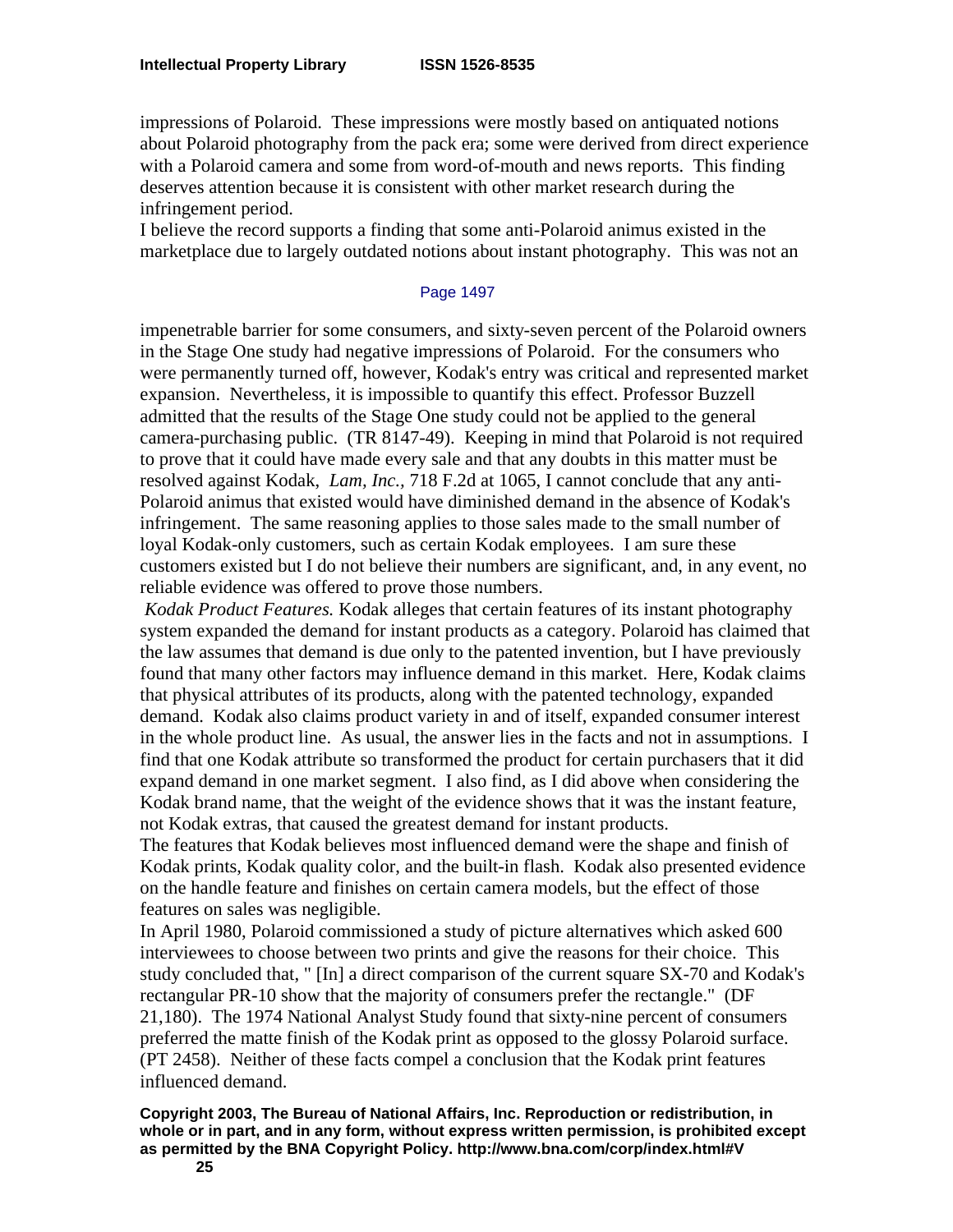However, Kodak's 1979 introduction of the Colorburst 250, equipped with a built-in electronic flash, did expand demand in one particular market - Saudi Arabia. There, privacy is of great concern. Instant photography which does not require the public act of developing is desirable. More importantly, religious customs prohibit photographing women outside the home. Therefore, an instant camera without a flash is of little use. When Kodak introduced the Colorburst model with a flash, the Middle Eastern market exploded. Sales grew from approximately 40,000 cameras in 1979 to over 200,000 in 1980 and 1981. Polaroid introduced its flash model in 1981 and, in 1982, Kodak sales fell to 80,000. Mr. Samper, a Kodak marketing executive, attributed the bulk of Kodak sales in this time to the built-in flash. Professor Dolan agreed that, given the particular culture and religion of the region, Kodak cameras better met consumers' needs than Polaroid cameras for one or two selling seasons. The evidence does not show that Polaroid could have made these sales later in time. Therefore, I find that Polaroid could not have made all of those sales. 8

The same two-year time lag before Polaroid introduced a camera with a built-in flash also existed in the United States and other countries, but in those markets, the built-in flash did not have the significance of the same transforming quality as in Saudi Arabia. Market research shows that some consumers preferred this feature, but there is no evidence that it was critical to their decision to purchase instant cameras and film.

 *Kodak Quality.* Kodak argues that consumers preferred Kodak picture quality and that this preference was so strong that demand for instant photography would have shrunk without Kodak in the market. This is a narrow issue. Especially for consumers who have made no direct comparison, perceptions of quality are intimately associated with brand name. I have already examined that evidence, however, and found that the Kodak name, and all that goes with it, was not

#### Page 1498

critical to sparking significant consumer interest in instant photography. To the extent consumers associated Polaroid with pack-era technology and Kodak with integral technology, quality was an issue. Again, I have examined the evidence of anti-Polaroid animus. Here, I am only concerned with the narrow question of how "quality" influenced consumers who compared Polaroid and Kodak integral products. The record shows that many Kodak customers did compare, usually at the point of purchase.

Again, Kodak has done a good job of market research, showing that some consumers, both in the United States and abroad, preferred Kodak quality and cited it as a reason for choosing Kodak. Kodak has not convinced me, however, that consumers were so impressed with Kodak pictures that they would have foregone the purchase of any instant camera had Kodak products been unavailable. Polaroid outsold Kodak in every year of the infringement period, often by a margin of two-to-one. If Kodak pictures were of such better quality to keep some buyers out of the market without them, the opposite sales pattern would be expected.

### *Conclusion*

With the exception of the built-in flash in the Middle East, I find that Kodak's name, reputation, quality, and product features did not expand the demand for instant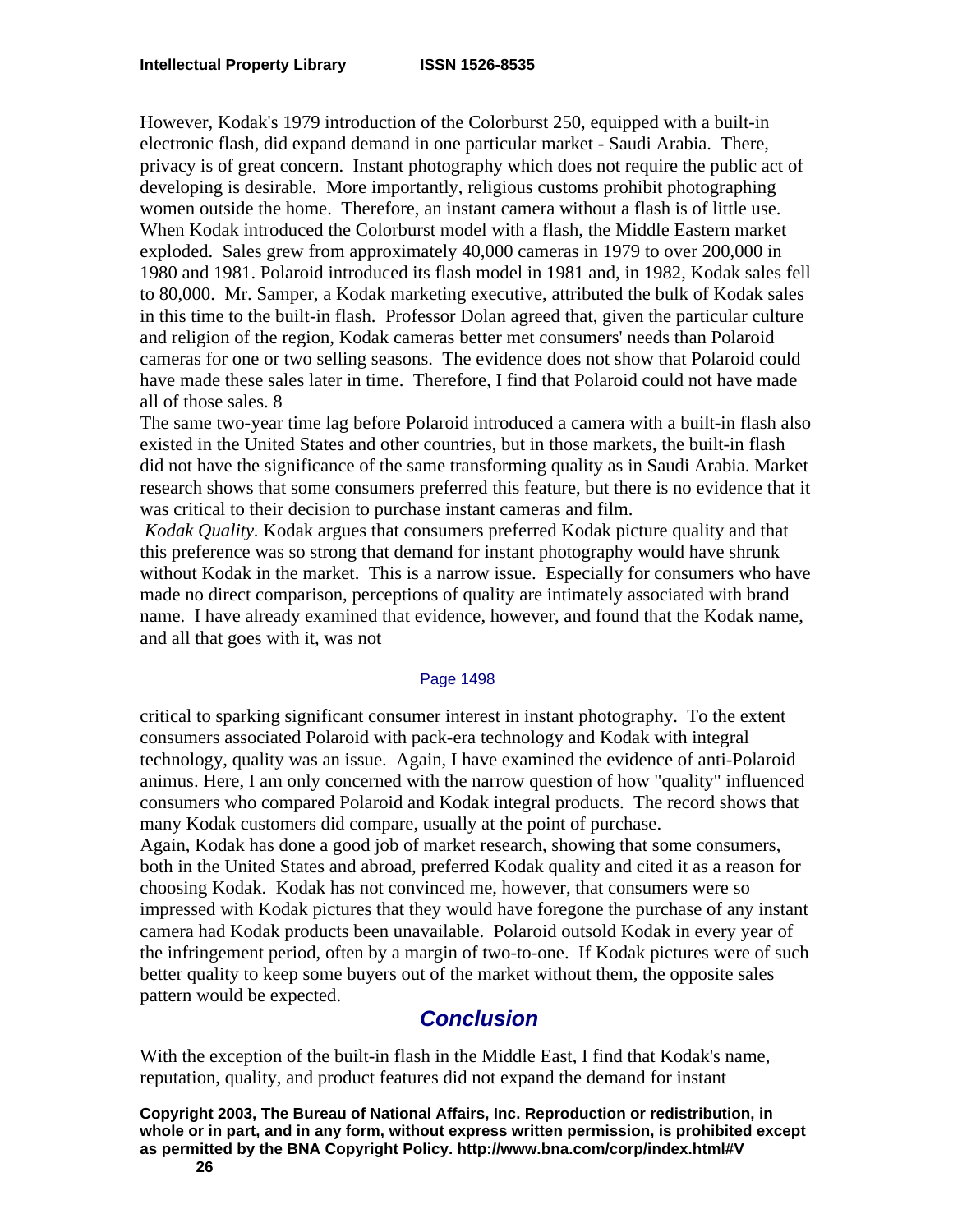## photography. Polaroid possessed adequate marketing capabilities in this regard. **(b)** *Kodak Sales Attributable to Kodak Distribution Sales Force and Dealer Support*

Both Polaroid and Kodak recognize that differences in their relative abilities to distribute goods to the market are relevant to determining what sales Polaroid could have made but for Kodak's infringement. Kodak claims that its distribution strengths expanded the market for instant products, while Polaroid simply sees distribution as relevant to serving demand that already existed. It is difficult to discuss distribution in the nomenclature of economics. For instance, can it be said that because a camera is available in a department store, its mere presence causes a consumer to want the camera? Or is it that the consumer wants the camera but may never act on that desire until it is available in that channel? In either case, because the company not distributing in that particular channel would miss out on the sale, I need not decide that interesting question. For the moment, I am also putting aside the question of the advertising side effects of having products available in any particular channel. That matter will be discussed in section (c)

 *United States Distribution.* Polaroid and Kodak distributed through the same channels in the United States: domestic dealers, catalog sales, military PX stores, food stores, department stores, mass merchandisers, and drug stores. For the first five years of the infringement period, both companies achieved product volume exposure of ninety percent. This shows that both Kodak and Polaroid reached near total distribution and it was very easy for a consumer to find their products. In 1980, Kodak's product volume exposure began to decline and fell to about sixty-nine percent in 1985. This reflects Kodak's decision to pull back from the amateur market and dealers' decisions to de-stock the number two brand during the market decline. I conclude that Polaroid had full distribution capability throughout the infringement period.

 *Sales Force and Dealer Relations.* Kodak claims that its presence expanded the market, and that it made sales Polaroid could not have, because Kodak employed more salespeople, trained them more extensively, called on its dealers more frequently, and maintained good relationships with them.

During the years of infringement Polaroid had a sales force dedicated solely to selling instant photography. Although the Kodak sales force outnumbered Polaroid's, 9 and Kodak representatives called on dealers more frequently, Kodak's salespeople were also responsible for selling other products. Professor Dolan testified that only about fifteen percent of Kodak's sales efforts were devoted to instant products. (TR 4027). Moreover, Polaroid also employed merchandise service representatives who delivered inventory to retail outlets, arranged stock, and trained counter personnel. Polaroid representatives provided in-store demonstrations of its instant photography system. Polaroid did not do extensive training with its sales force, but it only hired experienced salespeople. Perhaps most importantly, I am not convinced that the frequency and quality of sales calls significantly influenced the number of cameras sold. Indeed, one study concluded that sales clerks were generally

#### Page 1499

neutral about instant products, but when clerks emphasized one brand over another, they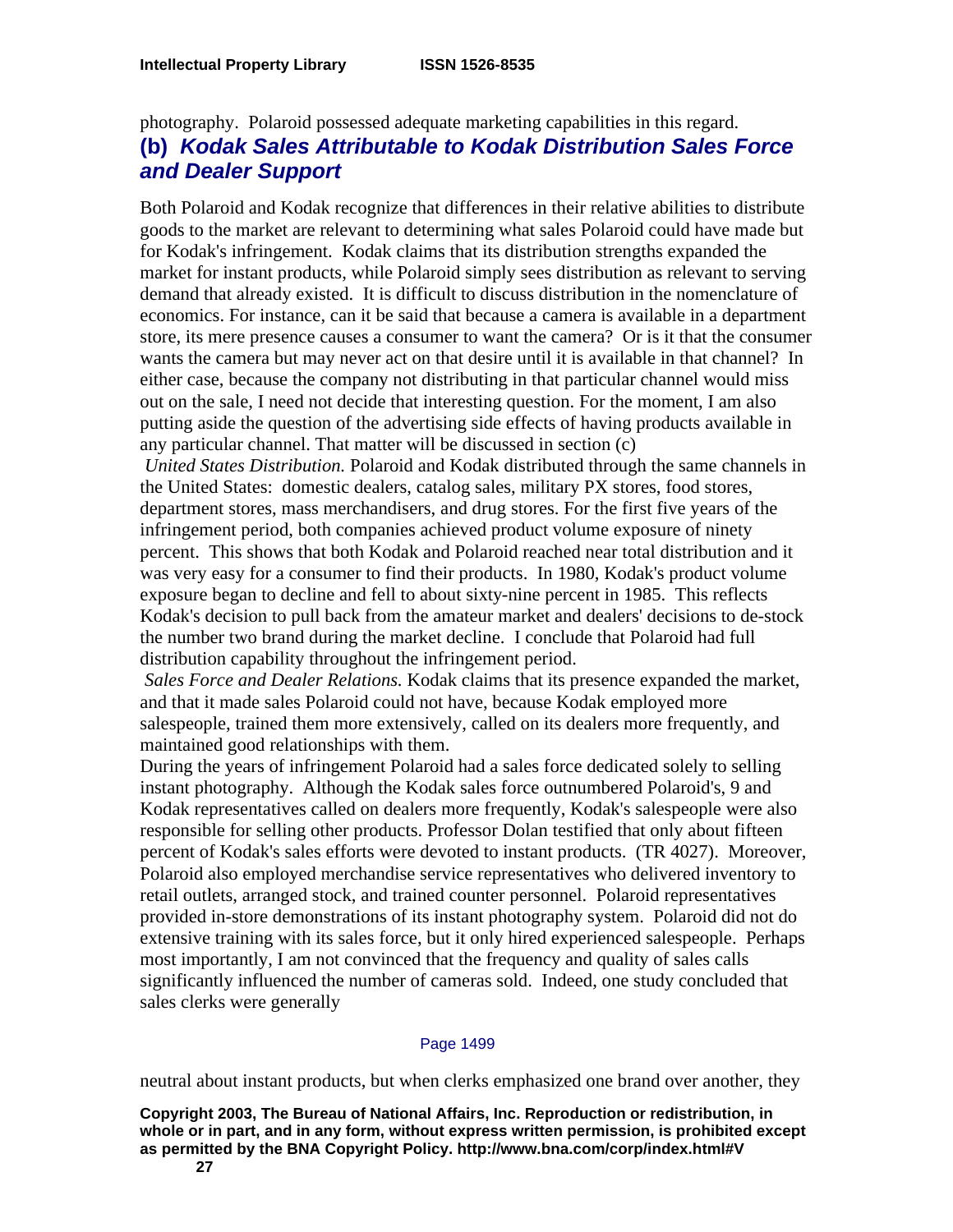more frequently pushed Polaroid. (PT 2413). Polaroid initially experienced difficulties with dealer relations. Beginning with the Focus '71 program, which offered year-end bonuses, payment of freight, and specialty lines, dealer relations strengthened considerably. Polaroid also participated in cooperative advertising where it shared the cost of a dealer's local promotion. In Europe, according to a Kodak document, Kodak's and Polaroid's image differed little, but, because Polaroid offered better financial terms, dealers did not actively push Kodak. (PT 2484).

I find that Polaroid's initially troubled relationship with its dealers did not make them reluctant to sell Polaroid products in the face of consumer demand. Setting aside the effect of in-store promotion on consumer demand, dealers responded to, and did not create, consumer demand. Kodak had good relationships with its dealers but did not prevent those dealers from de-stocking only Kodak products when demand slackened. After considering all the evidence, I conclude that Polaroid's sales force and dealer relations were fully capable in this regard.

 *International Distribution.* Polaroid and Kodak sold instant products outside the United States through wholly-owned subsidiaries and distributors. 10 All witnesses agreed that it was advantageous to operate through a subsidiary rather than a distributor. 11 Subsidiaries offer more control, are more interested in the company's long term goals, and invest more in advertising. Distributors are independent organizations, usually more interested in short-term profits, and may not advertise as extensively. In sum, subsidiaries make it easier to distribute goods and cultivate demand.

In most of the large foreign markets such as Canada, France, Italy, West Germany, and the United Kingdom, Polaroid and Kodak operated through wholly-owned subsidiaries. Kodak and Polaroid subsidiaries used the same distribution channels in these countries. Although Kodak had manufacturing facilities in some countries where Polaroid did not, 12 and may have emphasized some channels more than others, I find that these differences did not influence demand. Polaroid opened one of its first foreign subsidiaries in Japan in 1960; Kodak had only a distributor there until 1984. Outside of the six major markets (Canada, France, Italy, West Germany, the United Kingdom, and the United States) significant differences existed between Kodak's and Polaroid's distribution capabilities, differences which would have led to lost sales for Polaroid in certain markets. Kodak operated thirty-five overseas subsidiaries outside the six major markets, compared to Polaroid's fourteen. Kodak's subsidiaries were particularly strong in Latin America, the Middle East, and South Africa. Together these three regions accounted for thirty-seven percent of Kodak's international sales. (TR 7947-48).

In 1979, Kodak operated nine subsidiaries in Latin America where Polaroid had only two. Kodak outsold Polaroid in this region, capturing sixty-five percent of the camera market and sixty-eight percent of all film sales during the infringement period. Polaroid experienced particular difficulty with its distributor in Mexico who teetered on the verge of bankruptcy in the early 1980s. For these reasons, I find that Polaroid did not have the capability to make all of Kodak's sales in this region. Considering all the evidence on this point, I conclude that Polaroid would have made thirty percent of Kodak's sales in Latin America.

Kodak's presence was stronger in the Middle East as well. Polaroid only had distributors in this region whereas Kodak had four subsidiaries in the major markets of Iran (until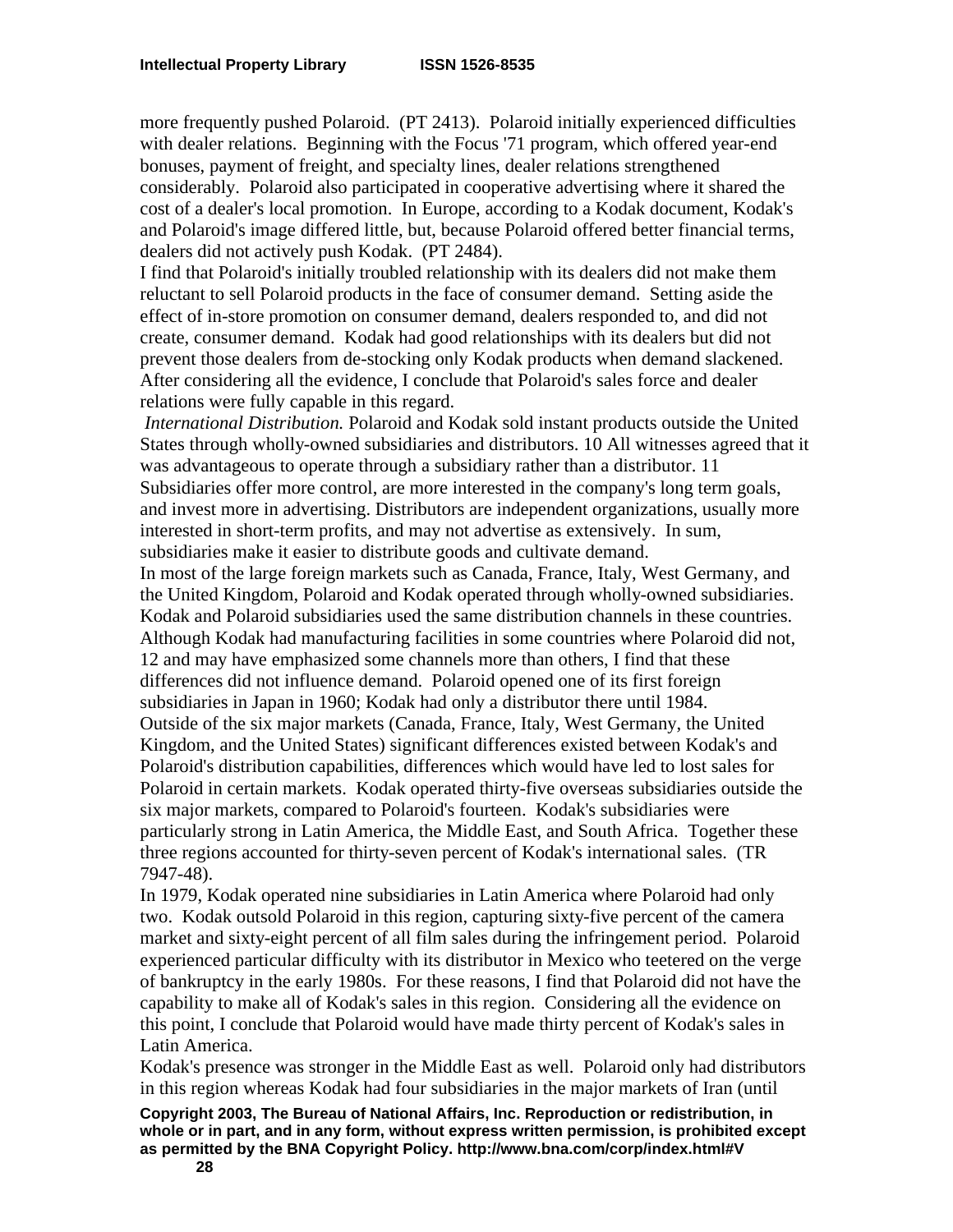1979), Lebanon, Egypt, and Dubai. Kodak's operation in Saudi Arabia employed six people. In Dubai, Polaroid could not sell through Kodak distributor-owned outlets. Polaroid had problems with its distributors in this region, too. Not surprisingly, Kodak captured the larger market share in the Middle East, selling fifty-six percent of all cameras and sixty-one percent of all film. Considering that Kodak also expanded demand in the Middle East, particularly Saudi Arabia, by introducing the built-in flash two years before Polaroid, I conclude that Polar

#### Page 1500

oid could only have made ten percent of Kodak sales in this region. Protesting the government's policy of apartheid, Polaroid stopped selling products in South Africa in 1976. Kodak continued to sell in South Africa until 1987. Polaroid would not have made any of Kodak's sales in this region.

 *Premium Camera Sales.* The premium channel is a method of selling goods to organizations that use the goods as gifts, incentives, or bonuses. Kodak was very active in the premium channel, both in the United States and abroad, beginning in 1977. During the entire infringement period, Kodak sold about four million cameras this way. As early as 1981, however, Kodak executives began to have concerns over premium camera sales. First, the cameras had to be extremely low-priced. In addition, market research showed that premium camera owners did not use as much film as those owners who purchased their own cameras or even compared to those who received a Kodak instant camera as a gift. Because of these problems, in 1984, Ms. Katherine Hudson, the head of Kodak's instant program, decided that Kodak should discontinue premium sales. From 1974 to 1982, Polaroid only sold a few cameras in the premium channel. Polaroid executives testified that they did not like selling cameras this way because of the low price and low film-use rate. Mr. Booth specifically excluded premium camera sales in his assessment of what sales Polaroid could have made in the absence of Kodak. (TR 2624). Dr. Young testified that he was not enthusiastic about this channel. (TR 1145). Polaroid devoted minimal sales staff to this market consistent with these views. In 1983, however, partly as a result of research which led Polaroid to believe that the premium camera business might be profitable, the company stepped up its participation in this channel. In the United States, premium sales went from 58,600 in 1982 to 629,500 in 1985. Even so, upon reflection at trial, Mr. Booth stated that "it was not the type of market place that is worth the energy and effort to go after in great number." (TR 2294). I find that in a world without Kodak, Polaroid would not have made all the sales that Kodak made through this channel, especially in the years 1977-1982. Polaroid would have made some of the sales, because it did use this channel, but the testimony of Polaroid executives convinces me that the company would never have participated fully. Therefore, for the years 1977-1982, I find that Polaroid would have made ten percent of Kodak's premium sales. Beginning in 1983, I find that Polaroid would have increased its participation, as it did historically, and would have made fifty percent of Kodak's sales. After 1983, Polaroid was fully active in this channel and I believe it could have made all of Kodak's premium sales.

## *Conclusion*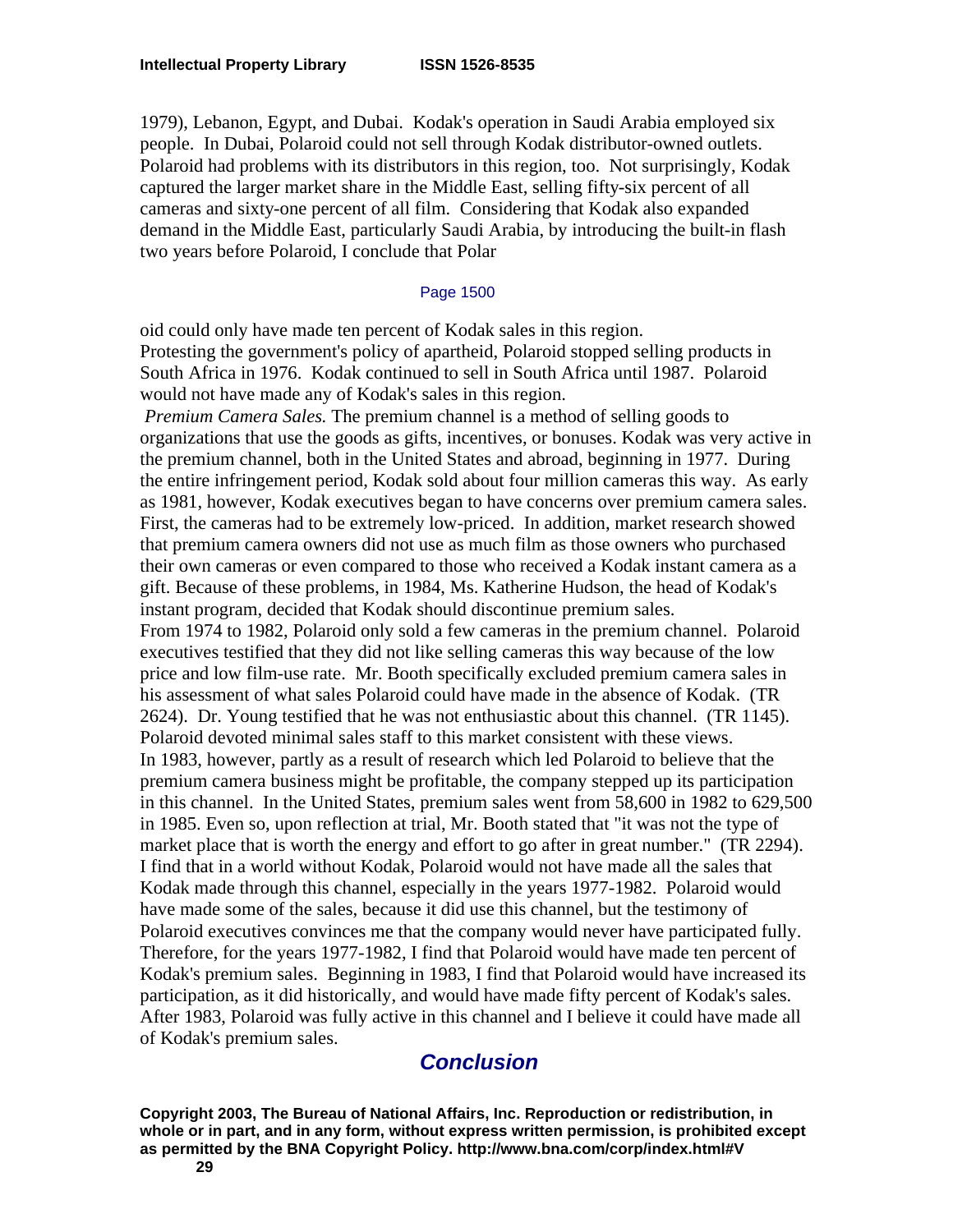For the most part, Polaroid's marketing capability was adequate to meet the demand for instant products but for Kodak's infringement. Polaroid would have been unable to make Kodak's sales in the premium channel, the Middle East, Latin America, and South Africa, as follows:

| Premium Sales Lost (90%, 50%, 0%) | 2,910,150     |
|-----------------------------------|---------------|
| Middle East Sales Lost (90%)      | 1,085,642     |
| Latin American Sales Lost (70%)   | 1,490,609     |
| South African Sales Lost (100%)   | 587,667       |
|                                   |               |
| Total Camera Sales Lost           |               |
| Due to Marketing                  | 6,074,069     |
|                                   | (rounded off) |

The resulting loss in film sales is discussed in Section V.  *(c) Effect of Two Competitors Advertising and Promoting Instant Products* 

Except in certain foreign markets, Kodak does not claim that its advertising and promotion was unique or better than Polaroid's. There is no dispute that Polaroid spent more on advertising than Kodak in every year of the infringement period and outspent Kodak two-to-one over the entire period. Moreover, Polaroid agrees that it would have had to spend even more on advertising to make additional sales. Polaroid included this cost in its lost profits calculation. In contrast, Kodak claims that even if Polaroid spent as much as the two companies combined it could not have duplicated the impact of two competitors' advertising. Kodak claims Polaroid alone would have been unable to generate the free media attention, dealer shelf space, and in-store display that Polaroid and Kodak jointly achieved for instant photography.

Professor Buzzell testified that when a competitor like Kodak enters a mass market like this one, a lot of "hype" is generated. News media report the story. Dealers stock both brands and may display them side by side. Consumers become engaged in the comparison and pay more attention to the market. Even some Polaroid executives believed

#### Page 1501

that Kodak's advertising in the first few years of its entry expanded demand for instant products. Mr. Wensberg testified that:

It is my belief that [the dual impetus of the heavier Polaroid advertising and the advertising which Kodak did] expanded [the market] temporarily, yes, and it is my belief that that was a short-term gain which was largely negated by other forces that were taking place in the marketplace.

(TR 993). Mr. McLaughlin, Mr. Brewer, and Mr. Voekel, who worked with Polaroid subsidiaries in Europe, made similar statements. (DF 60,528; DF 60,620; DF 60,532). Even Professor Dolan thought "that advertising spending and the publicity surrounding the entry of Kodak into the market, it [sic] had some impact on people's awareness of the instant photography category." (TR 4293). Of course, Professor Dolan also testified that additional Polaroid advertising could compensate for this effect.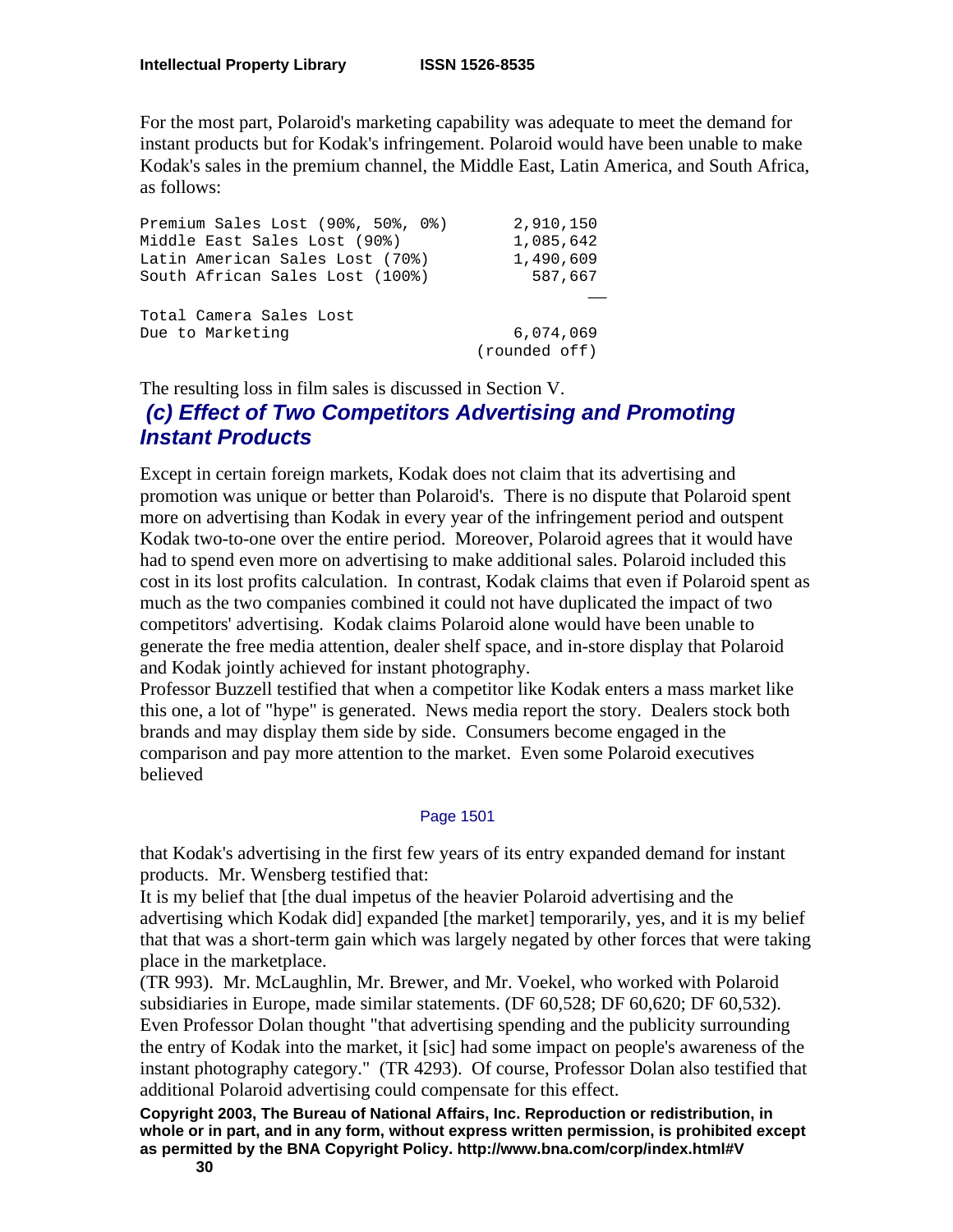Alone in the market, Polaroid could not have commanded the shelf space, point-ofpurchase promotion, and amount of in-store demonstration that Polaroid and Kodak together achieved. This is true even if Polaroid had paid for additional trade support. Two Polaroid television commercials in a given evening would not engage the attention of consumers in the same manner as one Kodak and one Polaroid commercial. A synergy is created when a competitor enters a mass media market and the whole is soon greater than the sum of its parts. I find that the instant photography market was subject to this phenomenon.

Still, it is impossible to gauge the magnitude of the two-competitor effect. Professor Dolan testified that according to contemporaneous market research which assessed the impact of advertising, neither consumers' brand awareness nor purchase intention increased as a result of Kodak's entry. However, these studies focused only on Kodak and Polaroid instead of assessing whether awareness or purchase intention for the category as a whole had increased. Awareness of instant photography was nearly 100% even before Kodak entered, so it is not surprising that it did not increase. The purchase intention studies answered the question, "If you were to buy an instant camera today what brand would you buy?" The more helpful question is, "How likely is it that you will purchase an instant camera soon?" In addition, Professor Buzzell challenged the relevance of Professor Dolan's conclusions regarding purchase intention, finding that, according to Professor Dolan's evidence, it had actually decreased between 1974 and 1978. There was a small increase in purchase intention in the true sense in France and Italy between May and September 1977. (PT 2532). However, no witness analyzed the significance of this change.

I have examined other evidence that helps me quantify this effect. In response to my question, Professor Baumol agreed that his market expansion variable may have partially captured this effect when he calculated that the market expanded seventy percent with Kodak's entry. Because Professor Baumol did not find market expansion after 1981, it coincides well with Kodak's decision to sharply reduce promotion efforts around 1981. Even if I found that measure reliable, it would not tell me what portion resulted from the dual-advertising phenomenon. Kodak proffers many other reasons for the expansion which I have rejected. Professor Dolan opined that the portion of historical sales which he could not attribute to lower prices were probably attributable to advertising, but he concluded that Polaroid could make up that difference by spending more advertising dollars. Professor Fisher concluded that advertising levels had no effect at all on the demand for instant cameras, a conclusion which I cannot accept.

### *Conclusion*

[6] Having no firm basis upon which to judge what portion of sales Polaroid would not have made absent the dual-advertising phenomenon, I must let the burden of uncertainty fall upon the infringer. Neither party has given me a reasonable analytical tool for sorting out this effect. The consumer's purchase process is immensely complicated and it may be impossible to identify individual motives except in a very general way. 13

### Page 1502

Therefore, I conclude that Polaroid's profits should not be reduced to account for the dual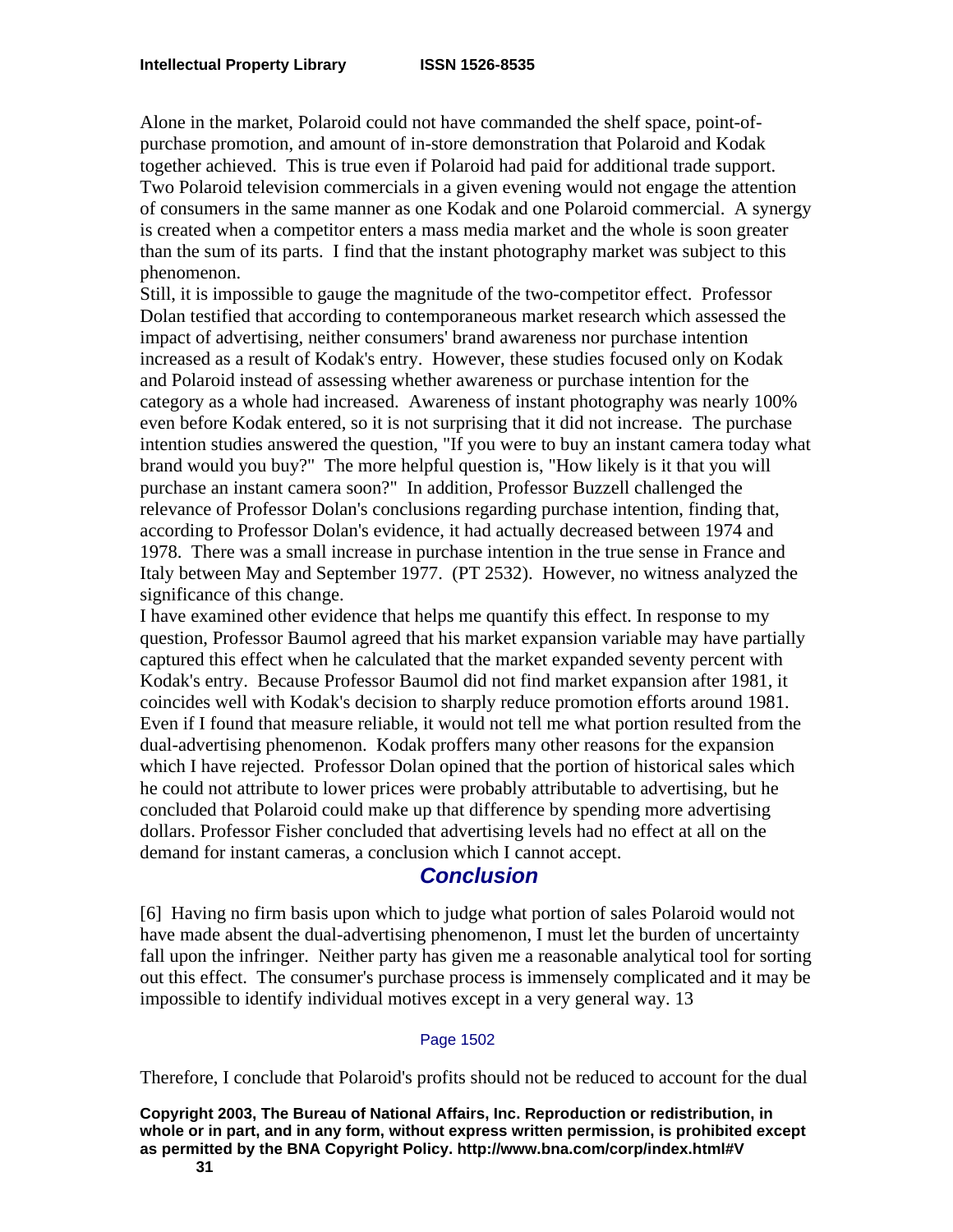advertising effect.

Kodak also claims that in some of its foreign subsidiary markets, its advertising strategies were more in tune and targeted at the particular culture and thereby created interest in instant photography. Polaroid's advertising was not as effective, Kodak argues, because it employed, essentially the same basic themes used in the United States and was not tailored to foreign markets. I find nothing in the record to suggest empirically which approach was best, and I do not find that Kodak's advertising in these markets induced sales that Polaroid's advertising could not have produced.

### **(d)** *The Evidence of Market Expansion*

After considering the means by which Kodak claims it expanded the market and having arrived at the conclusion, with a few exceptions, that Kodak did not influence the market in a way that Polaroid could not duplicate, I turn now to examine Kodak's empirical evidence that the market did, indeed, expand by its entry.

Kodak offers three types of information to show that the market expanded: (1) contemporaneous research that Polaroid and Kodak purchasers were drawn from different groups; (2) contemporaneous predictions and conclusions about market expansion by Polaroid executives and outside financial analysts; and (3) Professor Baumol's econometric model which, by estimating the influence of various factors on the demand for instant cameras, concluded that Kodak expanded the market so substantially that Polaroid would have captured none of Kodak's sales from 1976 to 1978, a small percentage in the middle years, and all of Kodak's sales in the last three years. The contemporaneous statements that Kodak offers do not compel me to conclude that the market expanded. First, the contemporaneous predictions by Polaroid personnel were largely fueled by the belief that Kodak would be bringing a unique product to the market. In some cases, statements were made in order to quell fears that Kodak's entry might have a devastating impact on Polaroid. In addition, the statements were merely guesses about the future. Second, the concurrent statements of Polaroid executives and conclusions of analysts that the market had expanded are not as reliable as my hindsight review of the facts. Moreover, some speakers had different concepts of market expansion; some statements imply that the speaker considered additional Kodak advertising - not just the synergistic effect - as a market expanding mechanism. Kodak also presented the results of research it claims tends to show that Polaroid and Kodak drew their customers from "somewhat different groups." (TR 11152). One study, conducted between April 1976 and January 1978, surveyed 25,000 registered owners of Kodak instant cameras and reported that seventy percent of these purchasers had never owned an instant camera before. (DF 61,574). A 1979 survey of an unspecified number of new Polaroid purchasers found that only thirty-five percent had never owned a *Polaroid* camera before. (DF 20,097). From this, Kodak concludes that it drew an untapped pool of new purchasers into the market that Polaroid could not have exploited. I find otherwise. These two studies are not comparable, as they were conducted at different times and with apparently different sample sizes and types. They catch only a small snapshot of time. They do not specify, nor does Kodak offer, any explanation for the phenomenon it claims they expose. Standing alone, they cannot establish market expansion.

Professor Baumol's models showing market expansion are also problematic. Using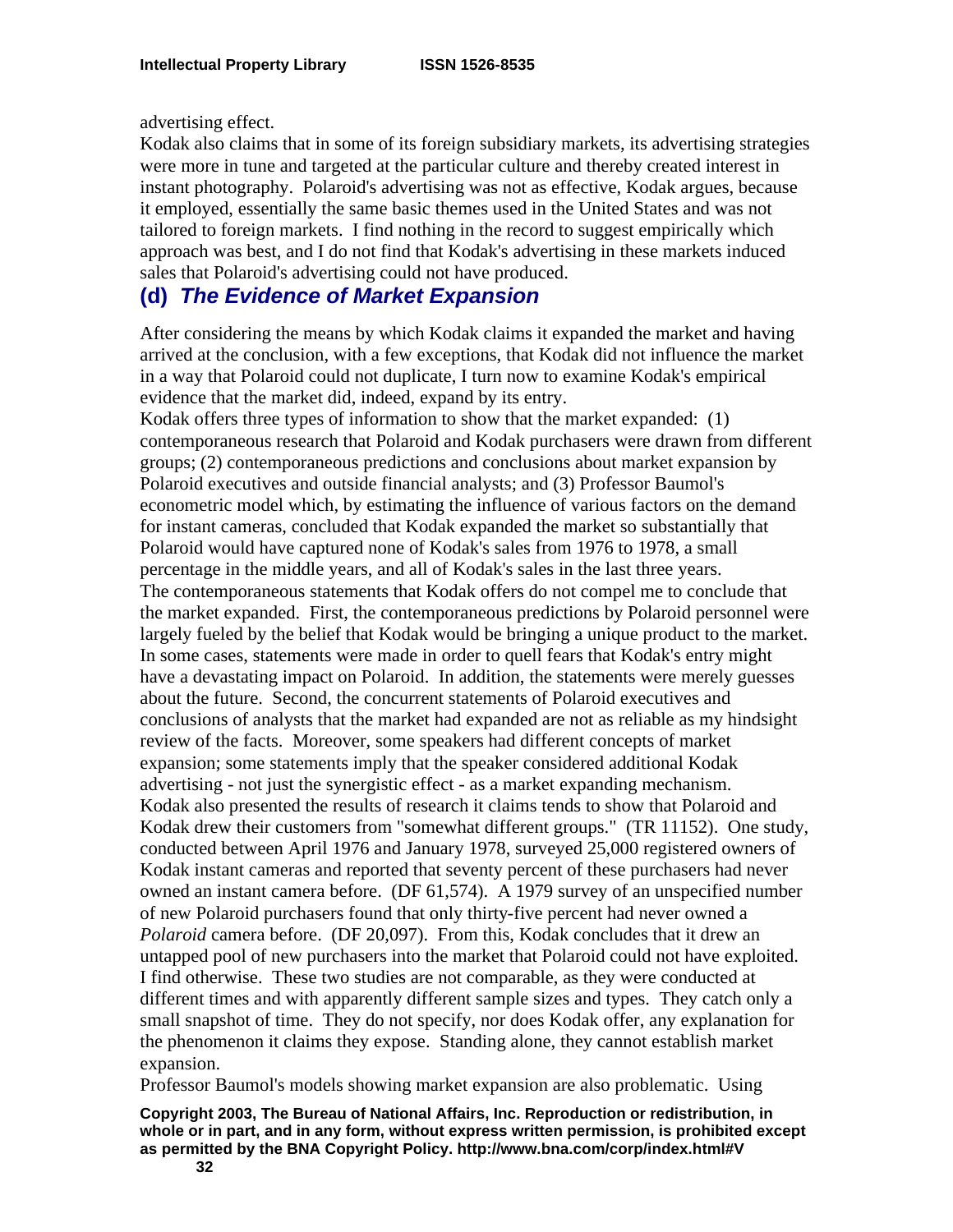multiple regression analysis, Professor Baumol attempted to ferret out Kodak's influence on the market by estimating the relationship between certain key variables and the demand for instant cameras. He then introduced a variable to account for Kodak's presence and found that it demonstrated a significant effect on the market. These models are quite complicated and so I will start by explaining, as simply as I can, how the models work. 14

Professor Baumol reviewed the facts of this case and made various assumptions

### Page 1503

about what forces were operating in the instant camera marketplace. Although in the beginning he identified more variables, in the end he chose five: (1) integral camera prices; 15 (2) the per print price ratio of integral and conventional film; (3) 35mm wholesale camera prices; (4) dollars spent on total integral advertising; and (5) Kodak market expansion. For each variable except market expansion, the model calculated the effect on camera sales of an increase or a decrease in the independent variable. By taking into account all four relationships at once, the model generated the relative influence of each variable as it operated historically. This is the basic technique of econometrics. In his standard demand model, Kodak Model I, Professor Baumol introduced a "dummy variable" to capture the effect of Kodak's market entry. Instead of using a value, such as the price of 35mm cameras, he inserted a "0" for those years when Kodak was absent and a "1" when it was present. The model then answers the question: what possible relationship or correlation exists between this difference and the demand for cameras that best fits the facts? If that correlation is strong the difference is significant. Professor Baumol found a significant relationship between Kodak's presence in the market and camera demand in the first six years of the infringement period. In the later years, the coefficient was not statistically significant; any influence on demand as a result of the difference was just as likely due to chance as to Kodak's presence.

Professor Baumol freely admits that any model is colored by the assumptions upon which it is based and by the influences the model builder chooses to include or to omit. Although Professor Baumol chose to include market expansion, I have found, with a few exceptions, that there was no market mechanism unique to Kodak which the facts show could have expanded the market. Although I cannot paint a perfect picture of the market from the testimony of fact witnesses, contemporaneous documents, and market research, I find that evidence much more reliable than even the best econometric model. The direct evidence is, after all, the factual basis of the case, not some approximation built on facts. Besides being contrary to the facts, the extreme results of Professor Baumol's model that Polaroid would have captured none of Kodak's sales between 1976-1978 and only a small percentage from 1979-1983 - add to my conviction that it is unreliable. I, therefore, reject its conclusions as contrary to other evidence which I find more credible. 16 Even Professor Baumol's final and conservative conclusion that Polaroid could only have captured twenty-five percent of Kodak's sales is far removed from my view of the facts. Still, because I respect Professor Baumol's expertise and he did include the dummy variable for market expansion and find it significant, I will attempt to explain why he might have found this effect.

First, both Professor Baumol and Professor Fisher agreed that market expansion cannot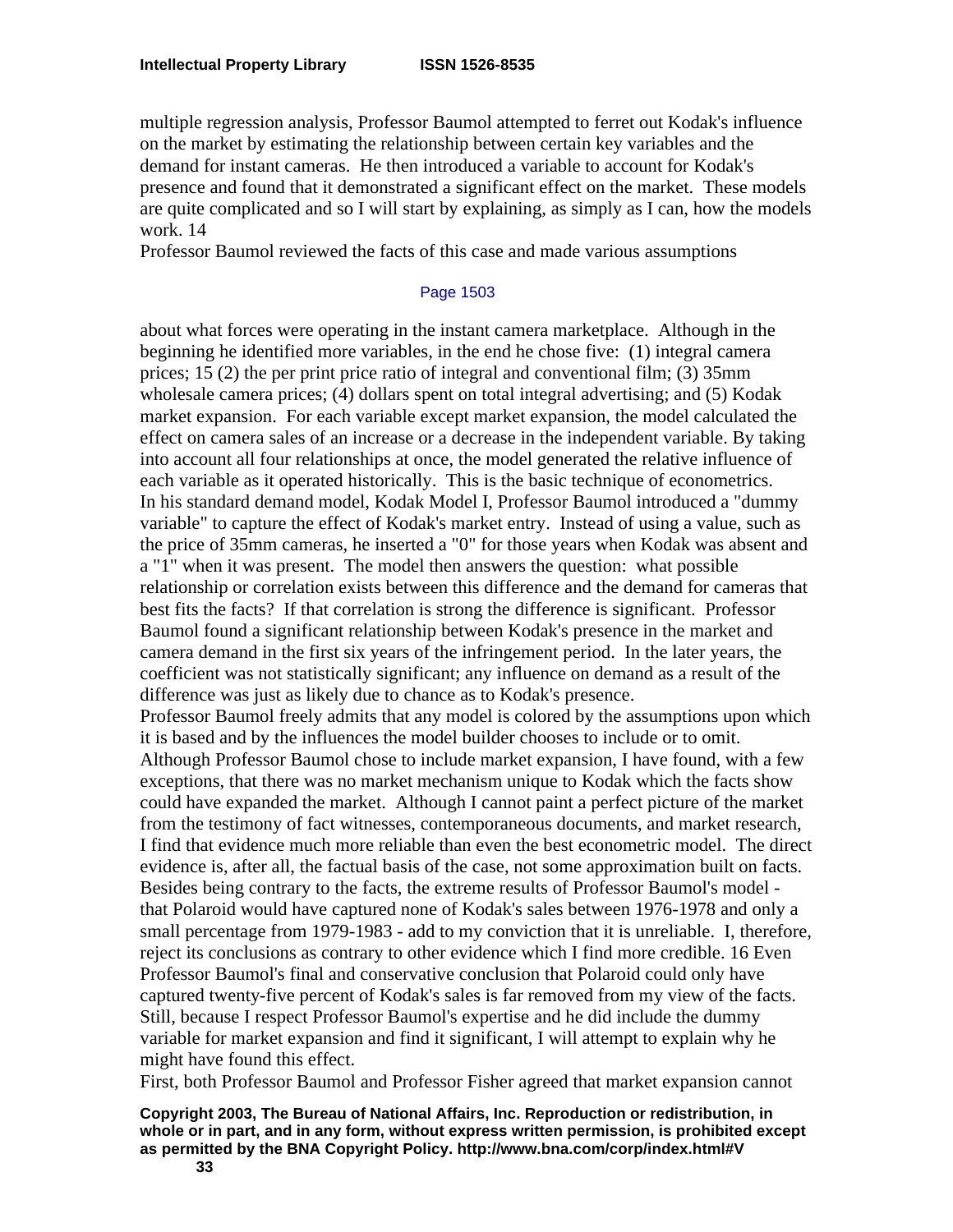#### **Intellectual Property Library ISSN 1526-8535**

be measured econometrically if all one considers is the demand for low- and mediumrange cameras. (TR 11193; TR 5103-4). There are not enough years when low- and medium-priced cameras were available and Kodak was not in the market to make the comparison reliable. So, in order to measure market expansion, Professor Baumol included high-priced instant cameras. He was thereby able to include the years 1973- 1976 as "0" years and make the statistic reliable. The model therefore compares demand in two different eras: when low- and medium-range cameras were not in the market and when they were available. Supposedly, the market expansion variable will not capture any change in demand due to price, because the price variable will measure that effect. I believe, however, the dummy variable could be capturing something else entirely: a change in the marketplace that is not easily quantifiable, - instant photography's metamorphosis from a sophisticated picture-taking technique for the wealthier buyer or the photography buff to a fun system accessible to everyone. When Polaroid and Kodak offered low- and medium-priced cameras, they did more than lower prices; they made cameras available to more people thereby changing the image of the entire

#### Page 1504

field. Call it a fad. Call it the development of a mass market. For reasons not having to do only with Kodak, the market changed. Since it changed at the same time Kodak entered, the market expansion variable may be capturing this sensation. While I do not accept these models in this case, I am not critical of the field of econometrics as a whole. I believe it can provide valuable insight into complicated matters. However, in this case the models contain assumptions contrary to the facts and achieve extreme results which by their very nature are suspect. Perhaps the inner workings of the models, which I cannot fully comprehend, are biased. Perhaps the instant photography market does not lend itself to mathematical interpretation. Whatever the reason, I cannot adopt Professor Baumol's model as evidence of market expansion.

### *Conclusion*

But for Kodak's infringement, Polaroid had the marketing capability to make most of Kodak's sales. I find that while Polaroid was not capable of making all Kodak's sales in the premium channel and in some foreign markets, there was nothing unique and critical to Kodak's entry such that without its infringement, demand would have been diminished.

## **2.** *The Market of the Future, According to Polaroid*

Having considered Kodak's claim that the market would shrink without them, I now turn to Polaroid's claim that without Kodak the market would have been more profitable and would have extended far into the future. Polaroid's case is based, in the first part, on their assertions that Kodak's behavior in the market forced them to lower their prices and that without Kodak, they would have charged considerably more for their cameras and film. Polaroid also claims they would have introduced the OneStep camera one and one-half to two years later, allowing them to capitalize on Pronto! sales, produce a better OneStep and avoid the boom (and therefore, the fall) of instant sales. Polaroid uses the econometric model of Professor Fisher to show how their alternative strategy would have generated demand for cameras and film which would result in profits of over \$3.9 billion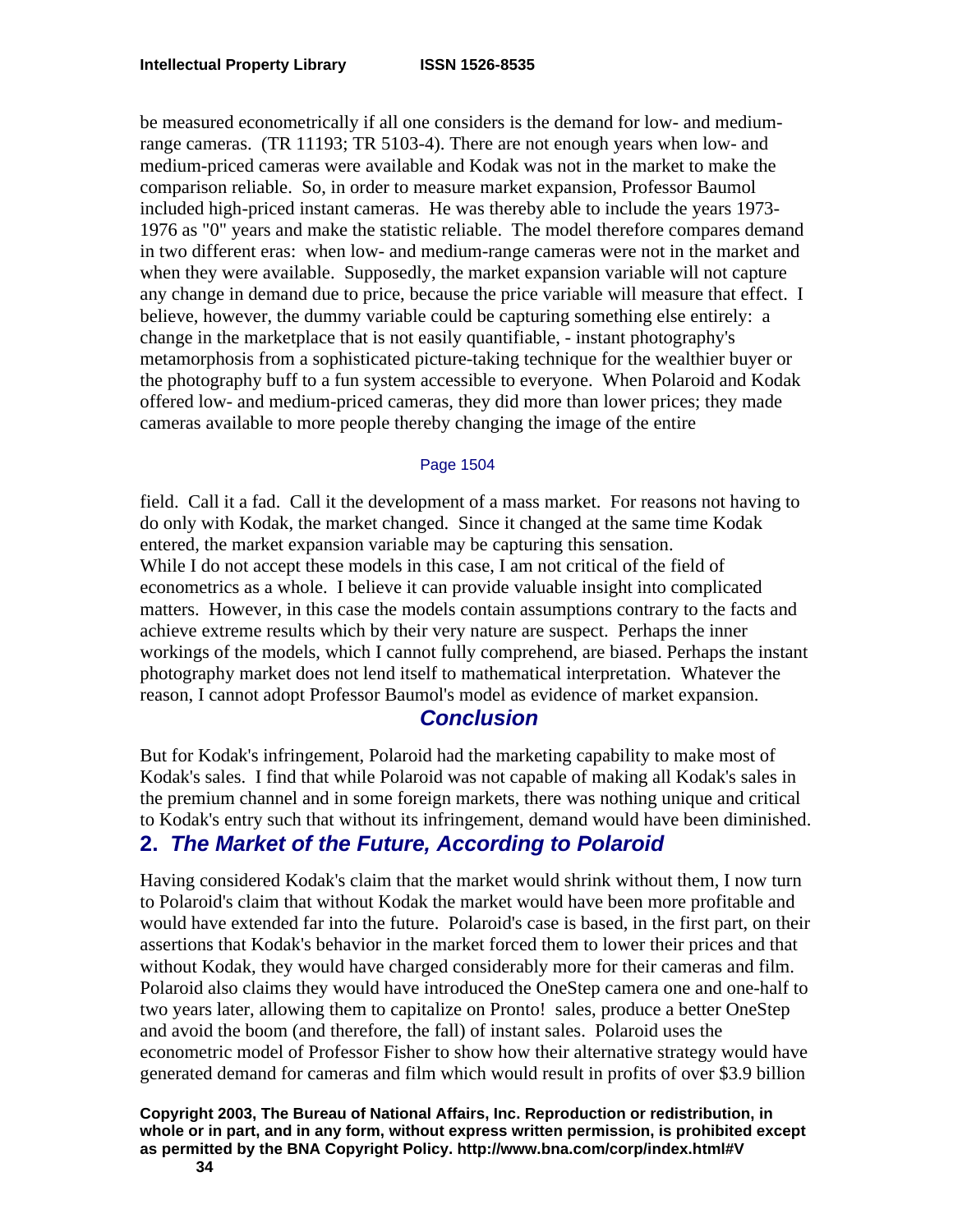dollars. In Section (a), I examine Polaroid's historical pricing behavior and in Section (b), I discuss generally the relationship between higher prices and demand in this market. Section (b) also includes a discussion of Professor Fisher's model.

### *Section (a): Polaroid's Historical Pricing Behavior*

The key to Polaroid's alternative damage scenario is the proposition that Kodak caused them to lower their prices and its corollary, that higher prices would have meant more profit. To some degree, whether Kodak caused Polaroid to charge less for cameras is irrelevant if I conclude that the higher prices Polaroid proposes would not have been more profitable. Still, since I find that Polaroid lowered their prices consistent with their past behavior as a monopolist and in response to the market, irrespective of Kodak's influence, the first proposition sheds light on the second.

The record contains a great deal of evidence from which one can infer that Polaroid, even without Kodak in the market, would have lowered prices and introduced the OneStep as they did during the infringement period. Although Polaroid may not have lowered prices as far or as fast as they did historically, it is important to note that the general pattern was not new to Polaroid. Polaroid was aware of the price points in the industry; it knew that the majority of camera sales were made with cameras priced under \$50. In the pack era, Polaroid offered successively lower-priced models. It sold the Swinger for \$20 in 1966. It sold the Colorpack II in 1969 for about \$30. It offered other cameras in this price range. (TR 227-28). Mr. McCune testified that Polaroid was aware that "there were parts of the public who would respond to low-price products that didn't respond to middle-price products." (TR 228).

Polaroid followed a pattern of quickly introducing lower-priced models with the folding SX-70. Although Polaroid did not achieve full distribution of the deluxe SX-70 until 1974, it introduced the lower-priced Model 2, with reduced margins, in that year. The Model 3 was introduced in 1975 at a \$13 loss. In an August, 1974 memo to Polaroid top executives, Peter Wensberg justified introducing the Model 2 and 3 with "unacceptable margins" because it would increase camera volume as well as generate additional film sales. (DF 20,244). He testified that Polaroid believed it was not profitable to raise prices:

"But by increasing prices, we obviously felt we would not sell as many cameras; hence, not improve camera division variance; hence not achieve incremental film sales."

### Page 1505

(TR 910). Polaroid knew the advantages derived from lowering prices and historically followed a pattern of doing so.

Polaroid took the first leap into mid-priced integral cameras with the Pronto!. The Pronto! was specifically introduced to have wider appeal among consumers. Although Dr. Land did not want to introduce the hard-bodied line, Mr. McCune, who became president in late 1974, advocated a mid-priced model. Pronto!'s introduction was not influenced by Kodak even though Polaroid had strong signals as early as 1970 that Kodak planned to enter the market. (TR. 344). Kodak reduced the initial price of the EK-4 and EK-6 models because of Pronto!'s low price.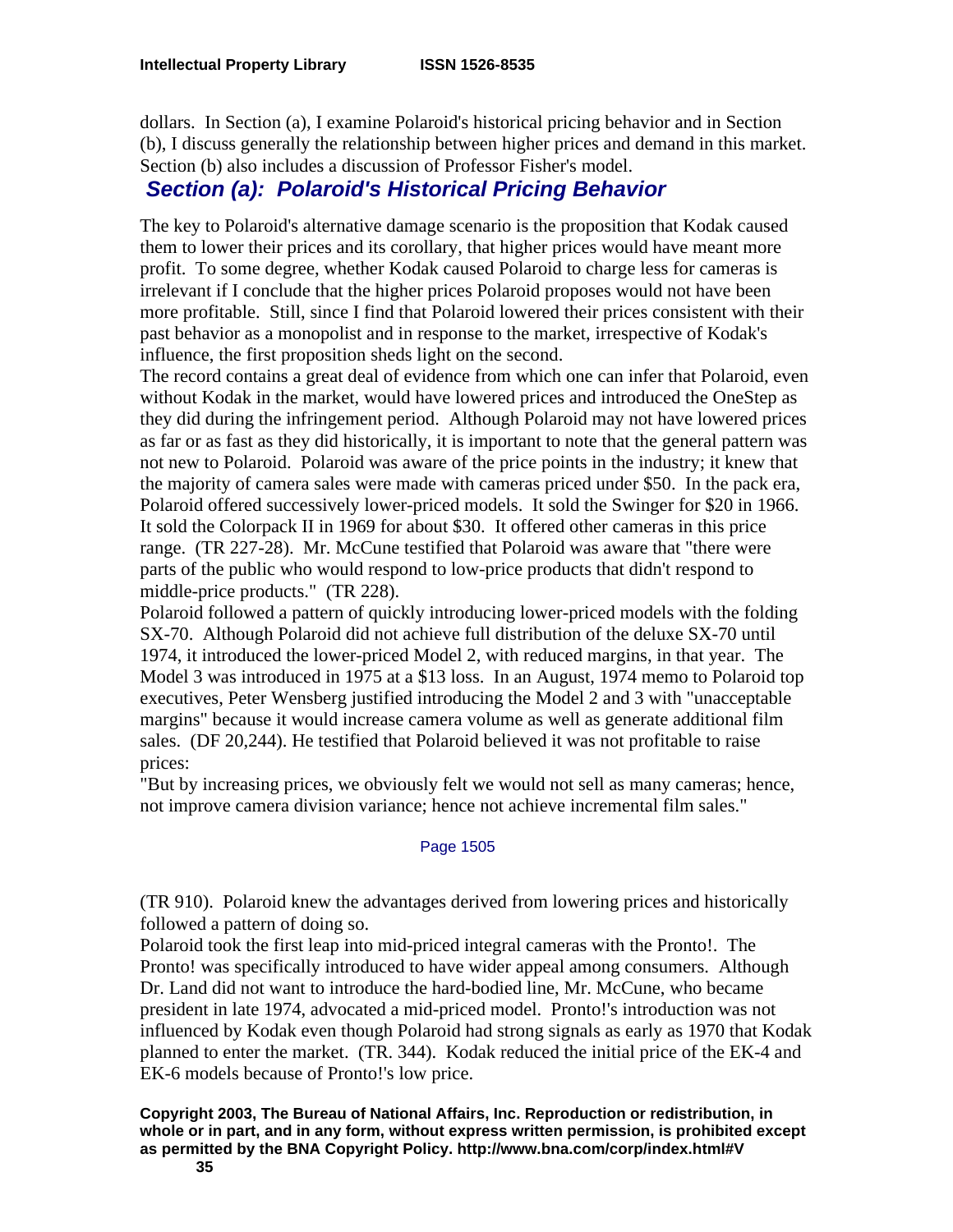Although Polaroid had no firm plans to introduce the OneStep in 1977, the elements of a low-priced model were being explored. This is the reason Polaroid was able to respond so quickly to the Handle. (TR 234-35; 341-42). Mr. Bassett, Polaroid's sales forecaster, recommended to Mr. Wensberg that Polaroid "[i]ntroduce an under \$25.00 SX-70 type camera early in 1977." (DF 70,076B). Mr. Wensberg also advocated a product priced under \$50. (DF 20,279). Throughout the infringement period, whenever Polaroid introduced lower-priced models, Kodak executives felt they had to respond because the Polaroid cameras at comparable prices usually had more features. (TR 7816-30). Moreover, some price cuts Polaroid instituted were deceptive as the cheaper product often offered fewer features. The 1978 Pronto RF price cut for example, occurred after Polaroid removed the camera's tripod mount and timer.

Polaroid claims it was unable to raise its film price as high as it would have liked because of competition with Kodak. Yet, well before Kodak's entry, Polaroid knew that "the strongest reason consumers do not buy a Polaroid camera is due to our film price." (DF 61,606, Tab 9, see also Tab 11). Both companies priced their film almost identically throughout the infringement period. In only one instance was there was a nine month delay between when Polaroid raised its film prices and Kodak followed. Kodak also initiated several price hikes which Polaroid followed. Mr. Brewer stated:

From my personal perspective, we basically set our prices predicated upon what we felt would have impacted both our volume and margins; and the Kodak film price, to my recollection, they were normally quite responsive to whatever we did, in terms of if we increased our price, the sense was that Kodak increased their prices. So the sensitivity level in pricing was not very intense at all in the film area.

(DF 70,007A). Still, Polaroid claims it feared raising prices because of Kodak. From about 1980 on the foremost concern of Polaroid executives in pricing film was the competition with conventional photography, specifically, 35mm cameras and film. In 1981, Mr. Booth reported to Polaroid's board that "[the] relative price of an instant picture to a conventional picture is a major concern" and that "if we raise our prices much more than five percent per year we will widen the ratio of instant to conventional and it is already very high." (DF 10,413 at 0838-39). In 1982, Polaroid's Director of Strategic Planning wrote a series of memoranda concluding that the widening gap between the price per print of instant and conventional photography "had a substantial negative effect on Polaroid's share of the amateur photographic market." (DF 61,606, Tab 6). Many other Polaroid reports, memos and studies report the concern of the relative film prices between instant and conventional. ( *See, e.g.,* DF 61,606 Tab 22, Tab 27). This constraint on film pricing would have been present without Kodak and I believe Polaroid's response would have been present without Kodak and I believe Polaroid's response would have been the same.

### *Conclusion*

After reviewing all the evidence in this regard, I find that even in Kodak's absence Polaroid would have lowered camera prices, introduced the lower-priced OneStep and felt constrained regarding film prices just as it did historically. Polaroid claims that it would not have lowered prices but the proof is to the contrary. The decline in instant film prices cannot be laid at Kodak's door. The market was changing, influenced both by the competition from conventional photography and changing consumer perception of instant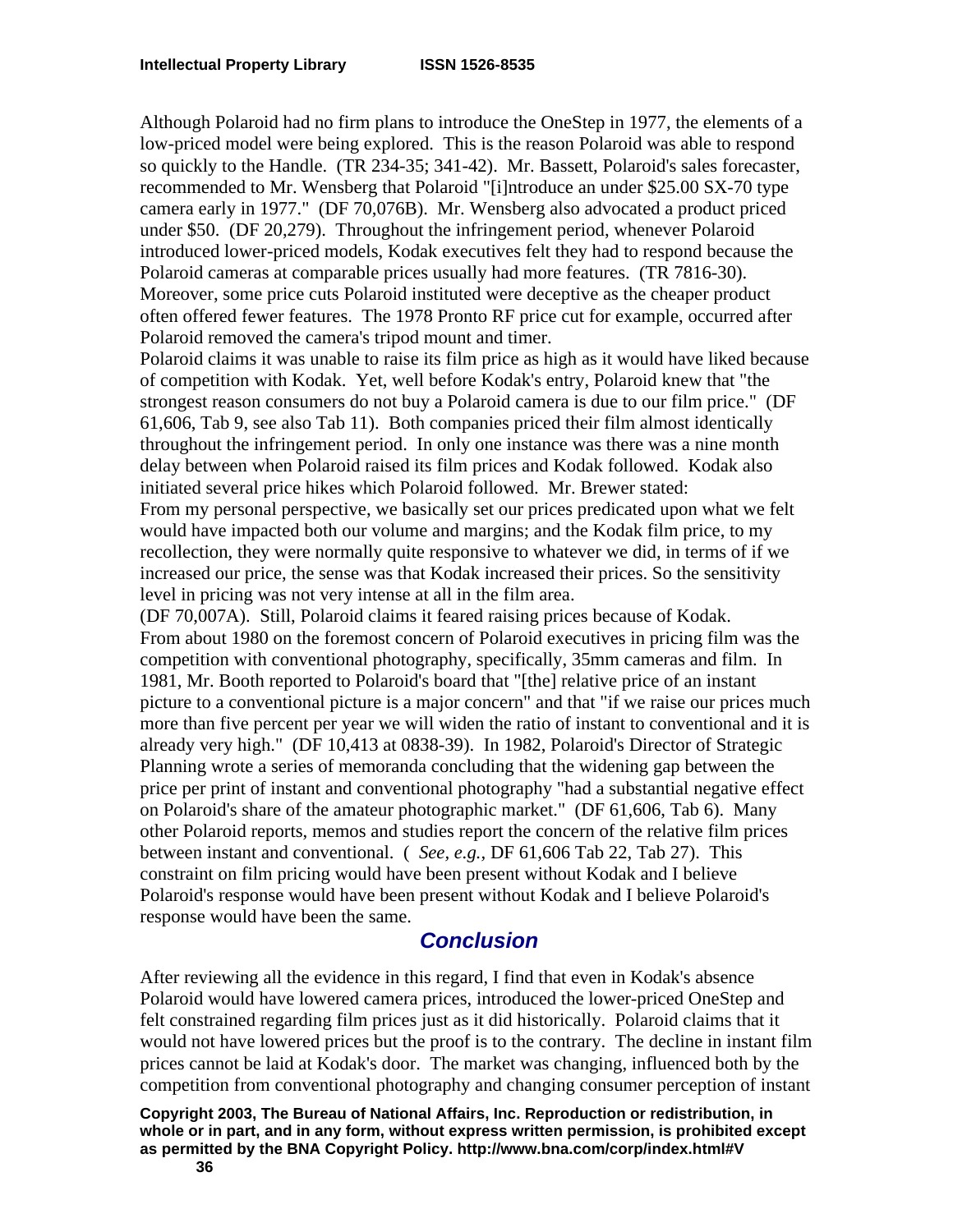photography. Perhaps Polaroid would not have lowered prices as quickly or significantly as they did. Unfortunately, Polaroid has not made such a modest and reasonable claim. Instead, it has presented scenarios which include large price increases on both cameras and film. This Court has neither the evidence nor the tools to generate a demand curve based on more modest and more realistic price increases.

## *Section (b) The Effect of Higher Prices in the Instant Photogra* **p**  *hy Market*

Although Polaroid was pricing its cameras and film independent of Kodak, that finding

#### Page 1506

is not crucial because I also find that the higher prices Polaroid says it would have charged would have depressed demand so substantially that the strategy they historically pursued is actually the more profitable one.

If Polaroid had raised its prices as high as they claim, demand would have been substantially diminished. Polaroid presented basically two alternative pricing strategies. The prices it originally planned to charge for cameras and film were generated by Professor Fisher and in one scenario ranged from fifteen percent to 113% over historical prices. 17 (DF 61541; Tr. 11667). In response to my question during his direct examination, Mr. Booth testified on re-direct that Polaroid would have charged \$10 more for each camera, but for Kodak. Mr. Booth also testified that film prices would have risen at ninety percent of the Consumer Price Index in normal years and eighty percent in years of hyper-inflation. Historically, Polaroid priced its film at about fifty percent of the Consumer Price Index. (PT 2303; TR 2462-64).

Despite these higher prices, both Professor Fisher and Mr. Booth conclude that Polaroid would have been able to sell substantially more cameras. Mr. Booth predicted that from 1976 to date, Polaroid could have sold all the cameras it historically sold and seventeen to twenty million more. Even with the higher prices on film, he believes they could have sold 300 to 350 million additional packs of film. Professor Fisher concludes that from 1976 to 1990, Polaroid could have sold essentially all the cameras that it sold historically *and* those that Kodak sold, all at his higher prices. I reject both of these conclusions because they contradict the overwhelming evidence of extreme price sensitivity in this market. Professor Fisher's conclusions also conflict with the substantial evidence that film and camera prices were seriously constrained after 1980 by the increase in the relative value of conventional photography.

As I discussed in Section (a), Polaroid was well aware that raising prices would diminish demand. Numerous Polaroid documents, including market research studies, establish that demand was very sensitive to price, especially to the price of film. (For a list of some relevant excerpts in this regard, see DF 61,606). Since Kodak left the market and Polaroid has raised its camera and film prices, sales have dropped significantly. (DF 61,025; DF 61,034; TR 8169-71). Professor Dolan underscored this price sensitivity in his analysis of what affects demand. He demonstrated how you could explain almost all of the boom and fall of instant photography simply by tracing price changes. (TR 4253- 81). Professor Baumol also concluded that higher film prices would have a drastic effect on demand. One of his scenarios showed that if Polaroid raised its prices as little as ten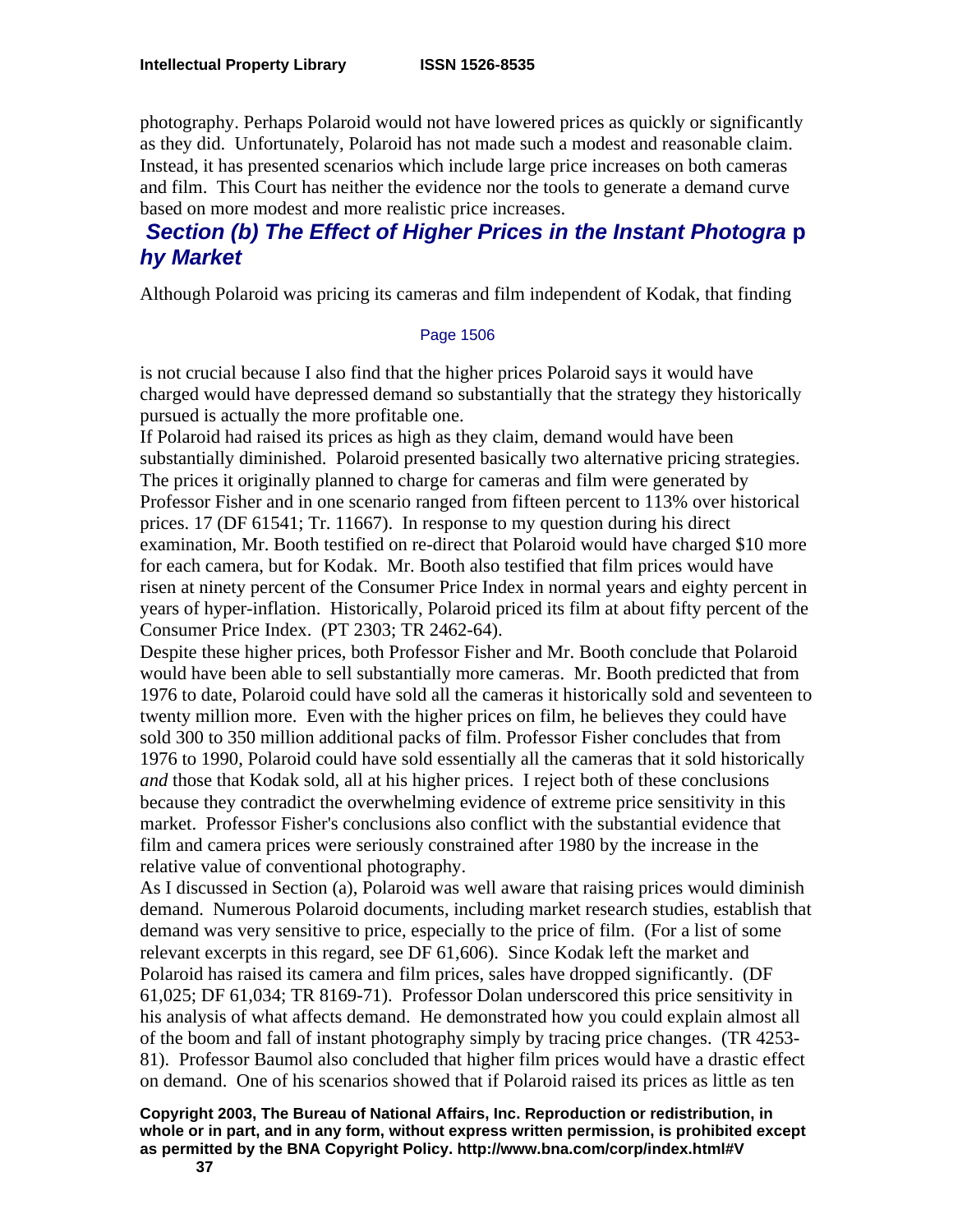percent, revenues on cameras and film would decrease by ninety-one percent. (DF 61,622).

Higher prices and diminished demand can result in higher profits. An increase in profit per camera can outweigh the smaller profit realized from a larger number of sales. But this fact holds true only to a certain level, for if demand falls significantly, profits will also fall. In light of all the evidence on this point and given the high prices Polaroid used in its demand scenario, I find that they would have generated less profit pursuing the higher pricing strategy than the strategy it pursued historically.

Polaroid's ability to charge higher prices was and would be seriously constrained after 1980 by competition with conventional photography, chiefly the 35mm camera system. In the late 1970s, 35mm cameras commanded an increasingly larger market share. In the period 1979-1982, average annual sales of 35mm cameras totalled about four and a half million units, up from about a million units annually in the period 1976-1978. By 1979, 35mm camera sales accounted for sixty-four percent of all camera dollars spent by consumers. (DF 61,742, Tab 1). Other conventional photography products also competed with instant, but not to the same degree. (TR 2556; DF 60,1744). Consumers were attracted to 35mm photography because of the high quality that an amateur photographer could achieve. When 35mm manufacturers began to add features such as auto-focusing, auto-exposure, auto-load and auto-advance, the chance of consumer error decreased. Increasingly, the kind of photographs consumers took with

#### Page 1507

these cameras became the standard of what constituted a good, acceptable quality print. In this way, they began to compete with instant even before the prices became more directly comparable. In internal reports during this time period, Polaroid recognized that 35mm had become the new industry standard. ( *E.g.,* PT 2293; *see also* TR 1660). The price of 35mm cameras declined on the order of thirty to forty percent in the early 1980s. Average customs values on 35mm single lens reflex ("SLR") cameras declined by thirty-six percent from 1976-1985. As advertised in the New York Times, the price of the Canon Sure Shot, an immensely popular non-SLR camera, declined from \$144 in 1980 to \$103 in 1983, or twenty-eight percent. In 1983, non-SLR cameras were offered for as low as \$70. Although these cameras were still above the lowest-priced instant cameras, the relative value placed them directly in competition. In 1983, Polaroid asserted:

The decline in the demand for the instant category as a whole, rather than for Polaroid in particular, points toward conventional cameras, especially 35mm cameras, as Polaroid's main competition rather than Kodak instant.

(DF 61,742, Tab 5). Other Polaroid documents show that in the minds of Polaroid executives, the difference in quality between conventional and instant prints was a major factor in the declining demand for instant. ( *E.g.,* DF 61,742, Tab 2; DF 21,054). Mr. Booth testified that he believed that from 1980 onwards 35mm quality and convenience surpassed the quality and convenience of instant prints, while the price for instant prices were higher. (TR 2538-39).

The cost per print of instant became more expensive relative to conventional during this period. In 1981, Mr. Booth reported that the ratio was an "already high" two-to-one. The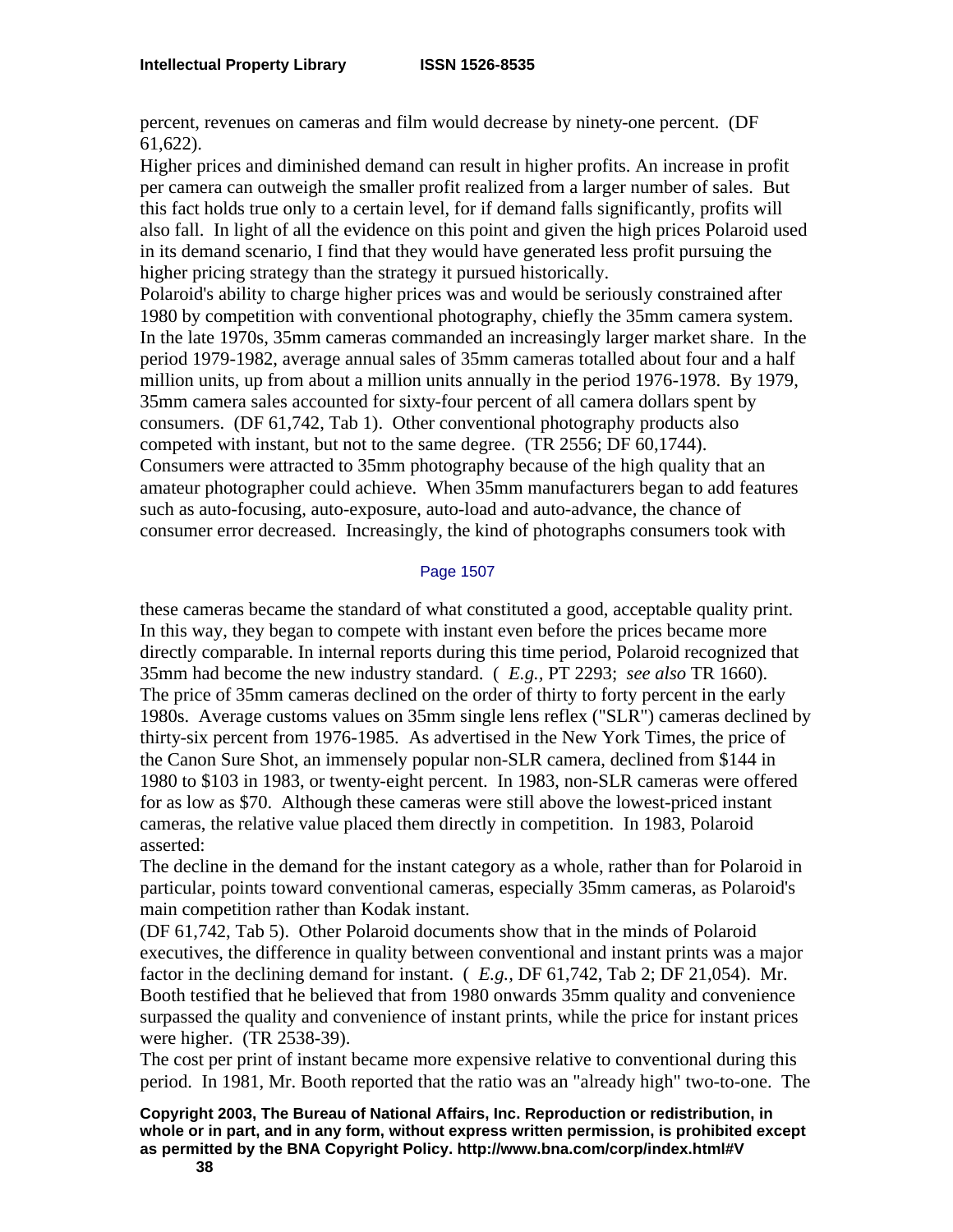ratio increased partly because the cost of conventional photofinishing was declining. First, color paper costs were dropping. Second, with the proliferation of photodeveloping kiosks in the 1970s and minilabs in the early 1980s, competition between photofinishers was keen and drove the price down. Polaroid executives were concerned about this ratio and knew it affected the purchase of both cameras and film. ( *E.g.,* PT 2293; DF 60,174).

Developments in 35mm photofinishing contributed to the declining demand of instant and reduced Polaroid's ability to raise prices in any "but for" world. First, it became more convenient. The number of minilabs grew from 1000 in 1980 to 14,000 in 1988; it was easier for consumers to find a film developer. Second, the time to develop pictures went from a week, to three days, to twenty-four hours and finally, to an hour. Consumers could now get high quality prints in a very short time, cutting into instant's traditional domain. Since photofinishers were often camera retailers, too, and there is also some evidence that they were more likely to stock and sell conventional cameras. I find that Polaroid would not have been able to raise its prices significantly without greatly reducing demand. Not surprisingly, Professor Fisher reached a different conclusion. I have considered his analysis in my review of the record and I reject it as being unreliable and contrary to the bulk of evidence in this case. I do not have the skill or the obligation to parse his model to show why we come to different conclusions. Professor Christiansen, an econometrician who testified for Kodak, dissected the intricacies of Professor Fisher's model and exposed its unstated assumptions, biases and errors. 18 Below, I will attempt to explain in a broad, non-technical sense why I find his model unreliable.

Professor Fisher constructed a model reflecting his judgments about what influences the demand for instant cameras and film. His work includes two models: a "film burn" model which estimates the number of film packs that a camera owner will use over the life of a camera, and a camera demand model which calculates the number of cameras that consumers would have purchased given a certain set of camera and film prices and introduction dates. Professor Fisher arrived at his model just as Professor Baumol did: by making assumptions about the

### Page 1508

influences on demand, entering the historical values of those influences and arriving at a mathematical relationship between the influences and the number of cameras that were purchased. Professor Fisher then took one further step and used this framework of relationships to predict the future. By changing the price and the introduction dates, he claimed that he could show how demand would have been affected by Polaroid's alternative strategies. Professor Fisher concluded that by pricing its cameras and film higher and delaying the introduction of the One-Step, Polaroid would have been able to make between \$3.1 and \$3.5 billion dollars in additional sales of cameras/film. 19 In Professor Fisher's model, Polaroid charges more in the Kodak-free world, and yet sells the same number of cameras from 1976 to 1990 that Polaroid and Kodak sold together from 1976 to 1985. The model achieves this result because price is the only factor which ultimately influences demand. The model assumes that consumers have in mind a price which they will pay for an instant camera system. The price includes both the camera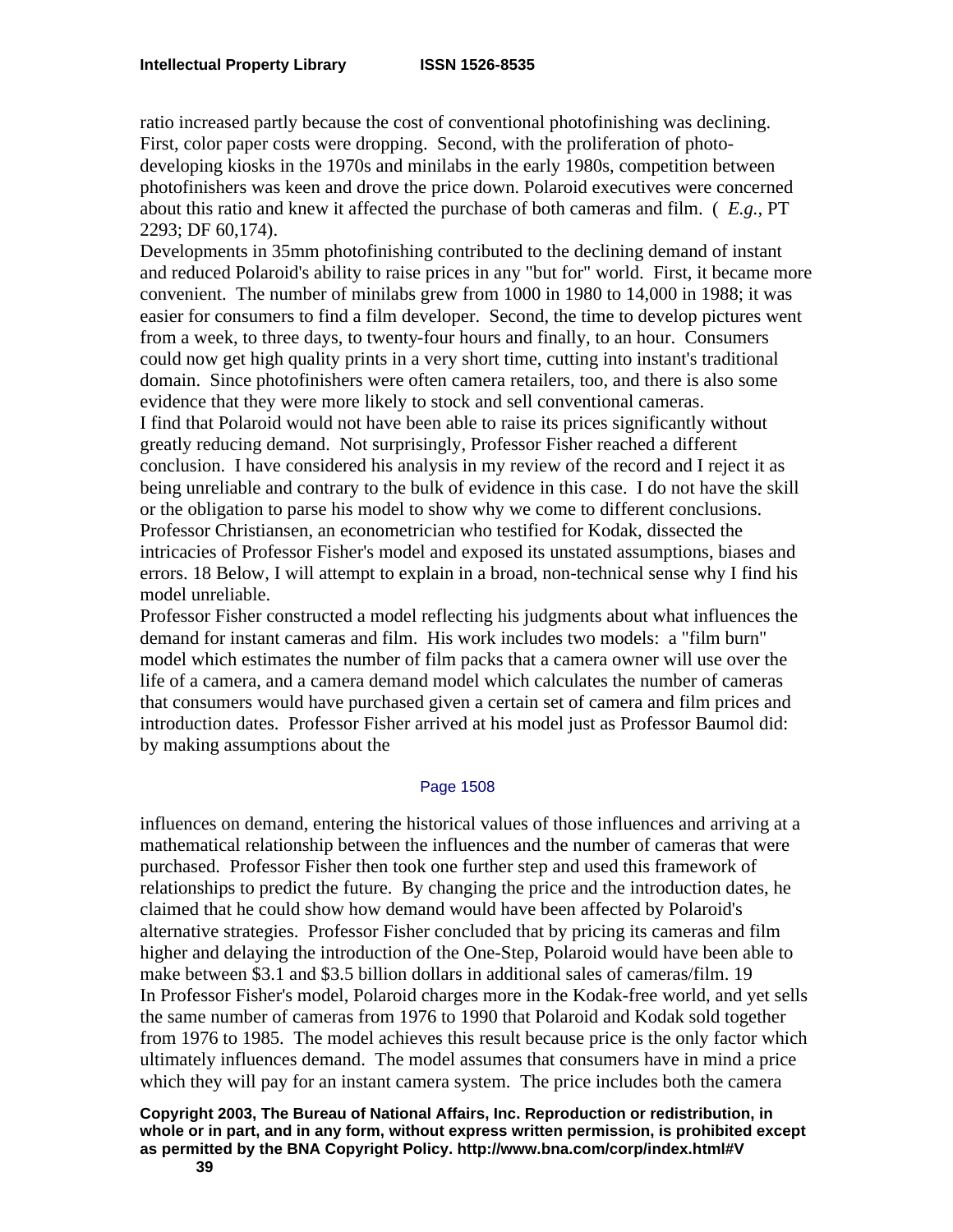and the number of film packs the consumer is estimated to use from Professor Fisher's film burn model. 20 The consumer compares her "reservation" price to the system price and if it is the same or less, she becomes, in model parlance a "probable buyer." Once a probable buyer, only "search rate" ultimately influences when the consumer will purchase a camera. The search rate assumes that in each year only twenty-one percent of the probable buyers will purchase. The search results in a mean waiting time of 4.5 years before purchase. 21 In this manner, Professor Fisher's model pushes off demand into the future; regardless of the different prices and dates used, the typical pattern of results is lower sales in the beginning years and higher sales thereafter.

In this way, Polaroid is able to have its cake and eat it, too; they can exploit those who would pay more and capture the rest later. This is really just a version of the "skim pricing" which monopolists often employ. The market would not have worked in the way Professor Fisher envisions, however, because consumers' willingness to pay for instant photography was changing. The market was heavily influenced by the relative value of conventional photography. Professor Fisher's model does not adequately account for that variable.

Professor Fisher's attempts to capture the effect of competition from conventional photography are minimal and misguided. His model includes a variable reflecting the number of 35mm, instamatic, and disc cameras purchased. Not only is this contrary to the way in which Polaroid documents routinely discuss the effect of conventional photography, Professor Christiansen points out that measuring competition by stock rather than price is wrong and leads to error. (TR 11549-50). Not surprisingly, Professor Fisher found no effect from conventional photography on the sales of low-priced instant cameras. As a result, none of his pricing scenarios captures any competition at this level. This conclusion contradicts the views of Polaroid executives who reported that conventional photography products competed with instant products at all price ranges. Professor Fisher's model does not account at all for the competition between the relative price per print between instant conventional pictures. As I have already found, Polaroid believed conventional film with processing competed directly with instant film. Professor Fisher's own consulting group, Charles River Associates, determined that seventy-seven percent of Polaroid households also owned a conventional camera and that consumers can and do choose between whether to use conventional or instant film. (TR 11290). In his scenarios, Professor Fisher assumed that conventional film prices constrained Polaroid's ability to raise its own prices, yet the scenarios do not consider that constraint until 1985, considerably later than the evidence shows it was significant to consumers and to Polaroid officials.

By not capturing the profound effect of the competition from conventional products, Professor Fisher overestimated the prices Polaroid could have charged for instant prod

#### Page 1509

ucts. He also overestimated how much consumers valued the technological changes of the Sun system. In his model, consumers were assumed to change their valuation of instant photography and therefore be willing to pay more for an instant system after the Sun introduction; this allows Polaroid to raise its prices even higher without losing sales. Yet, the record shows that consumers did not view the Sun system as new technology.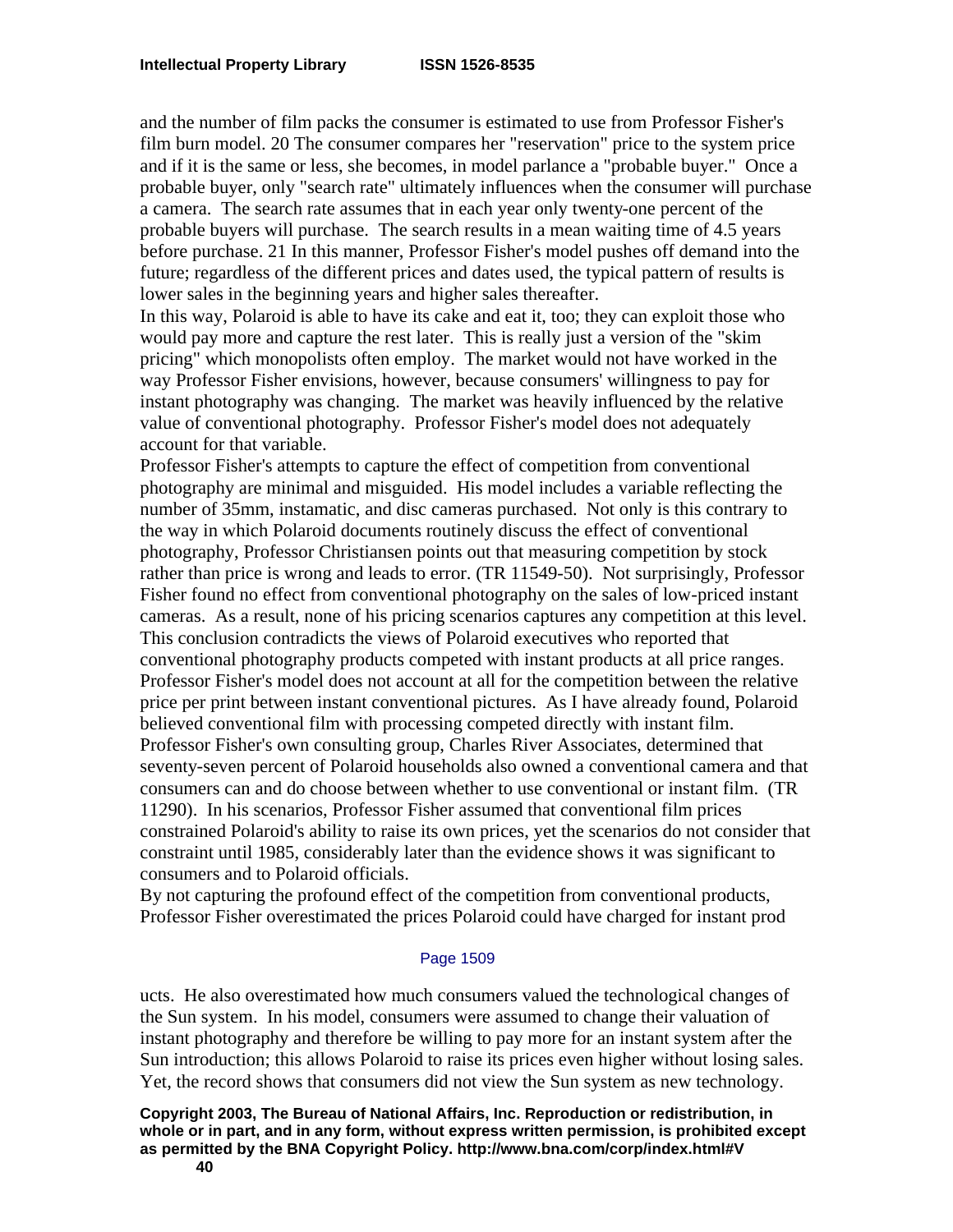Sales were poor and there was no evidence of market expansion. Eventually, Polaroid lowered its prices on this line in order to stimulate sales.

Other elements in Professor Fisher's model run counter to the evidence. Professor Fisher found no effect on demand from advertising - contrary to the opinion of almost every other witness who testified about the market. Professor Fisher found that the price of film did not affect the number of packs that an owner would use over the camera's lifetime - contrary to the opinion of almost every other witness who testified about the market. The packs per camera total included in the system price in Professor Fisher's model is not susceptible to changes in film price - contrary to the opinion of almost every other witness who testified about the market. Professor Fisher had incomplete data for markets outside the United States and yet felt confident to model the sales in those countries. These factors and others lead me to find Professor Fisher's model unreliable in predicting demand.

The profits which Professor Fisher believes Polaroid would have realized without Kodak are so high, given the fact that both Polaroid and Kodak lost money in the real world, that they cast doubt on the credibility of his analysis. Professor Fisher supported his results by pointing out that his calculations generate profits as a percentage of sales that are consistent with Polaroid's experience in the pack era. Irrespective of Kodak's entry, however, there are so many differences between the market in the 1950s and 1960s and the market from 1976 to 1985 that I do not find this comparison helpful. In the 1970s, Polaroid began manufacturing almost all of its own components. In the 1970s, conventional photography rose in value to compete with instant. Professor Fisher has not acknowledged these changes.

Mr. Booth also believed that higher prices would not significantly affect the total demand. For some of the same reasons that I reject Professor Fisher's conclusions, I also reject Mr. Booth's. Chiefly, the demand at those prices is too high given the price sensitivity of demand in the instant photography market. However, I am limited in my analysis of Mr. Booth's opinion because he did not explain his methodology or assumptions. Of course, in the process of considering Professor Fisher's model I have encountered the "essence" of Mr. Booth's numbers, but the flaws of that analysis belong to Professor Fisher and not to Mr. Booth.

## *Conclusion*

It would be ridiculous to conclude that Kodak's presence in the market did not influence how Polaroid conducted its instant business from 1976 to 1985. Other than losing the sales that Kodak made, however, Polaroid has not proven additional damage. It has not shown that it would have charged higher prices. It has not proven that it would have introduced the OneStep later. Even if I were to conclude that Polaroid would have waited to introduce the OneStep, it has failed to prove that would have resulted. Polaroid failed to prove, even in a rough way, what those consumers who historically purchased OneSteps and Handles would have done in a world without Kodak. Even giving Polaroid every benefit of the doubt, the Court is unable to conclude that the company would have reaped greater profits. Liability does not extend to speculative damages. *Yarway,* 775 F.2d at 275; *Bio-Rad,* 739 F.2d at 616.

Polaroid has failed to prove that higher prices would have brought it greater profit or that Kodak caused price erosion. As a result, Polaroid has not proved that its damages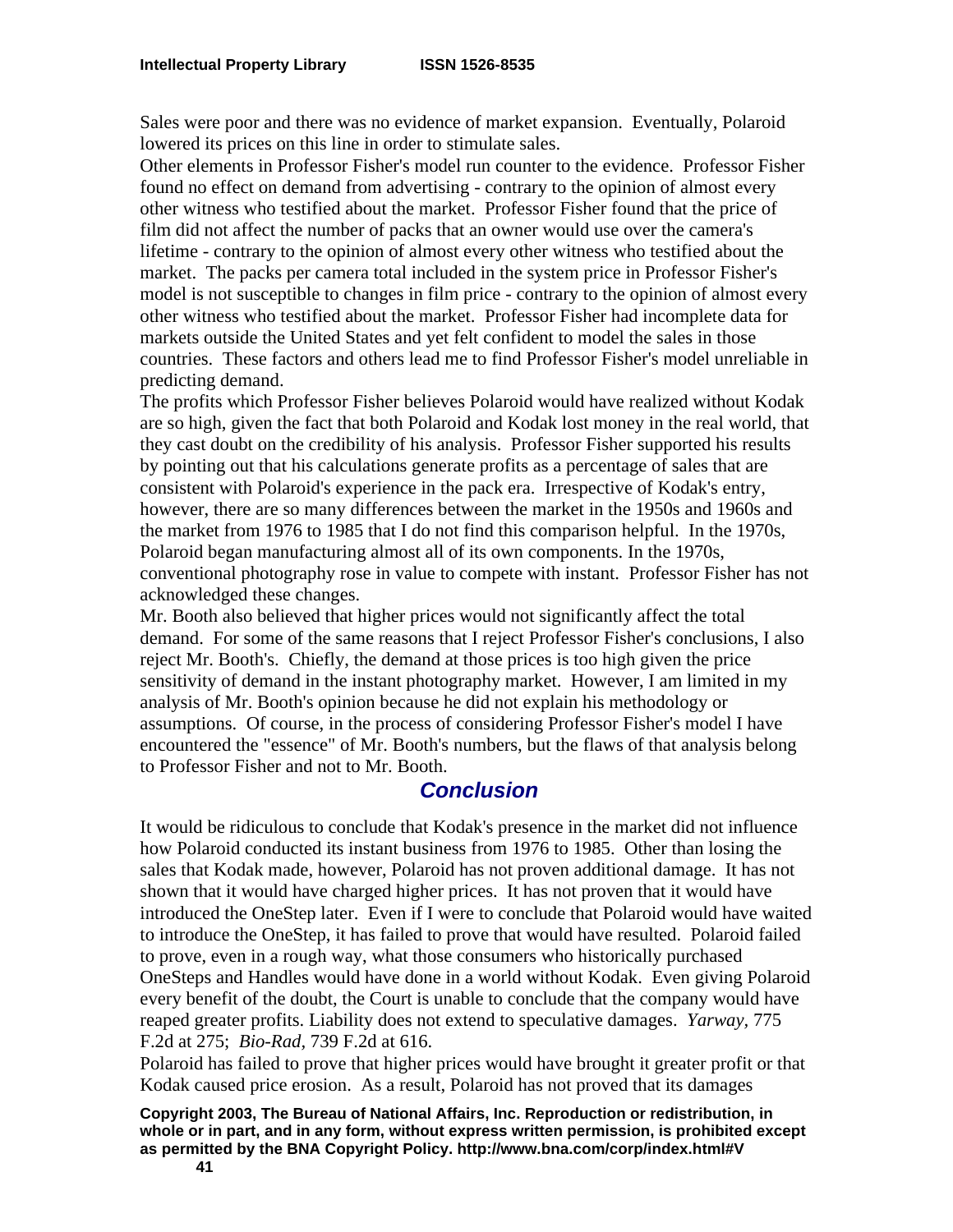extended beyond 1985; in its proposed scenario, the high prices and delayed introductions would have increased demand from 1985 to 1990. Polaroid's prices after 1985 were not affected by Kodak's infringement. Polaroid is only entitled to lost profits from the sales Kodak made minus those sales Polaroid would have been unable to make because of limits in its marketing capability.

## **IV.** *POLAROID'S MANUFACTURING CAPACITY*

## *Legal Principles*

## *Factual Findings & Conclusions*

## **A.** *Film Manufacturing*

### *Introduction*

1. Polaroid's In-Place Capacity: Film a. In-Place Capacity of Assembly Machines No Coverage No Material Time

### Page 1510

Engineering Updates Conversion to Other Products b. In-Place Capacity of Components Positive Sheet Negative Base New Bedford Negative Coating **Batteries** 2. Polaroid's Potential Capability a. Film Assembly Machines 1977-1978 Time Required to Bring Into Production Machine Starting Dates 1979-1980 1981-1985  *Conclusion* 

## **B.** *Camera Manufacturing*

### *Introduction*

1. Polaroid's In-Place Capacity 1976 1977-1980 1981-1985

## *Legal Principles*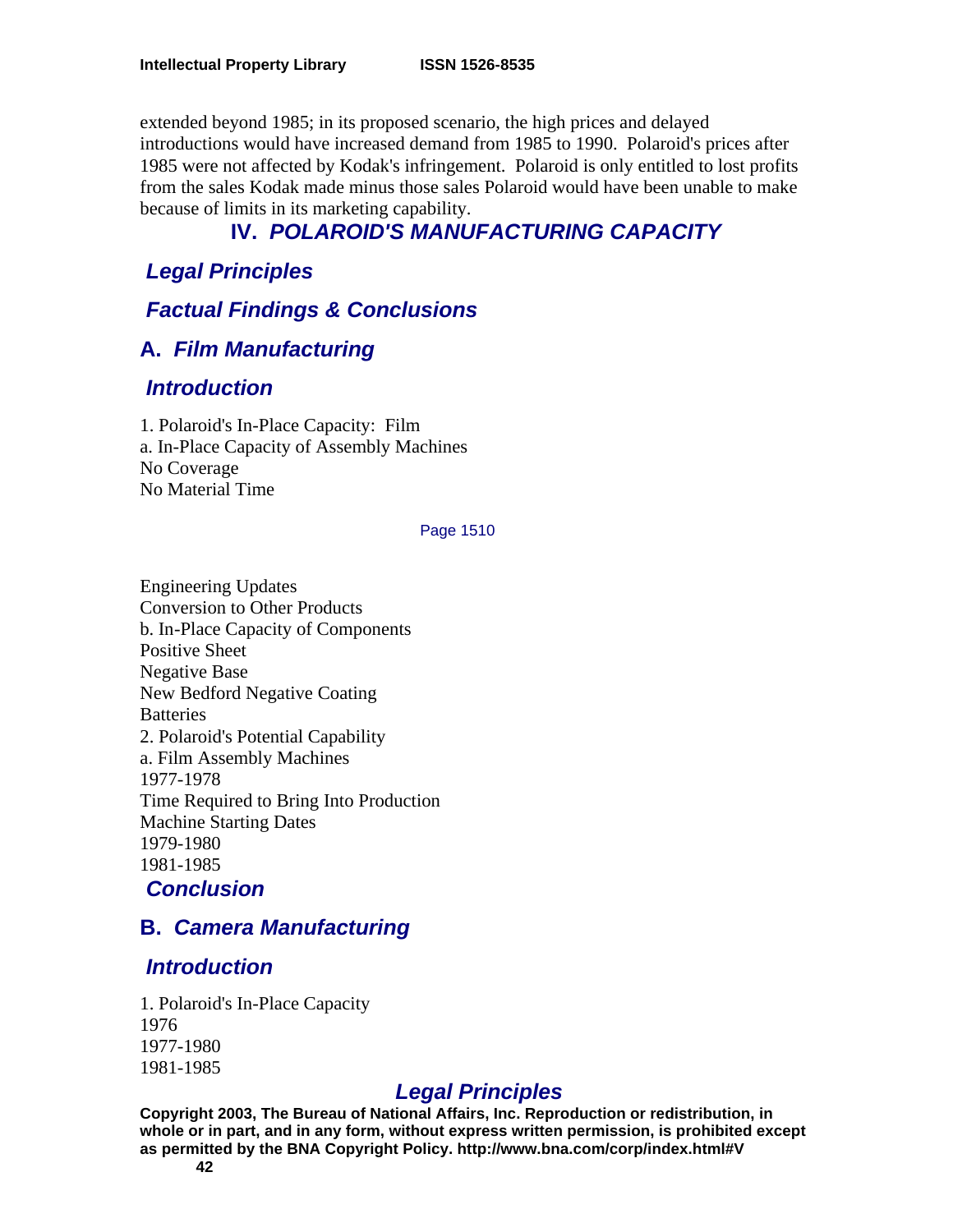To recover profits on lost sales, in addition to marketing *capacity,* Polaroid must also show that it had the *ability* to manufacture sufficient cameras and film to meet Kodak's sales volume. *State Indus.,* 883 F.2d at 1577; *Datascope Corp.,* 879 F.2d at 825; *Water Technologies Corp.,* 850 F.2d at 672. This showing is an integral part of proving that Polaroid is entitled to lost profits; if Polaroid could not manufacture the product to meet demand, it cannot prove that it would have made the sales in the "but for" world. While Polaroid is not required to show it had empty factories waiting for additional work, *see Livesay Window Co.,* 251 F.2d at 473, it must prove, by a preponderance of the evidence, that it had at least the potential capability to meet the demand. *Bio-Rad Laboratories, Inc. v. Nicolet Instrument Corp.,* 739 F.2d 604, 616 [ 222 USPQ 654 ] (Fed. Cir.), *cert. denied,* 469 U.S. 1038 (1984). *Accord State Indus., Inc. v. Mor-Flo Indus., Inc.,* 8 U.S.P.Q.2d 1971, 1979 (E.D. Tenn. 1988), *aff'd in part and vacated in part,* 883 F.2d 1573 [ 12 USPQ2d 1026 ] (Fed. Cir. 1989); *Kori Corp. v. Wilco Marsh Buggies & Draglines Inc.,* 561 F.Supp. 512, 527 [ 217 USPQ 1302 ] (D. La. 1981), *aff'd,*  708 F.2d 151 [ 219 USPQ 286 ] (5th Cir. 1983), *transferred to* 761 F.2d 649 [ 225 USPQ 985 ] (Fed. Cir.), *cert. denied,* 474 U.S. 902 (1985); *W.L. Gore & Assoc., Inc. v. Carlisle Corp.,* 198 U.S.P.Q. 353, 362 (D. Del. 1978). Although both Polaroid and Kodak agree that the law does not require Polaroid to have *in place* the ability to make the combined volume, they disagree about what kind of showing will satisfy Polaroid's burden of proving that it had the potential to meet the demand. This may be a simple dispute about whether Polaroid has met its burden or it may be a genuine dispute about the standard to be applied. In either case, the issue deserves some preliminary discussion. [7] The seed of this dispute is that Polaroid's in-place manufacturing capacity was not sufficient to satisfy the combined demand which came fast and furious in the first three

years of the infringement. Polaroid has not convinced me that the opportunity to make Kodak's sales existed at any other time than when Kodak historically made the sales. ( *See* Part II). Therefore, Polaroid must necessarily present an expansion scenario which shows what steps, including some time-consuming capital investment, it conceivably could have taken to meet the demand.

One interpretation of Polaroid's proffer on this issue is that Polaroid believes that if the patentee can put forward any possible expansion scenario that meets the production requirements, regardless of how unlikely or unreasonable it may be, it has met its burden. 22 In other words, Polaroid may be urging that if it theoretically could have taken steps to produce the combined volume, it has proven it could have made the sales. During trial, Kodak commonly referred to this approach as the *could have* standard. Kodak claims that what *could* have done is irrelevant; Polaroid must show, by a preponderance of the evidence, what it *would have* done. Kodak argues that Polaroid must show exactly why, when, and how it would have increased capacity. Kodak argues that the record shows a disparity between what Polaroid would have and could have done, given Polaroid's history of inaccurate forecasting, conservative decisionmaking, and other quirks of its corporate personality.

#### Page 1511

Neither claim is quite right. The case law does not define potential capability very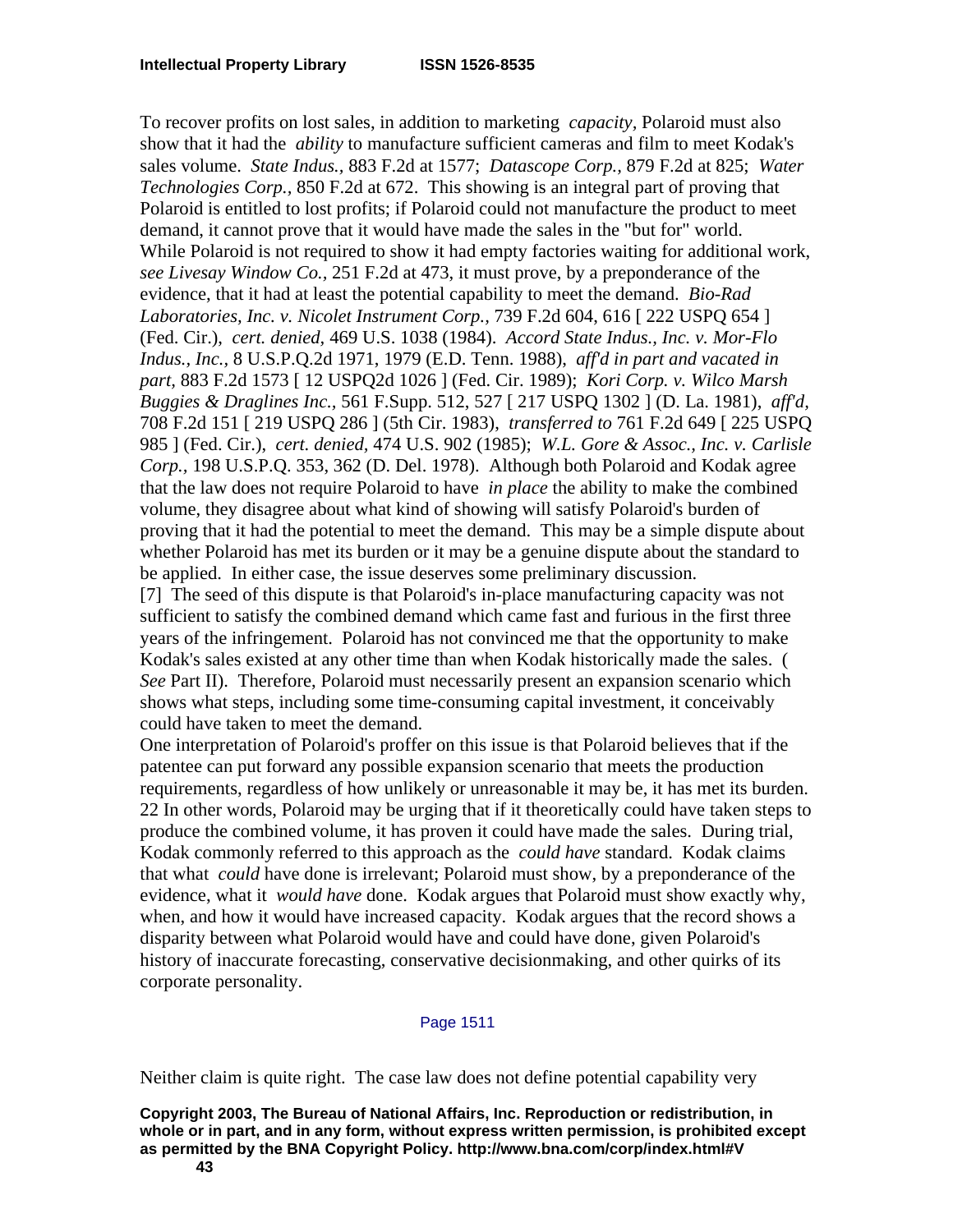clearly. To be sure, patent owners have not been held to the type of absolute proofs Kodak desires. *See, e.g., King Instrument Corp. v. Otari Corp.,* 767 F.2d 853, 864 [ 226 USPQ 402 ] (Fed. Cir. 1985), *cert. denied,* 475 U.S. 1016 (1986) (lost profits awarded where the patentee did not manufacture a product equivalent to the infringing product at all during the infringement period). The cases make it clear that the patentee's proof on all issues is that of a reasonable probability. *E.g., Aro Mfg. Co. v. Convertible Top Replacement Co.,* 377 U.S. 476, 507 [ 141 USPQ 681 ] (1964); *A. Stucki Co. v. Worthington Indus., Inc.,* 849 F.2d 593, 597-98 [ 7 USPQ2d 1066 ] (Fed. Cir. 1988); *Yarway Corp.,* 775 F.2d at 275. Polaroid's standard, if that is in fact what it is urging, renders the manufacturing capability requirement meaningless. Any patentee can concoct a scenario to achieve the necessary result.

In reality, the legal standard has substance and meaning. Courts have refused to award lost profits when, for example, the use of an alternative facility to meet demand would have required the patent owner to curtail production of another more profitable product. *Deere & Co. v. International Harvester Co.,* 218 U.S.P.Q. 403, 407 (C.D. Ill. 1982), *aff'd in part and rev'd in part,* 710 F.2d 1551 [ 218 USPQ 481 ] (Fed. Cir. 1983). In *Deere,* the district court found no evidence that the patentee *would have* made the decision to curtail the more profitable product although they *could have* done so. *Id.* at 407. In *Water Technologies,* the Federal Circuit found no manufacturing capability and refused to award lost profits in part because the patentee had no facilities to manufacture the product commercially. 850 F.2d at 673. Under Polaroid's theory, the patentee in *Water Technologies* could have met its burden by showing, even under the most improbable scenario, that it *could have* built a production facility. The law is not so easily satisfied.

While it may have been physically possible to match Kodak's volume if Polaroid began to greatly expand its manufacturing capacity from the moment the infringement began, Polaroid has not proven its ability to do so. What is physically possible does, however, serve as a starting point for determining what reasonably could or would have occurred. In this analysis, Polaroid is entitled to every benefit of the doubt. *Del Mar Avionics,* 836 F.2d at 1327; *Lam,* 718 F.2d at 1065. Polaroid need only show that it is more likely than not that it would have added the necessary manufacturing capacity. The Court must assume that Polaroid would have labored to meet the demand to the best of its ability. Of course, the question of Polaroid's ability to expand manufacturing capacity in a timely manner involves not only the company's theoretical technical and physical potential, but also its forecasting and decision-making skills. The task is not to determine what any corporation with Polaroid's assets could have achieved, but rather to find what Polaroid, with its unique corporate personality, would have done in a world without Kodak. In this sense, what Polaroid could and would have done may be the same thing. Mr. Zaffino, Kodak's camera manufacturing expert, put it this way:

In my analysis I have determined what Polaroid realistically and reasonably could have done given all the resources at their disposal and given all the things they did well and things they didn't do so well.

And in my mind, with that understanding, I see no difference between what Polaroid reasonably and realistically could have done and what they would have done. (Tr 8903). With these principles in mind, I now turn to the facts.

### *Factual Findings and Conclusions*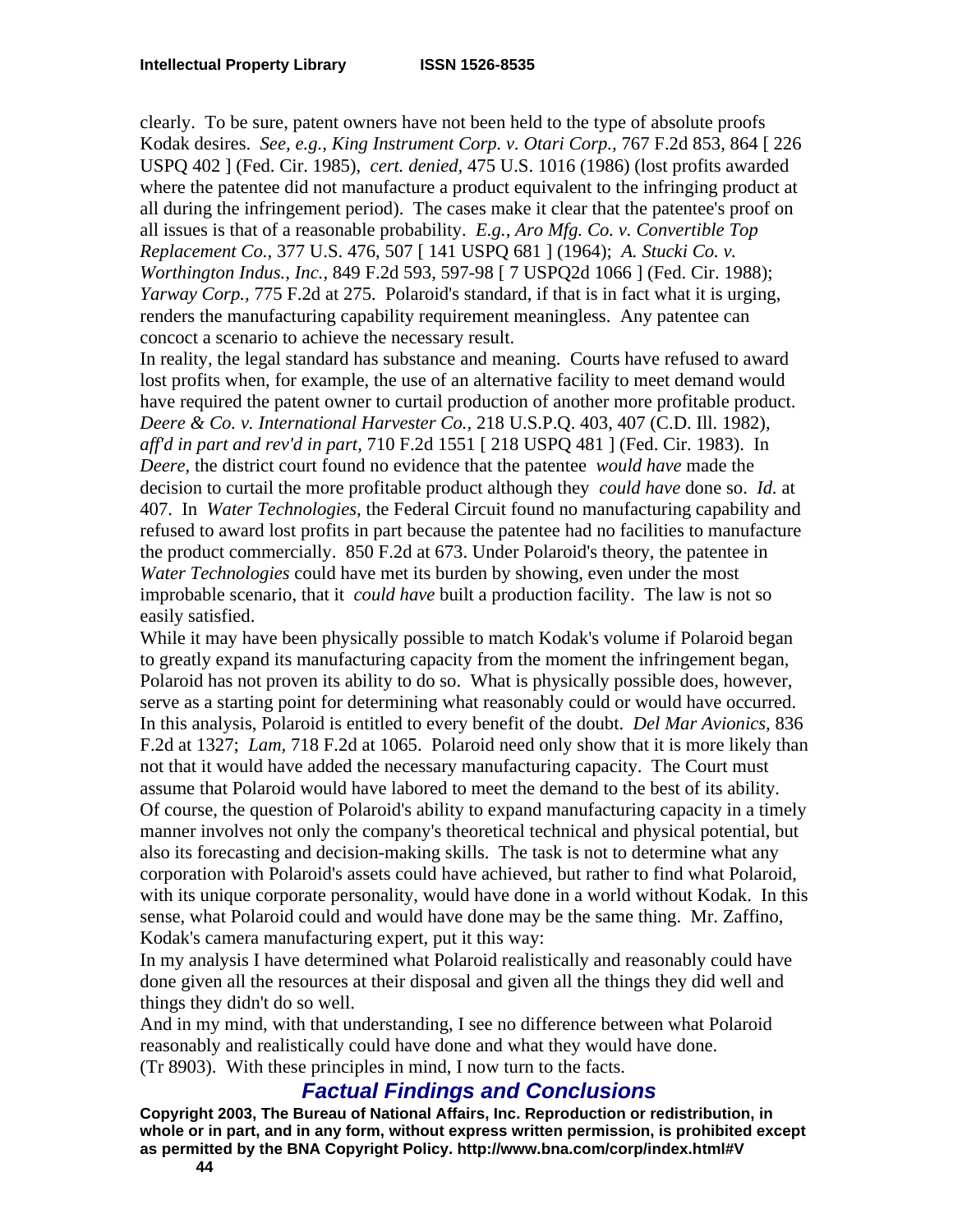## **A.** *Film Manufacturing*

### *Introduction*

Instant film is the key to Polaroid's integral film system. The film is, in and of itself, a fascinating mini-darkroom which must be created with the utmost precision and care. Polaroid designed and built the assembly machines which manufacture its instant film, each machine bigger than my courtroom. These complicated instruments assemble all the principal film components: the positive and negative sheets, the developer pod, and the mask or frame. The machines also cut and seal the individual film units and assemble them in packs of ten with a battery, spring, and cover sheet. The machines are automatic and completely synchronized. They are driven by one shaft which runs along the length of the machine; each turn of the shaft completes one cycle of each sub-assembly station. Packaging is done at the very end, by another connected machine.

Since 1972, Polaroid has produced all the major components for its film: the negative sheet or base, which is the photosensitive material that captures the image; the positive sheet, where the image is formed and

#### Page 1512

upon which the developed picture is viewed; the developer pods, which contain the chemicals that control the developing process; and the batteries, contained in the film pack, which power the camera.

Negative preparation is done on a complex coating machine, called the "x500," which is five stories high and several hundred feet long. Unlike positive sheet coating, which is done one layer at a time, all the chemical layers of the negative sheet are applied simultaneously to a sixty-inch web of material which runs through the machine at a speed of several hundred feet each minute. Because many of these layers are light-sensitive, the operation must be performed completely in the dark. Polaroid designed and built a special facility in New Bedford which houses the negative coating machine and is itself part of the negative sheet apparatus. The entire process must be completely pure and free of dirt. After coating, the negative material must be aged for six months in a special humidity and temperature controlled environment. Beginning in late 1979, with the advent of Time Zero film, Polaroid prepared part of its negative base in Building W-5 in Waltham on one of the positive coating machines and then transferred this partiallycoated negative base to New Bedford for completion.

The positive sheet is prepared by coating successive layers of chemicals onto a base web sheet. The positive coating and drying machines are hundreds of feet long and several stories high. The web passes through the applicators at several hundred feet a minute. After the first chemical layer is applied to the web, it is dried and re-wound and the process is repeated until all the required layers have been coated on the sheet. During the infringement period, Polaroid housed all its positive coating in Building W-5 in Waltham. Polaroid also manufactured the card-like batteries which were included in the film pack to power the camera. The batteries were assembled on separate machines and then fed into the film assembly machine for packaging with the film.

In order to manufacture film, Polaroid needed a sufficient supply of each of the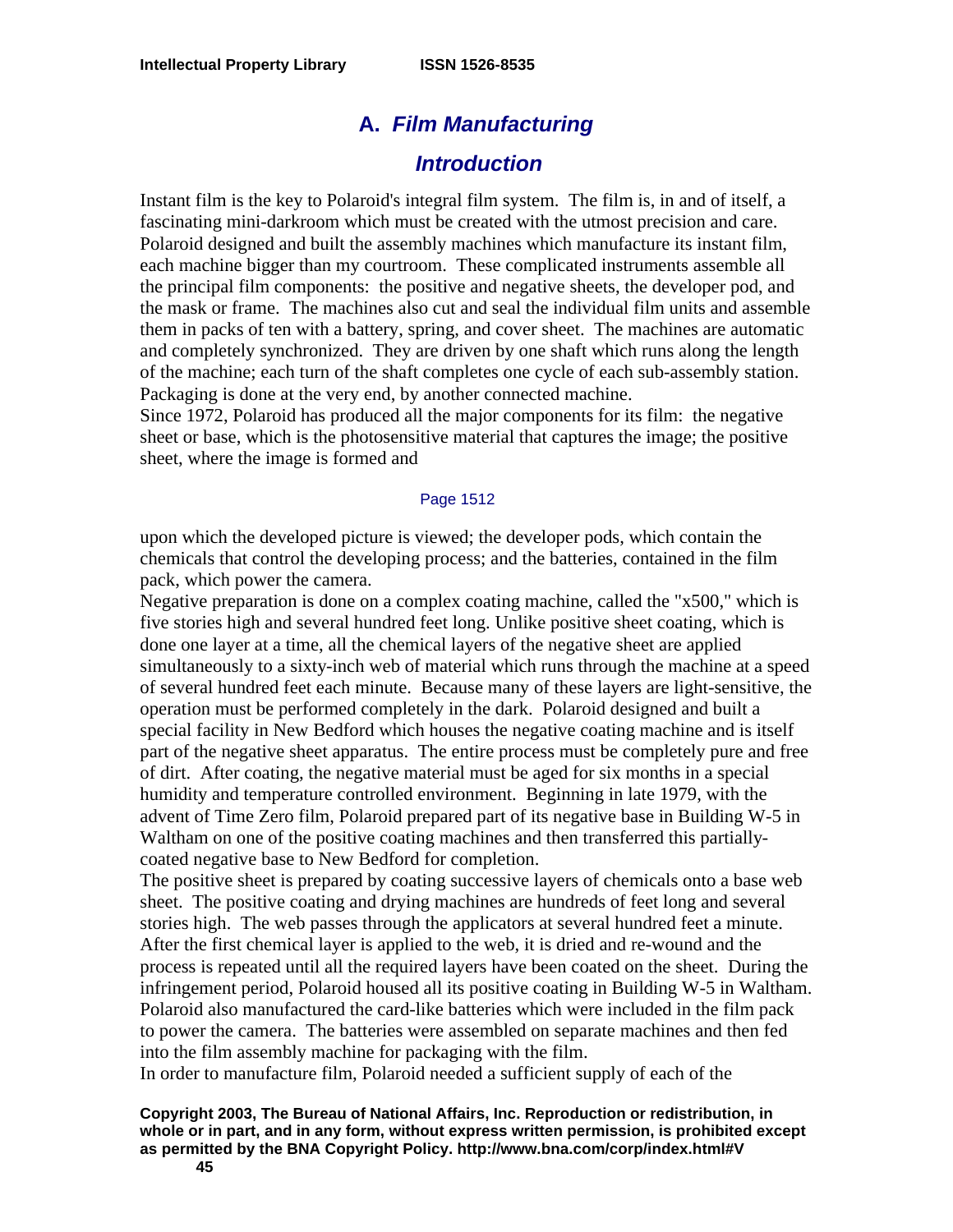components, sufficient assembly machines, and trained employees to operate and maintain the machines. Without any one of these resources, film production would come to a halt. Therefore, my analysis takes into account each of these factors.

Polaroid's ability to manufacture integral film also depends heavily on the effectiveness of its planning process. Polaroid planned its integral film production each year based on a sales forecast. From that forecast, Polaroid prepared a "finished goods" plan and determined the manufacturing requirements for each component. Planning was necessary at successive levels to integrate the numerous operations in the manufacturing process. I have also considered how Polaroid's planning ability affected the company's manufacturing capacity. Of course, to the extent that it is possible, I have tried to ferret out Kodak's influence on that process.

First, I will consider what untapped resources Polaroid had in place during the years of infringement. Next, I will determine whether and when Polaroid could have expanded its manufacturing capacity.

## **1.** *Polaroid's In-Place Capacity: Film*

Both parties presented an analysis of what incremental production Polaroid could have achieved without investing additional capital. Using the resources Polaroid historically had at its disposal, 23 Mr. McNamara for Polaroid and Messrs. Smith and Cook for Kodak, calculated how many additional film packs could be squeezed out of Polaroid's existing operation.

## **(a)** *In-Place Capacity of Assembly Machines*

Mr. McNamara, whose experience with manufacturing operations is limited to the accounting work he has done for various clients of Arthur Young & Co., prepared what he called a "fanciful" (TR 3350) schedule in which Polaroid ran its existing operations 353 days a year in every year of the infringement period. Mr. McNamara and his team arrived at these parameters by analyzing Polaroid's historical records and speaking to various Polaroid personnel. Based on the information they gathered, the team estimated how much additional "run-time" was available on the assembly machines and how many packs of film could therefore be produced. Mr. McNamara con

### Page 1513

cluded that even by running 353 days a year in every year, Polaroid could not have satisfied the combined demand for instant film. This analysis was not intended to provide a serious estimate of what Polaroid could achieve, but rather to show that even based on the most optimistic assumptions, Polaroid needed something more in order to meet demand. (TR 3221). However, the basic elements of Mr. McNamara's analysis how much a particular machine can be expected to produce, how much time is actually available to produce film, and the availability of components - appear again in both his nine-month and eighteen-month advance scenarios, which are intended as a serious estimate of Polaroid's additional manufacturing capacity. Therefore, I believe it is prudent to examine these assumptions now.

Kodak presented its in-place capacity analysis through Mr. David R. Smith and Mr. Wendell Cook. Mr. Cook analyzed the incremental in-place capacity of Polaroid's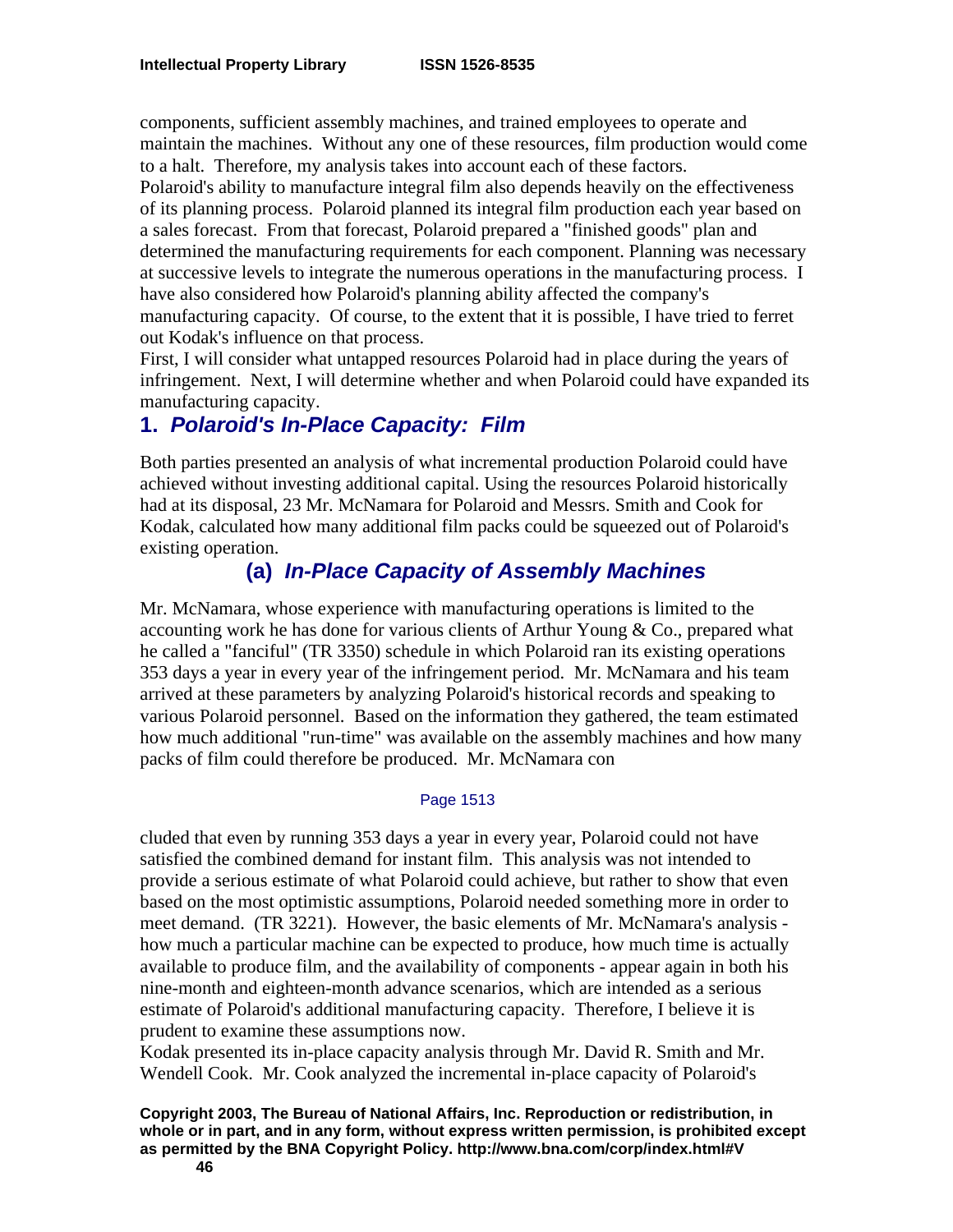negative and positive sheet facilities as well as its battery production capability. Mr. Smith analyzed the in-place capacity of Polaroid's film assembly machines. Together they prepared a chart which sets forth the incremental in-place capacity in all four of these areas. The chart identifies which part of the film manufacturing operation presented the most significant constraint in each year. (DF 61,300B, Tab 2). At the time of the trial, Mr. Smith headed Kodak's Automatic Machine Systems Design Division, a consulting group within Kodak which designs automatic machinery systems for companies other than Kodak. He was also the Director of Kodak's Converting and Packaging Line of Technology. From 1971 to 1976, he worked on the design and installation of Kodak's instant film assembly machines. Mr. Smith presented a painstakingly detailed and thorough analysis of the additional time available to Polaroid to produce film to meet market demand, and the number of additional film packs Polaroid could produce in that time. Like Mr. McNamara, Mr. Smith concluded that Polaroid could not satisfy 100% of the demand for instant products. Mr. Smith also concluded that Polaroid was capable of producing more film with its existing capacity during the infringement period.

Mr. Smith's analysis is sound and reliable. He started with the basics, examining daily shift reports to determine how the assembly machines were being used. Just as Polaroid managers did historically, he divided assembly machine use into "scheduled" and "nonscheduled" time. Of the scheduled time, Mr. Smith determined how much was spent producing "good" product and how much was taken up by unplanned stops and producing unsalable product. He further analyzed the non-scheduled time and determined what portion of that time was available for additional production. Mr. McNamara's analysis differed in one important respect: the portion of non-scheduled time allotted for additional production. This disagreement highlights the reason I find Mr. Smith's analysis so compelling.

There were reasons why Polaroid did not "schedule a machine" other than not needing it for production. Sometimes a machine sat idle because there was no one to run it, such as during a holiday or a storm. Sometimes a machine was idle because it was awaiting maintenance or updating or conversion of parts of the machine. In attempting to expand production, Polaroid could not avoid these particular "downtime" activities. Mr. McNamara and Mr. Smith differed as to whether Polaroid would have been able to eliminate much of the "no coverage time," the time required for machine updating and conversions, and the time production stopped because materials were not available. Especially in the later years, Mr. McNamara and Mr. Smith disagreed about whether Polaroid would have converted some machines to make products besides instant film.  *No coverage.* Polaroid could not "schedule machines" when it had no one to run them. When employees for whatever reason, did not attend work, Polaroid was unable to staff the machines and those machines would be placed on "no coverage" status. Polaroid experienced a significant amount of no coverage time throughout the infringement period.

No coverage time peaked in 1978. At that time, Polaroid was operating three-shift, fiveday schedule but was so pressed to produce film that it was actually running seven days a week on overtime. The company also cancelled the annual vacation shutdown in July. Faced with the prospect of no vacation from this demanding schedule, employee absenteeism increased. A 1978 employee survey showed a high level of employee stress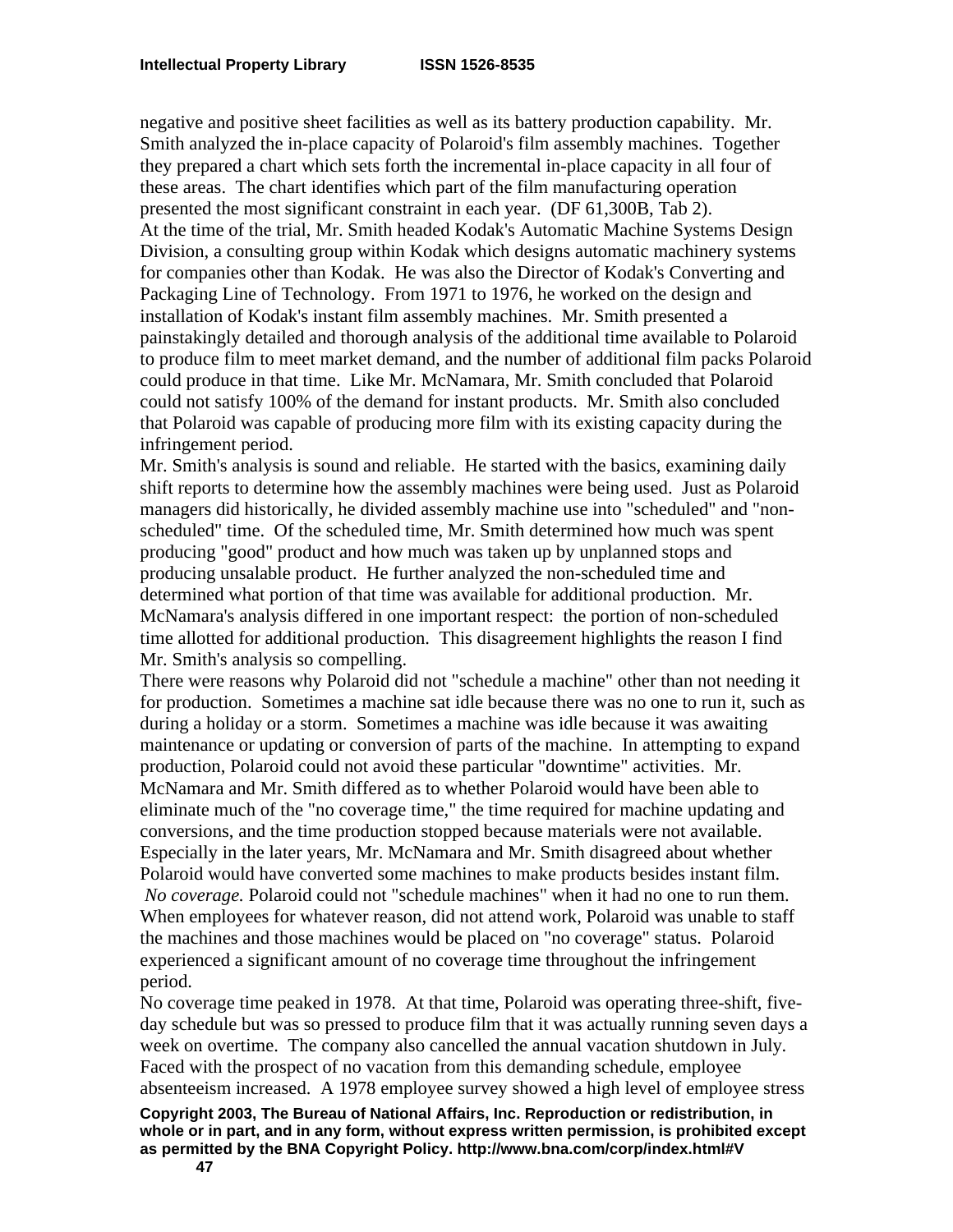from overwork. (DF 25,371). When Polaroid replaced the overtime work with regularly scheduled shifts, "no coverage time" decreased.

The question is whether Polaroid management, under different circumstances, could have reduced the no coverage time and produced additional film packs. Mr. McNamara assumed that the increased demand would have prompted Polaroid to adopt a seven-day schedule earlier, in January 1978. Mr. Smith "struggled with this one" (TR

#### Page 1514

10303), but concluded that since Polaroid historically faced more demand than it could handle during those months and yet did not respond, it is unlikely that the combined demand would have made any difference in how Polaroid acted.

On the basis of its historical performance, I find Polaroid could not have reduced coverage time if faced with additional demand. Nothing in the record convinces me that Polaroid could have managed employee absenteeism any better in more demanding circumstances. Polaroid management had to experience extensive no coverage time in 1978 before it corrected the problem. Once Polaroid recognized the need for the offstandard schedule, it took almost nine months to implement it. To begin the new schedule in January 1978, as Mr. McNamara envisions, Polaroid would have had to recognize the need in the spring of 1977. Nothing in the record persuades me that Polaroid reasonably could have taken this step earlier than it actually did.

 *No material time.* Polaroid also took machines out of the production schedule when material was not available, when there were problems with material quality, when the wrong material was supplied, or material did not perform as expected. This "downtime" is distinct from constraints on film production imposed by a lack of material or component capacity. Material time concerns the scheduling and technical problems with the material, not the sheer ability to produce it. For example, each component in instant film must be the proper size. The combination of developer, pod, mask, and rail creates a certain gap between the positive sheet and negative. If the gap is wrong, the chemicals released from the pod may not cover the sheets completely or may leak. So while Polaroid may have had material to supply the machines, it may not have been of the right quality.

Problems of no material capacity became critical at times, especially during the introduction of new products such as Time Zero film. Technical problems coating the L coat on the negative base of the new film caused Polaroid to shut down six assembly machines in 1980.

The summary reports Mr. McNamara used as the basis for his analysis did not account specifically for no material problems before 1982. Mr. McNamara may have factored some no material time into his assessment of "runtime." (PT 3114). Mr. Smith's detailed analysis, in contrast, identified significant blocks of time in those years when production ceased for lack of materials. Polaroid could not have eliminated no material time when pressing operations to the limit. No material time is an unavoidable part of the manufacturing process. Indeed, it may be generous to Polaroid not to increase this time given the extra strain that would be placed upon all its operations in attempting to increase production. I find that the exclusion of no material time from non-scheduled time available for additional production reflects a realistic and reasonable judgment about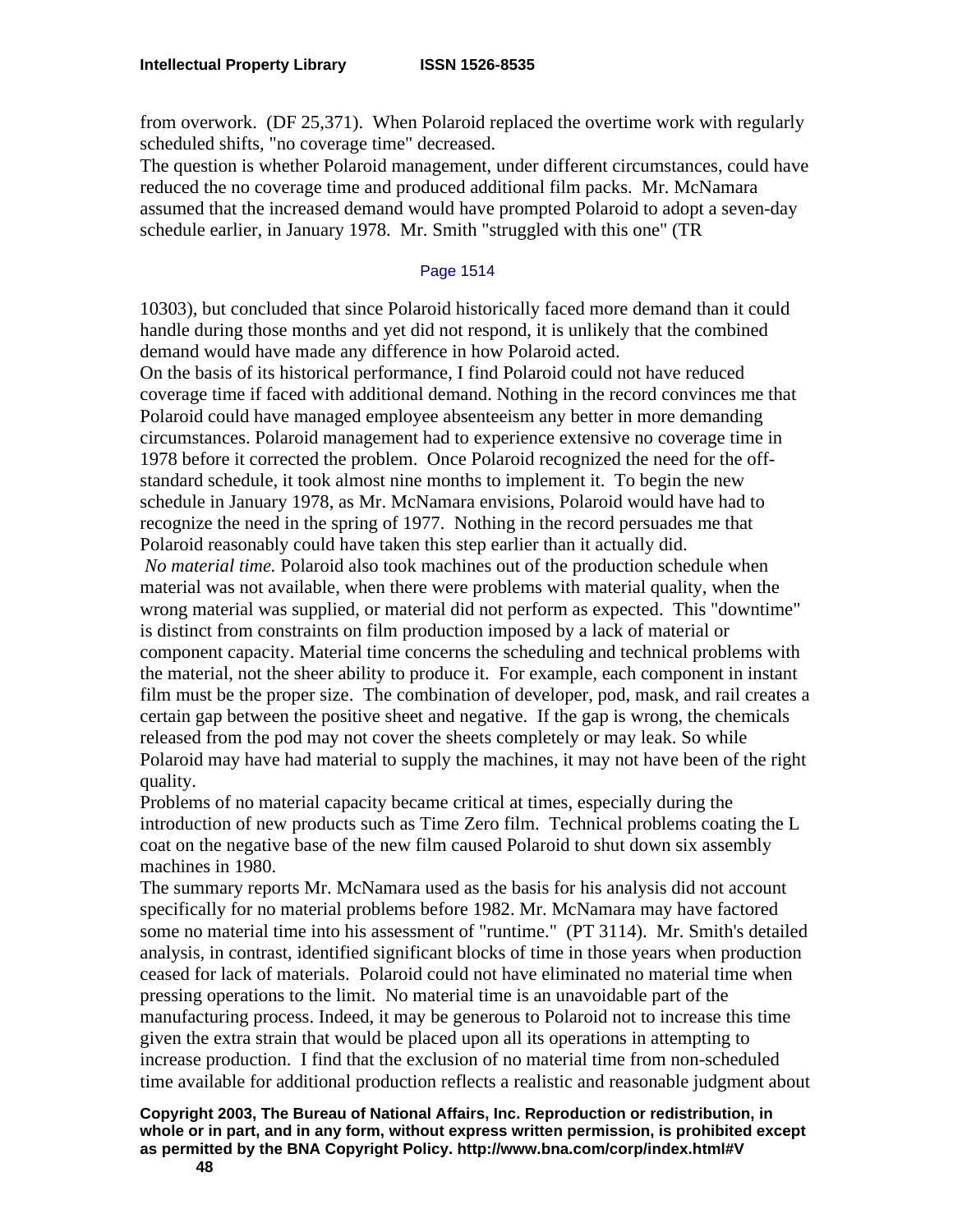Polaroid's ability to manufacture more film.

 *Engineering Updates.* Polaroid consistently took machines out of production to implement engineering advances that made the machines run more quickly or efficiently. Polaroid engineers were always working on ways to improve machine performance and as they discovered and refined these breakthroughs, they installed them on their machines. Partly as a result of these updates. Machine speeds increased and yields generally improved during the infringement period.

Mr. McNamara took the time used for engineering updates and added it to the total that could have been used for additional production. Yet Mr. McNamara also used the increased historical machine speeds which resulted, in part, from these updates, Mr. Smith excluded this time but gave Polaroid credit for its historical increases in efficiency and speed. I find that Polaroid could not have avoided these updates and still achieved the company's historical production totals. For example, total yield, a measure of efficiency, grew from sixty-three percent in 1976 to ninety-one percent in 1985, a fortyfour percent improvement. If Polaroid had decided not to take its machines out of production for updating in those years, the effect on film production would have been devastating. At the very least, any analysis which eliminates that downtime must adjust the total yield accordingly. No such analysis was offered.

 *Conversion of machines to produce other products.* 

Polaroid used its film assembly machines to manufacture products other than consumer instant film. Polaroid also converted some film assembly machines to new processes or new integral products, such as "faceplace," a batteryless film used in photo booths, and "autofilm," a commercial product designed for use with computer terminals. Some machines were also converted to produce Spectra film and integral film with a capless cartridge.

Polaroid's analysis of non-scheduled time assumed that machine downtime for making products other than integral film would have been deferred or eliminated entirely to make

#### Page 1515

more time available for instant film production. Kodak claims that there is no reason to believe that Polaroid would have passed up the opportunity to develop its non-consumer film business in order to make more integral film. I agree. In fact, at the time autofilm was introduced in 1984, Polaroid was making a concerted effort to expand its commercial and industrial business, which by then generated forty percent of the company's revenues. Polaroid has also not accounted for any profits it earned on the sale of non-integral products. Faceplace was sold throughout the infringement period.

There is particularly strong disagreement about whether Polaroid would have put off the capless conversion of its integral film. This conversion would have molded the end cap, the flap which covered the opening of the film "box," into the film cartridge in order to prevent it from breaking off and ruining the camera. Moreover, end cap production problems were the number one cause of assembly machine downtime. The request for capital funds for the capless conversion also claimed that the molded end cap would improve the way the chemicals were distributed across the film when the pod was burst. The net associated cost savings from capless conversion was projected to be in the order of \$900,000 per 100 million units.